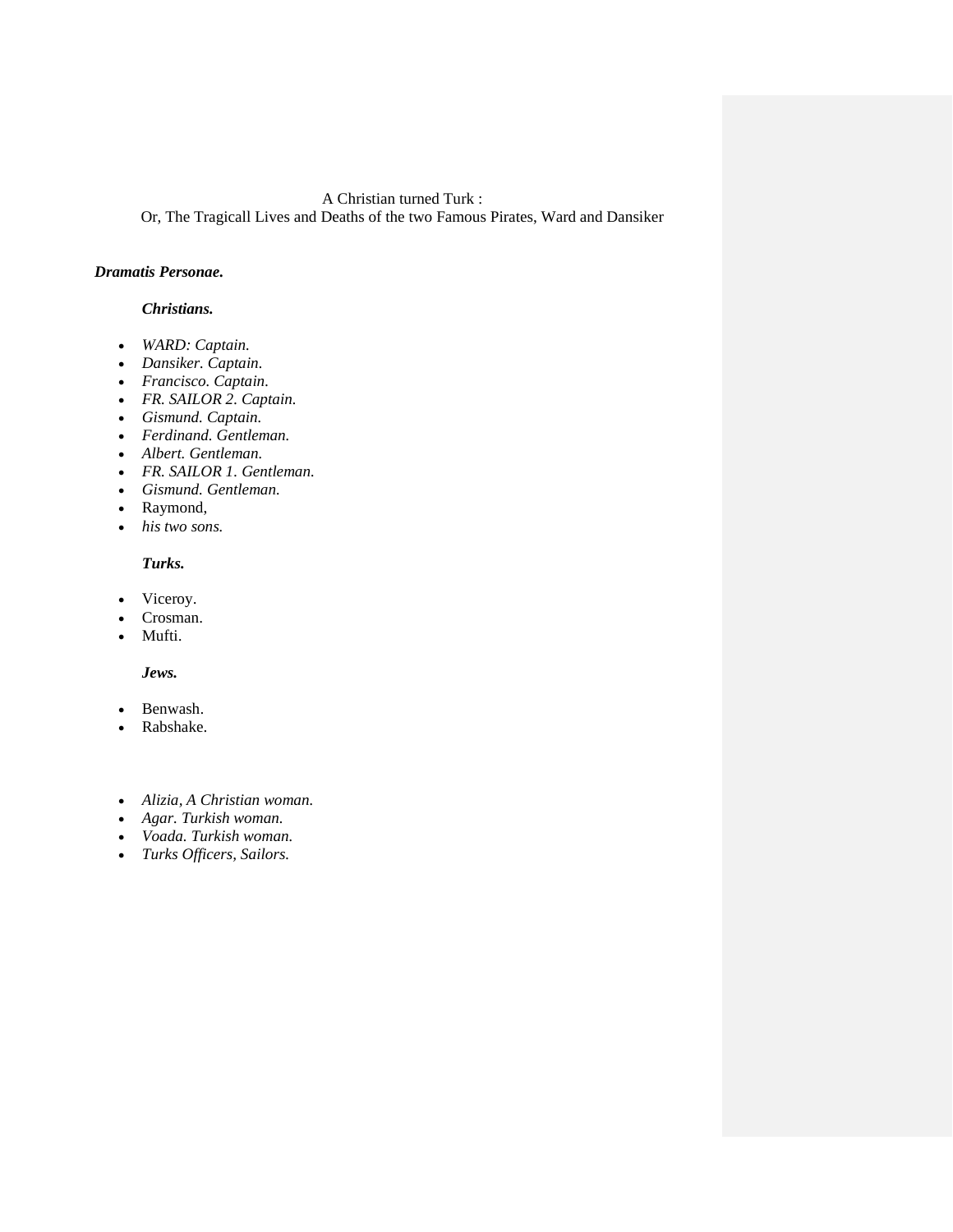## *THE PROLOGUE*

*CHORUS:* All fair content dwell here, and may our strains Give you that choice delight which crowns our pains. Our subject's low, yet to your eyes presents Deeds high in blood, in blood of innocents: Transcends them low, and your invention calls To name the sin beyond this black deed falls. What heretofore set others' pens awork, Was Ward turned pirate; ours is Ward turned Turk. Their trivial scenes might best afford to show The baseness of his birth, how from below Ambition oft takes root, makes men forsake The good they enjoy, yet know not. Our Muse doth take A higher pitch, leaving his piracy To reach the heart itself of villainy. What to that period makes the nearest way, Our scene pursues. You must suppose his stay Hath lately been upon the Irish shore, Where, wanting men, he invites some strangers o'er Into his bark. In height of wine and game, He slips his anchor, and reveals his name. There fate succeeds, and to your gentle view We give not what we could, but what know true. Our ship's afloat; we fear nor rocks nor sands, Knowing we are environed with your helping hands.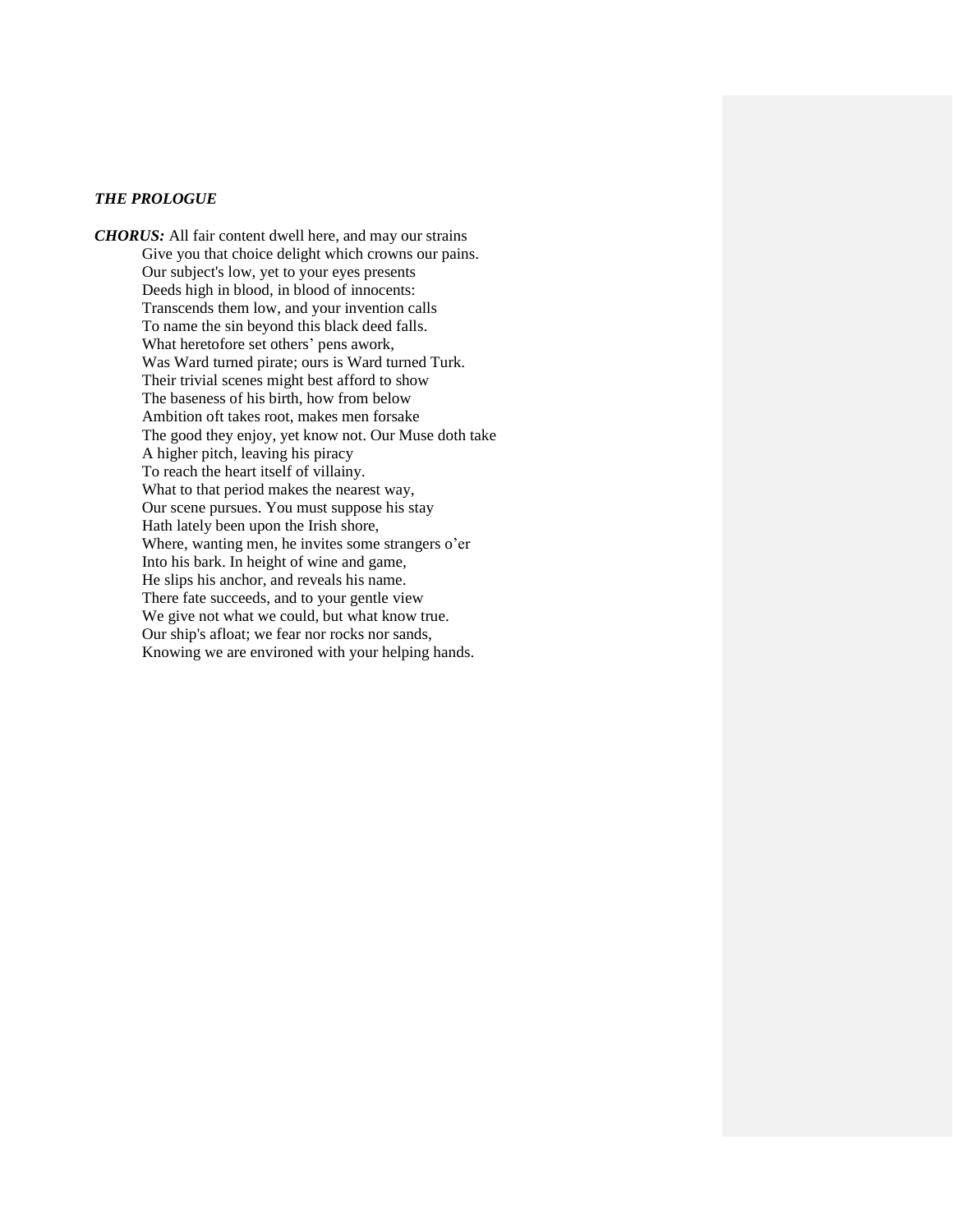### **Scene 1: A cabin inside Ward's pirate ship**

*Enter WARD, GISMUND, ALBERT, FERDINAND, GALLOP, WARD'S SAILOR 1. [They play at cards and dice.] [They ] rise from a table.*

*WARD:* I'll play no more.

- *FERDINAND:* Set but my hand out. Here's 400 crowns unlost yet. Fortune may make them yours.
- *GISMUND***:** Fortune's a bitch, a mere strumpet. She hath turned up the ace so long, I have ne'er an eye to see with-- she hath soaked me.
- *ALBERT***:** We came aboard to venture with you. Deal merchant-like: put it upon one main, and throw at all.

*FERDINAND:* One cast, and we will leave you.

*GISMUND:* Leave us yet? We have a cast worth two of the rest.

*[The cards are dealt.]*

*ALBERT***:** 'Tis set. Throw at it, gentle sir.

*[Ferdinand prepares to throw the dice. Ward stops him.]*

*WARD:* We shall have time enough hereafter: you are too violent.

*GISMUND*: I fear you'll not be half so forward anon when we should use you.

*SAILORS: (within)* A sail! A sail! A sail!

## *All shout*

*WARD*: Why stand you so amazed? Conceive you not the language of the sea?

*GISMUND:* Now you may show yourselves gamesters: you shall have your bellies full of hazard.

*FERDINAND***:** We are betrayed.

*ALBERT*: Are you not merchantmen?

*GISMUND:* How else? And deal by wholesale, take up much at a long day. Do you know this honourable shape? Heroic Captain Ward, lord of the ocean, terror of kings, landlord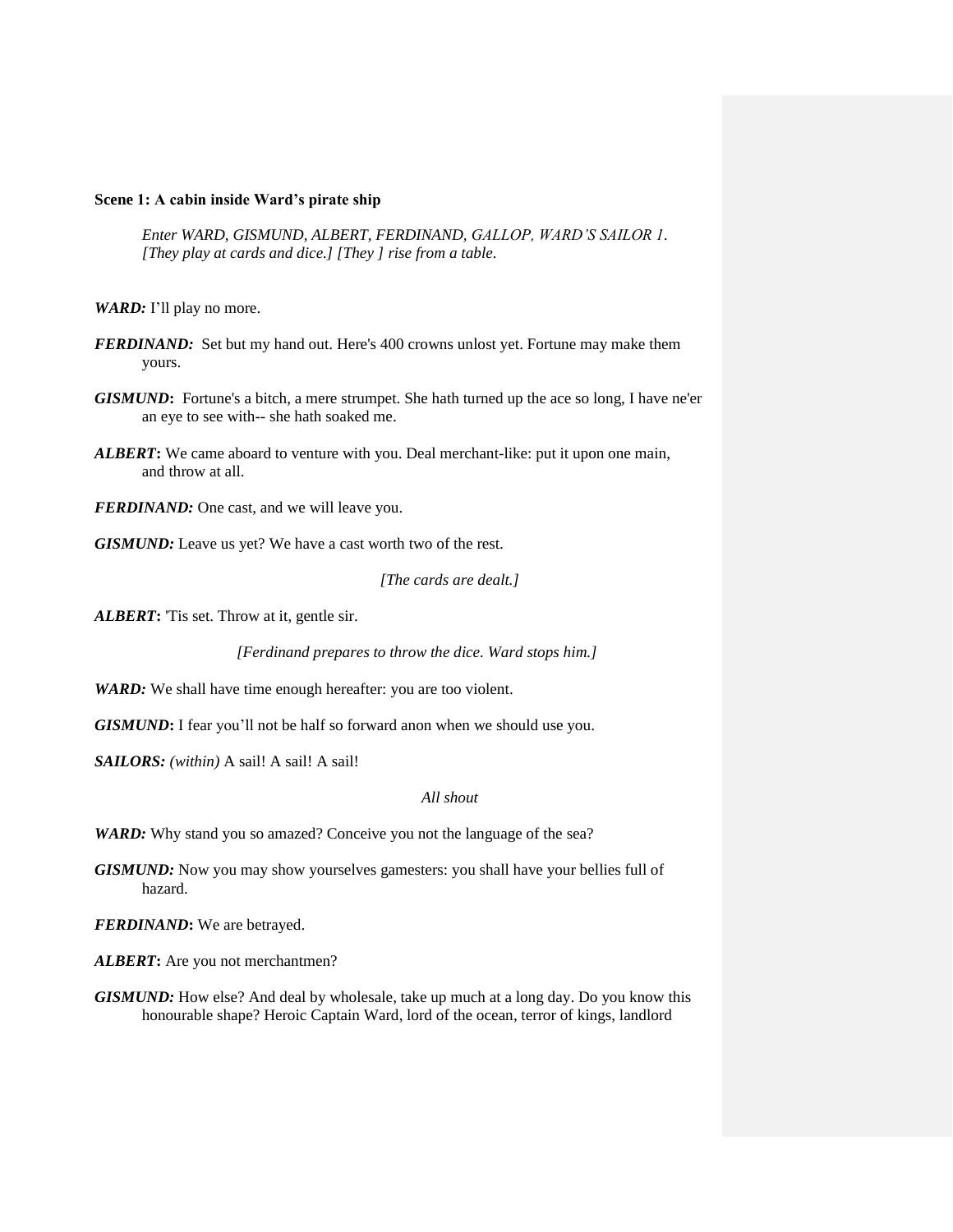to merchants, rewarder of manhood, conqueror of the Western world, to whose followers the lands and seas pay tribute; and they to none, but once in their lives to the manor of Wapping, and then are free ever after. This is he, my noble mummers.

*ALBERT***:** We are forever lost.

*FERDINAND:* If't be our moneys that you covet, willingly we give it up. Only deprive us not of our fair home, our country: do but land us.

*WARD:* Know we have other use for you,

Have not enticed you hither for your gold: It is the man we want. Is't not a shame Men of your qualities and personage Should live as cankers, eating up the soil That gave you being (like beasts that ne'er look further Then where they first took food)? That men call home, Which gives them means equal unto their minds, Puts them in action.

*GISMUND*: True, who is't would not smile

To hear a soldier, that hath nothing left But misery to speak him man, can show More marks then pence, upon whose back contempt Heaps on the weight of poverty-- who would not smile To hear this piece of wretchedness boast his wounds? How far he went to purchase them? With what honour He put them on? And now for sustenance, Want of a little bread, being giving up His empty soul, should joy yet that his country Shall see him breathe his last when that air he terms his Ungratefully doth stifle him?

*FERDINAND***:** You tell us of a gulf, which to eschew,

You dash us 'gainst a rock more full of fear, Of danger: for we should call that action Which gives unto posterity our name Writ in the golden lines of honour; where this brands Our fore-heads with the hateful name of thieves, of robbers. Piracy, its theft most hateful, swallows up The estates of orphans, widows, who-- born free-- Are thus made slaves, enthralled to misery By those that should defend them, at the best. You rob the venting merchants, whose manly breast (Scorning base gain at home) puts to the main With hazard of his life and state, from other lands To enrich his own, whilst with ungrateful hands He thus is overwhelmed.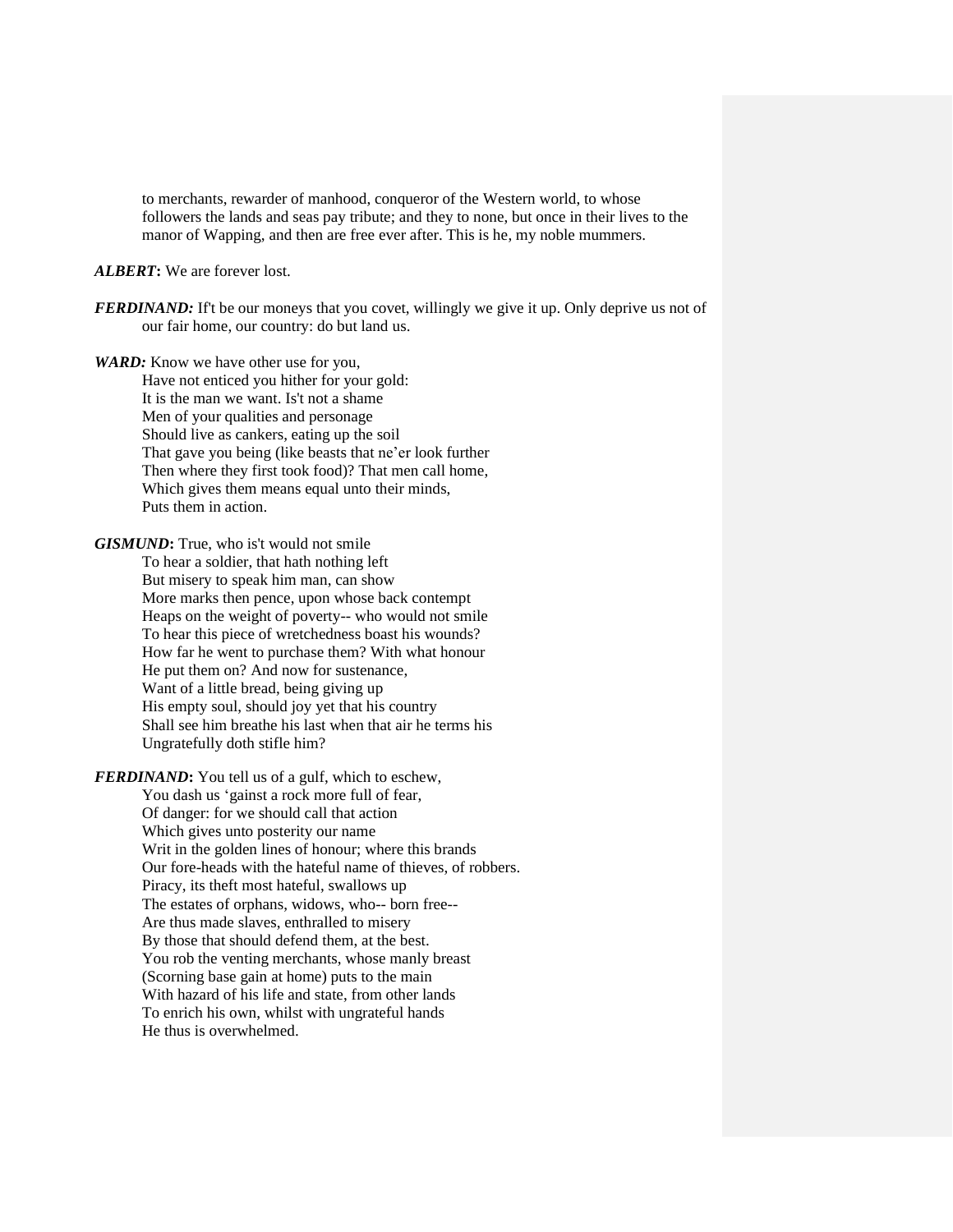*GISMUND*: These children have been at Saint Antholin's, They"ll persuade's out of our profession. A plague upon this scholarship! One man that savours of an university Is able to infect a whole navy with cowardice.

*FERDINAND*: Cowardice? Thou liest! There's not a man here dares less than thyself.

**GISMUND:** Zounds, I'll try that!

WARD: Hold, or by all my hopes, who makes next proffer Falls on my sword. If you will try your valours, The enemy is at hand. As for your virtuous lectures, We are mariners and soldiers, not tattered yet Enough to hear them, though in time we might Be apt for such tongue-comfort, being swayed By your directions.

*[Shout from] Within:* A sail! A sail! A sail!

#### *Enter WARD'S SAILOR 2.*

WARD: How? More sails yet?

**SAILOR:** The first that we descried doth bear ahead, And as it seems pursued by a man of war; They make with us for succour.

*GISMUND*: Yes, we'll succour her, and suck her too-- as dry as a usurer's palm.

ALBERT: Nay, then we are put from shore!

**GISMUND:** Without ken. Boys, more sails-- the least delay! Or let's turn serving-men, the trencher hold Whilst others eat the meat.

*WARD:* Away! Make ready for the fight.

*GISMUND:* Courage, brave sparks! Now to gain wealth-- or graves: To die in peace fits beasts and abject slaves.

*FERDINAND:* Thou needst not fear the curse, bloodthirsty monster. O that our better part should thus be captived By sense and will! Who, like a ship unmanned, That's borne by motion of the violent waves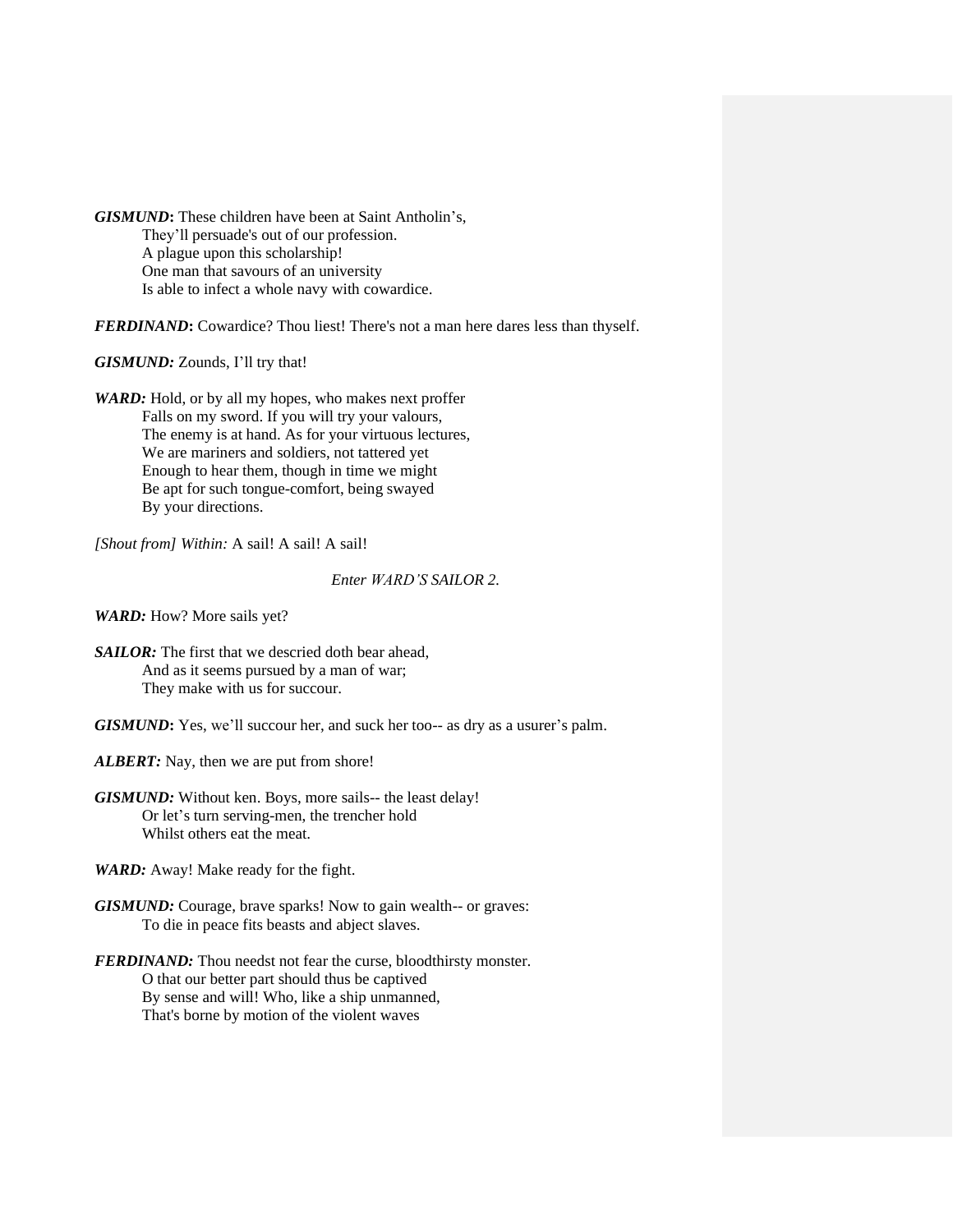And giddy winds, doth seem to make a course Direct and punctive, till we see it dash Against some prouder Scylla, and display How much she inward wanted to her sway.

*ALBERT***:** You have well described him-- but to our own fortunes.

*FERDINAND*: We must obey necessity, since 'tis our fates To be surprised thus, by this monster beast. We must, as did that captain, so much famed, Lick the fierce lion"s feet till happier times Do give us freedom in his punished crimes.

- *ALBERT:* You have well advised. Fortune*,* in spite of thee, How e'er my body's thralled, my mind rests free.
- *FERDINAND:* This stand our comfort: we may happen be The chorus only to their tragedy. [*Exeunt*]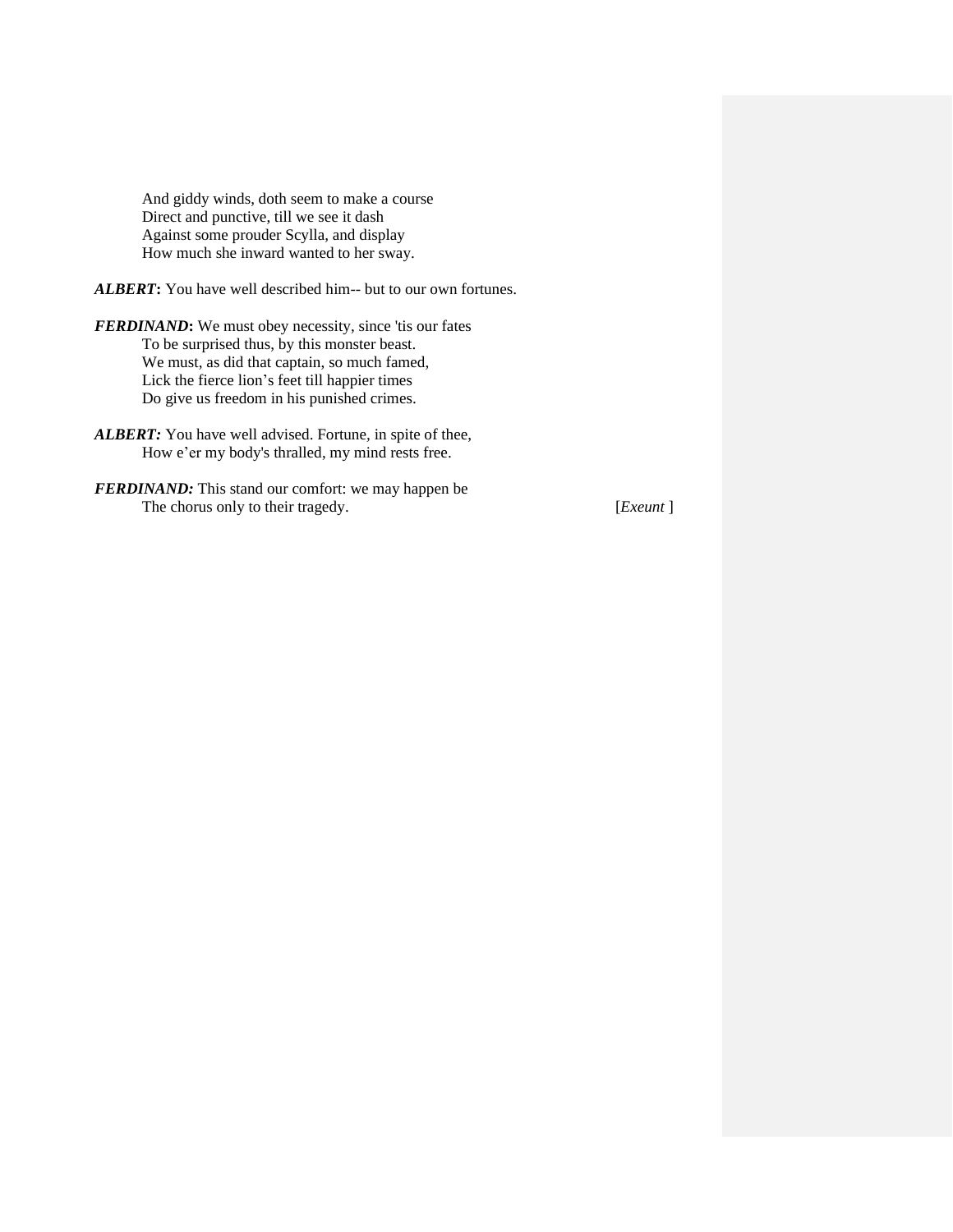### **Scene 2.1: On board Monsieur Davy's ship**

*Enter LEMOT, his sister ALIZIA, putting on the weed of a Sailor's boy, MONSIEUR DAVY, and FRENCH SAILORS 1 & 2.*

**LEMOT:** Unfortunate sister, my heart dissolves to blood And pays sad tribute to thy sadder griefs. Nay, make no period: our woes are not at full; Hymen did ne"er behold so black a nuptial. Alas! With our delay we hasten misery. See how they bear up to us. Dear sister, hide At least thy sex, though not thy sorrow.

*ALIZIA:* Wretched Alizia, little thinks young Raymond His bride's so near unto captivity. Be gentle yet, you seas, and swallow me. Since I am denied his arms, let my virginity Be offered unto him in sacrifice. 'Twill be some comfort his love a maiden dies.

*LEMOT*: Nay then, thou cleav'st my soul. Do not distrust: Chaste thoughts are guided by a power that's just. My worthy friends, yet what persuasion needs To stir up valour where necessity And justice of our cause, in basest spirits Would strike a fire to kindle cowardice? Three days we have been pursued by a Dutch pirate, And now we are fall"n upon no less a monster. Methinks I see your eyes darting forth flames Like lions in their chase, the greedy hunter Seeming to warm that blood whose heat and rage Proves his destruction.

# **Scene 2.2**

#### *Enter WARD, GISMUND, GALLOP, WARD'S SAILORS 1 &2 above.*

#### *GISMUND:* Hoy!

- *LEMOT: [To Alizia]* Not ready yet? Alas, thou wilt betray Thyself unto their lust.
- ALIZIA: Rather to death. Nature this comfort gave: No place so miserable, but yields a grave To wretchedness.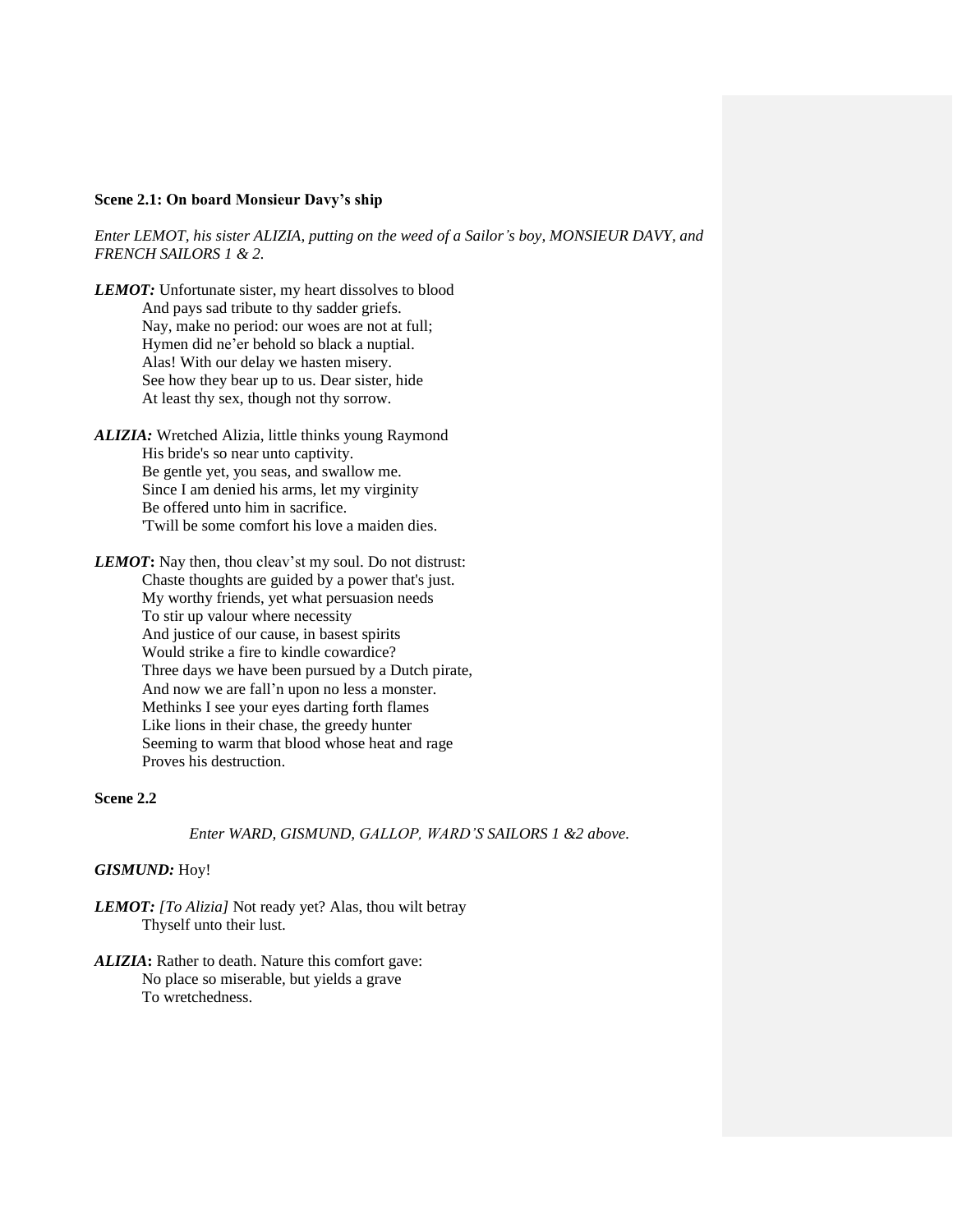*GISMUND:* Hoy! Of whence your ship? And whither are you bound?

*DAVY***:** We are of Marcelles, bound for Normandy. Of whence are you?

*GISMUND:* We are of the Sea!

*FR. SAILOR 1:* The Devil land you!

*GISMUND:* Bring your master aboard, or we'll give you a broadside.

*LEMOT:* As you are men, I do conjure your valours.

- *ALIZIA:* As you are virtuous, keep from slavery A hapless, hapless maid.
- *DAVY:* Misdoubt it not fair, maid,

There's not a man here but well knows how much He hath advantage of his enemy; A race of thieves, bankrupts, that have lain Upon their country"s stomach like a surfeit; Whence being vomited, they strive with poisonous breath To infect the general air. Creatures that stand So far from what is man, they know no good But in their prey; not for necessity But for mere hate to virtue, pursuing vice; And being down themselves, would have none rise.

*GISMUND*: The curs are sure asleep. We'll waken 'em. Gunner, give fire.

## *[Sound of cannonfire is heard.]*

*LEMOT:* In their own language answer them.

#### *[More cannonfire heard]*

*GISMUND:* Zounds, do they begin to prate? Have with you! Lace the netting! Let down the fights! Make ready the small shot! Gunner, give them a broad side-- we"ll prate with 'em. A starboard there!

*LEMOT:* Brave countrymen,

Think through how many dangers, with what sweat, what care, How long expense of time, we have been getting Those goods these robbers fight for, that should make good to us The sweat of just endeavours. Look on this maid;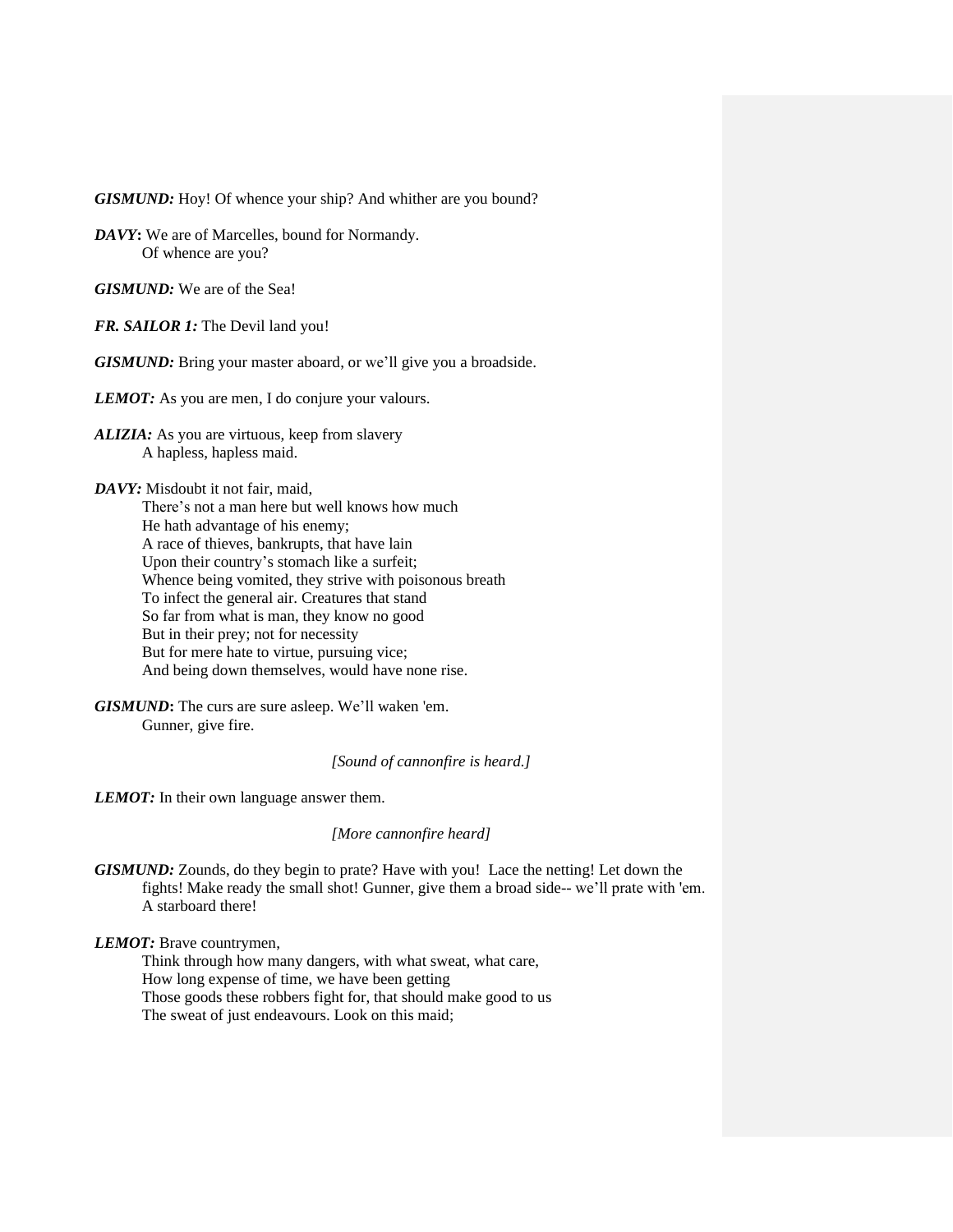Think with what honourable welcomings You shall deliver her to her betrothéd husband, How much you shall engage him. Lastly, think that you see Even all the miseries despised poverty Can throw on men, that by this one hour"s valour We only can redeem ourselves from death. O think how happy 'tis to innocence, Where unto guilty souls it looks black and fearful. At least let this all thoughts of fear dispel: Truth fights "gainst theft, and heaven opposes hell.

ALL: We are resolved! St. Dennis! Victory!

*LEMOT:* A constant breast may fall, but cannot die. *Exit.*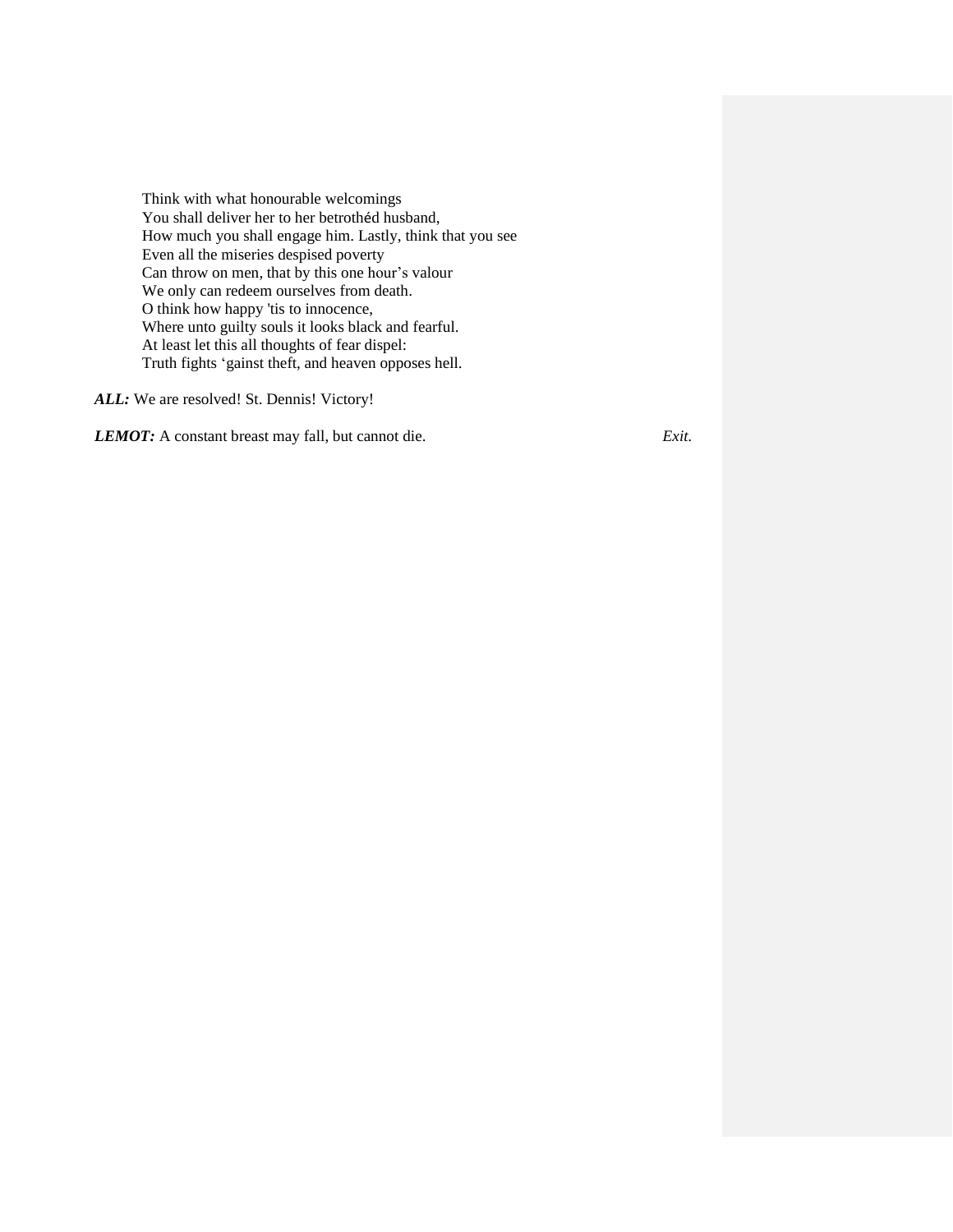## **Scene 3: On board Ward's ship**

*Enter WARD with a SLAIN FRIEND (ALBERT), and FERDINAND.*

*WARD:* Recall thy spirit, brave friend! A while yet stay--At least bear thy revenge hence with thee.

*FERDINAND:* He hath lost all motion.

WARD: Injurious heaven, that with so excellent matter As is our soul, didst mingle this base mould, So frail a substance, earth, as if thou hadst framed man The subject of thy laughter, gav'st him a spirit Free, unbounded, whose fiery temper breaks Through all the clouds of danger, dares even heaven, Swells and bears high, when with one little prick This bubble breaks, displays a vanity-- Ridiculous vanity-- this building That hath been twenty and odd years a-rearing, One blast thus lays it flat. I could e"en tremble To think that such a coward I bear about me As is this flesh, that for so small a wound Betrays our life.

*FERDINAND:* This shows, sir, nature ne'er intended man Other than as she sent him to the world, All unoffensive, unarmed. When unto beasts, She gave the means to hurt as to defence, The armour she gave man was innocence.

*WARD:* True, there was some other end in our creation Than to be that which men term valiant.

*FERDINAND:* There was.

#### *Enter Gismund.*

*GISMUND:* Courage, brave sparks! The slaves begin to faint.

*FERDINAND:* It is his evil spirit sure that in this likeness haunts him.

*WARD:* See where he lies.

*GISMUND:* S'foot, we shall share the more, sir. I always thought Fortune had marked him out to die by the French; He had so much of the English spirit in him. *Exit*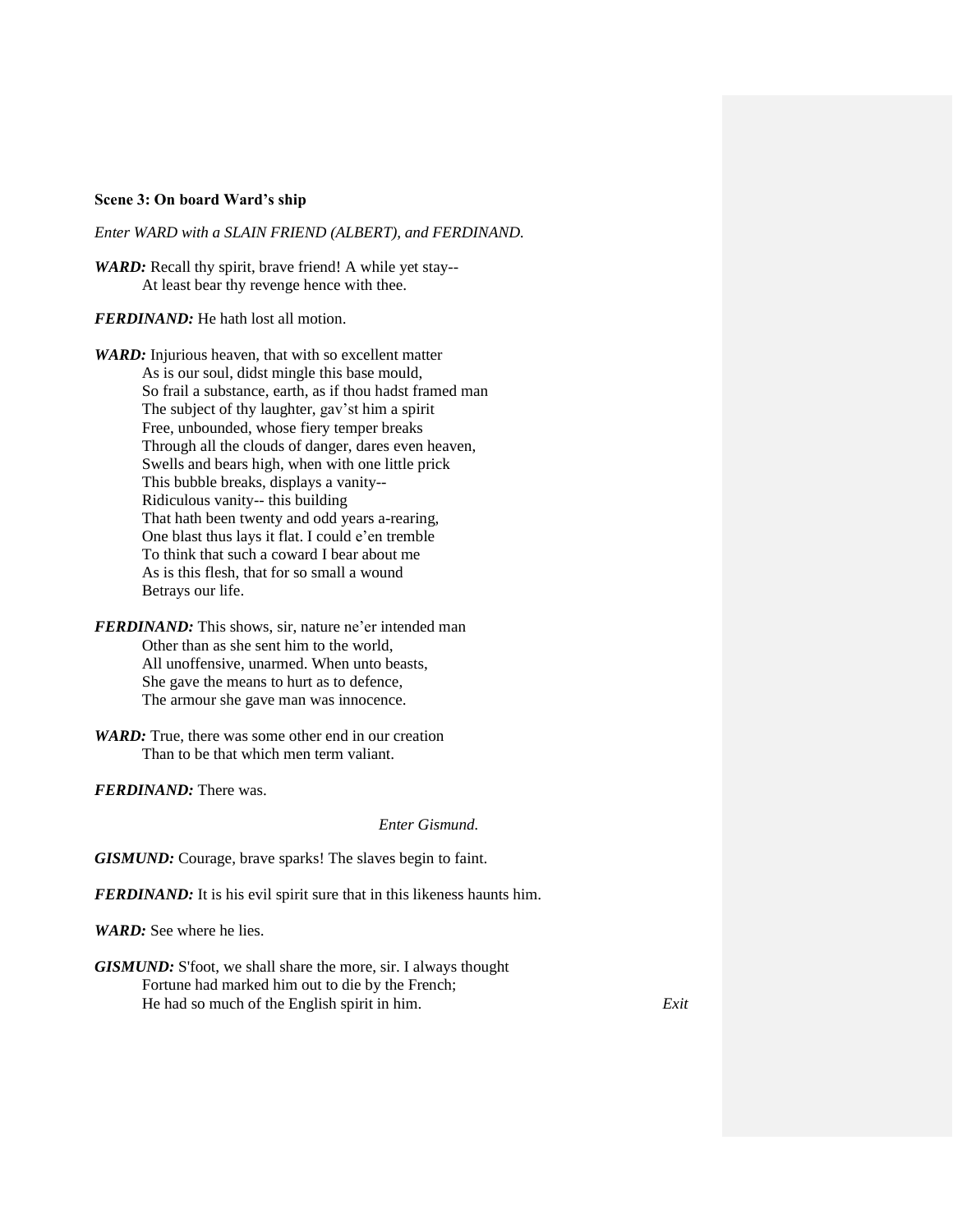*WARD:* Fortune! True, the fate of man is fixed, Unmoveable as the pole: how idle then were he Should strive to cross unvoided destiny And think to stay his course, seeing we are swayed As are the motionary engines of a clock By the dull weight that still doth downward tend Till it strike earth, and so their motion end.

*FERDINAND:* Give me the hearing, sir.

*WARD:* Persuade no more, we have no will to act--Or not to act-- more than those orbs we see, And planetary bodies, which in their offices Observe the will of fate. The difference is: They are confinéd; we are not. They are stars fixed, We wandering. Run on, thou purple line That draw'st my lives fate out. Thou that dost frown Upon the births of men-- now Saturn smile! Those under milder planets born, live servile, good. Mars called our birth; my race shall be through blood.

*Exit [WARD and GISMUND]*

*FERDINAND:* Abuséd knowledge, that first wer'st given to man A light, now help'st to dazzle him; and whate'er want Befall through our own imperfect judgement, Unbridled will then throws on fortune, chance. I see man"s happiness were his ignorance. *Exit.*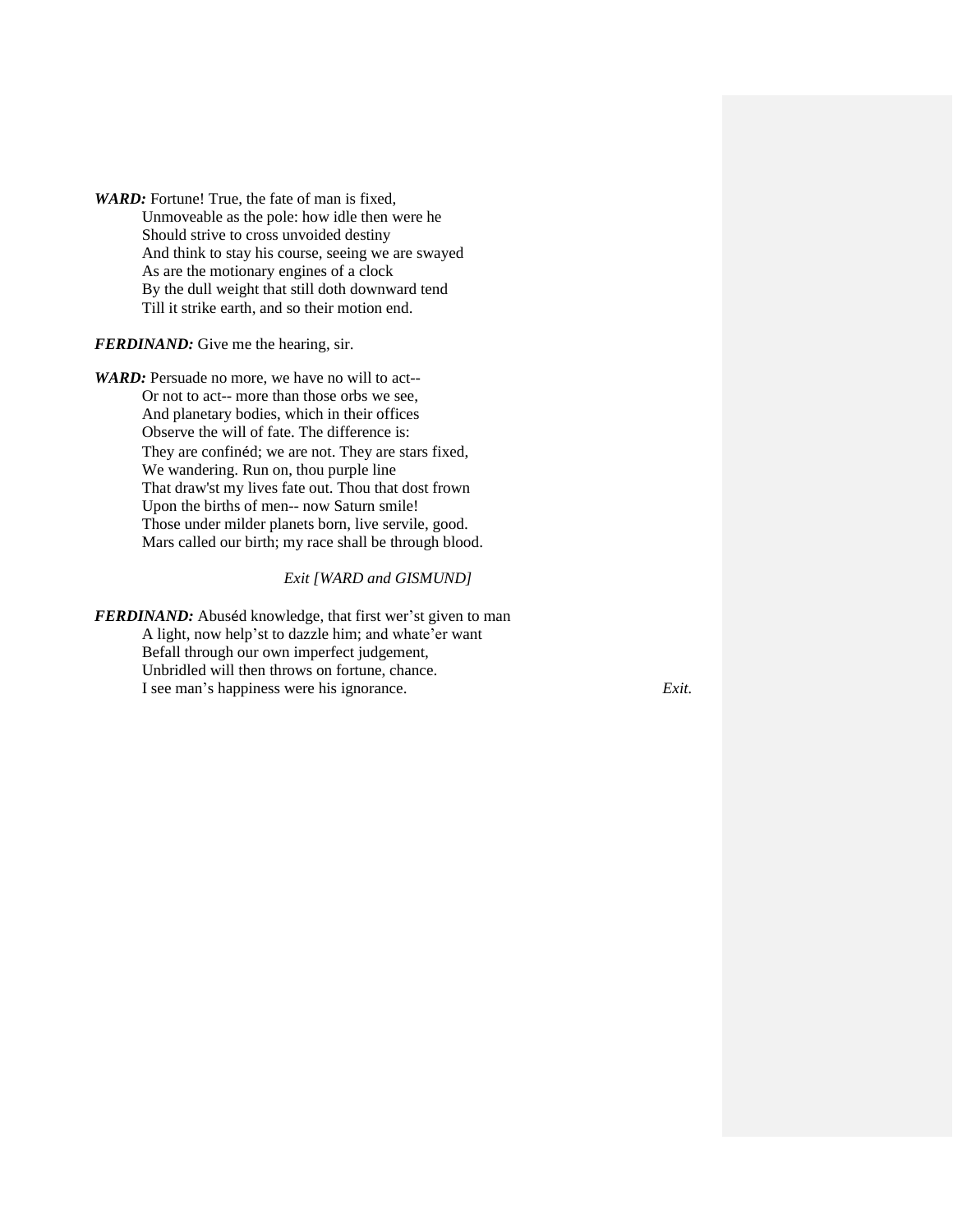**Scene 4.1: On board Monsieur Davy's ship**

*GALLOP (within):* Aboard! Aboard! Aboard!

*[Enter ALIZIA, FR. SAILOR 2, DAVY, LEMOT (blinded by his wounds) and FR. SAILOR 1 guiding him.]*

*FR. SAILOR 1:* Dear sir, withdraw. You are deprived of sight.

- *LEMOT:* So much the better: I see no fear in fight. Courage, brave countrymen! What's nature's part May fall; what's heaven's can never. It is the odds That just men have of bad. Still to the gods They stand or fall.
- *GALLOP: (Boarding the ship, followed by SAILORS, WARD, GISMUND, FERDINAND)* Enter, enter, enter! Zounds, the slave winks and fights!

*[Ward's pirates take the French crew prisoner]*

*[WARD's FOLLOWERS shout]:* A Ward, A Ward, A Ward!

*WARD*: Down with them, down with them! Away! Let him go overboard! Were he a second Alexander, there's not a man of them lives but shall go over-board. We'll offer them to our deceased friends in sacrifice.

*[They seize Lemot and take him away to throw him overboard]*

ALIZIA: My brother, my dear, dear brother!

*[FR. SAILOR 2]:* There were no conscience, no religion in't,

*GALLOP:* How? Conscience? Were't but to banish those two words, they shall go over-board.

WARD: They shall go over-board? Suppose I speak the contrary?

*GALLOP*: My Captain, my man of war, speak the contrary; they are as safe as the great Turk.

WARD: Now they shall overboard.

GALLOP: Outswaggered?

- *WARD:* How many French are left?
- *GISMUND* : There's only five of four-and-twenty living. Never did men with equal spirit stand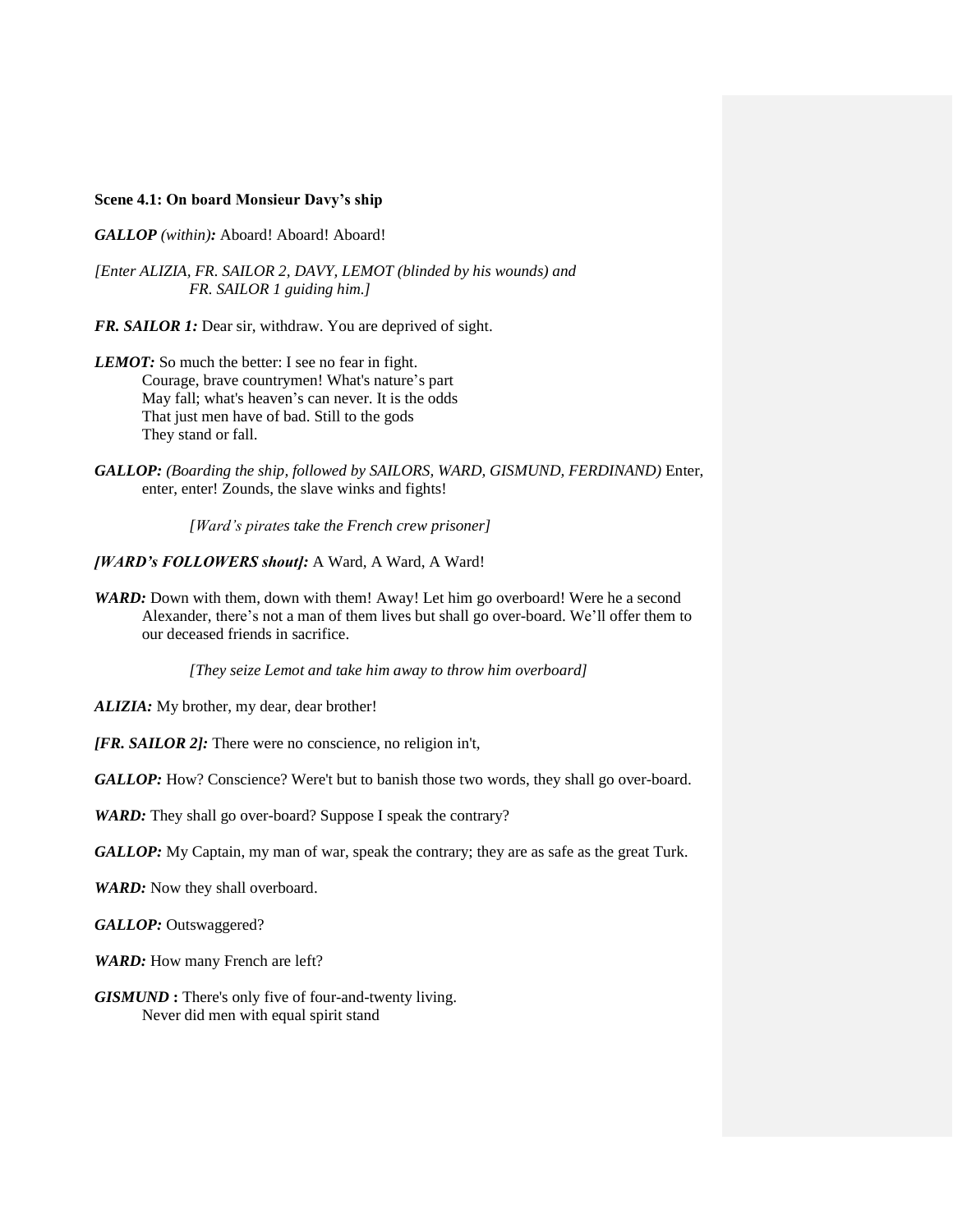A day so black and stormy. Rob not yourself, then, Of so brave witness of this day"s valour.

*WARD:* How dare you, sir, give us directions?

**GISMUND:** How dare I, sir? I am a gentleman equal unto yourself.

*WARD:* Take that now, I am before you. *[WARD strikes GISMUND.]*

*GISMUND*: You are, I'll not be long behind you.

*WARD:* Know that our word shall be a law.

GALLOP: [aside] That may be, for he hath had conscience by the ears already.

*WARD:* Hoist me a vessel up of Maligo,

We'll drink a health unto the wandering ghosts Of our slain followers, and every draught The cannon makes report of, a Frenchman Shall over-board, who to our friends may tell, We drank a "rouse to them.

*FERDINAND: [aside]* As low as hell.

## **Scene 4.2**

*Enter FRANCISCO'S SAILOR 1.*

- *SAILOR:* Francisco, captain of the man-of-war pursued our prize, hath set a pinnace forth, who (according to the custom of the sea) demands half of the spoil, to your demand he threatens instant fight, force against force, or if you dare to accept it, he makes you offer of single opposition.
- WARD: Accept it? He could not name that honour We covet more. Reward the messenger: They two shall be the hostages For the equal trial. What's his weapon? Where the place of fight?
- *SAILOR:* His weapons are sword and dagger, the place Here on our hatches, both our ships being grappled. The oath on each side given, who conquers the other Shares the whole booty.
- WARD: Agreed-- we seal to his condition, "Francisco" call you him? I emulate His daring spirit.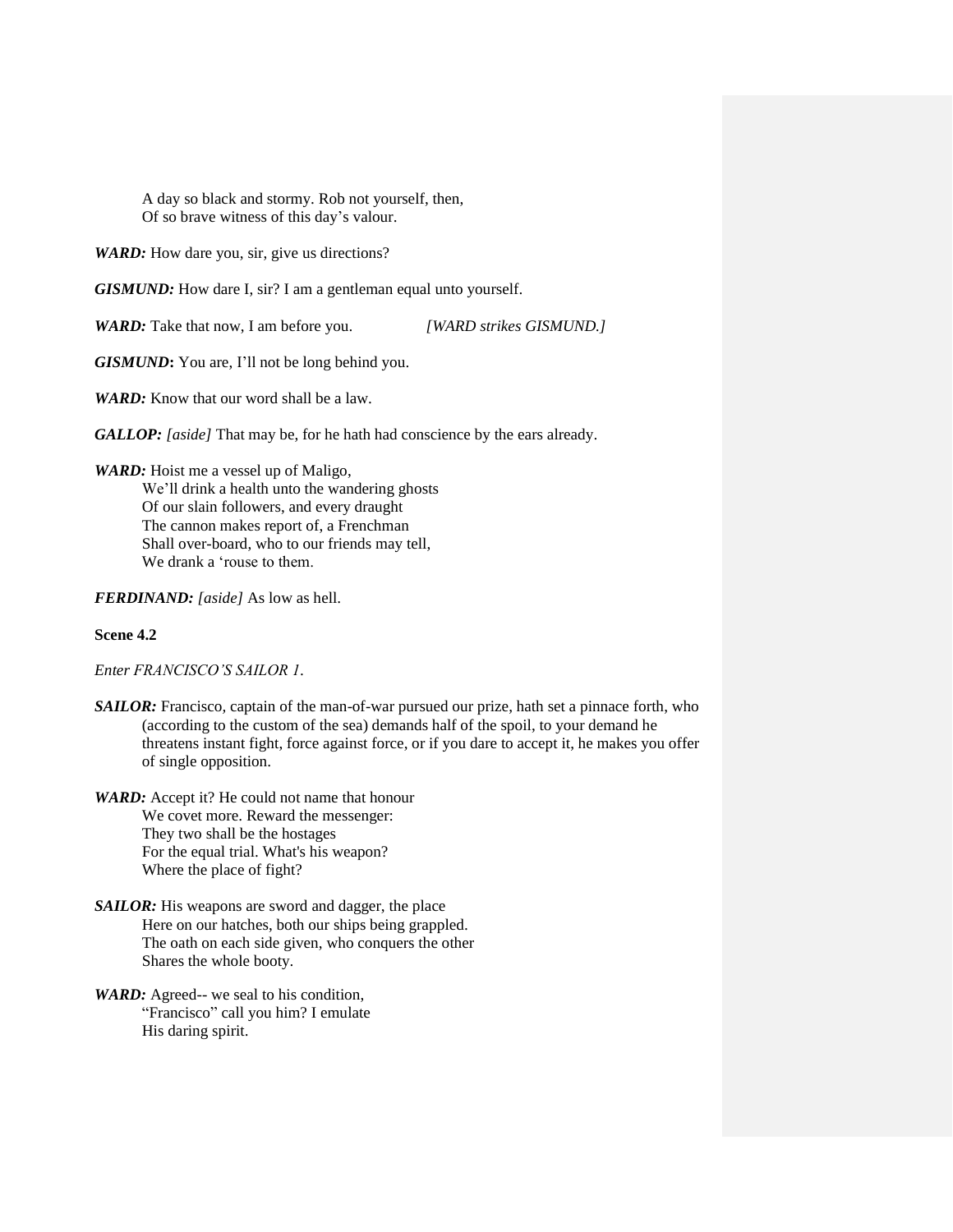*GALLOP: [aside, to Gismund]* Fortune shapes our revenge, you see.

- *FERDINAND*: What need you give yourself unto this danger, When in our general strength we have advantage?
- *WARD:* I prithee, do not move my patience. I scorn to take From others to my rising. He's only worthy state From Fortune's wheel plucks boldly his own fate, And here's an arm shall do't.

*[GISMUND]: [aside, to GALLOP]* You see his insolence, how he contemns us.

*FERDINAND: [to WARD]* No more, we are agreed.

*[GISMUND and GALLOP speak aside while the other mutineers listen.]*

**GISMUND:** How shall we hinder their pursuit?

GALLOP: When both the ships are grappled, privately We"ll cut their hawsers. The wind blows fair To give our lesser bark advantage. "Tis not ten leagues To Tunis, where entered, we are as safe As in a tower of brass.

- *GISMUND:* How if we shoot him, as we make away?
- *GALLOP*: By no means-- t'shall be Francisco's task To cut his throat. This makes our revenge full: We share the prize he fights for.

**GISMUND:** Rare gull! We are all firm and secret.

*ALL***:** All!

*GALLOP:* So that I rise, let the world sink, heaven fall. *[Exit GISMUND and GALLOP.]*

*WARD:* My merit-- shall I thrall them? The sway of things Belongs to him dares most. Such should be kings, And such am I. What Nature in my birth Denied me, Fortune supplies. This maxim I hold: He lives a slave, that lives to be controlled. But see the man whose ruin crowns me.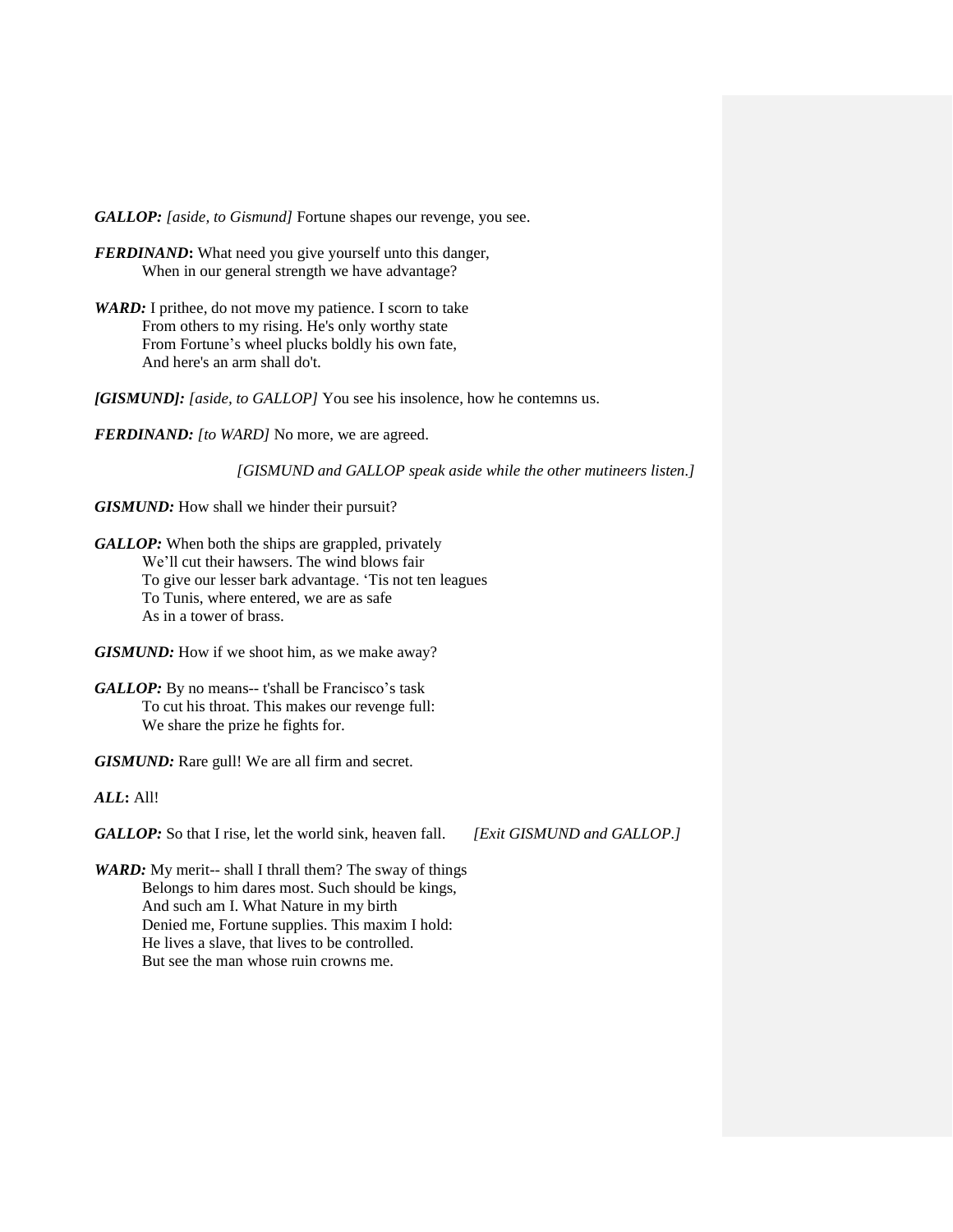## **Scene 4.3**

*Enter FRANCISCO.*

*FRANCISCO*: Art thou the chief and guider of this bark?

*WARD:* The same, sir.

*FRANCISCO*: May I impute it to your ignorance In marine actions, or the daring spirit, That bars my right in thy achieved prize?

*WARD*: This makes you answer: what do you see in me Doth promise I should be the sutler sir, Fetch you provision in?

*FRANCISCO:* A little calmer sir! You are not now in Kent, Crying, "Herrings, seven a penny!" Nay, we have heard of you: You can bawl well; you have served a "prenticeship Unto the trade, affrighting of whole streets With your full oyster voice.

*WARD:* Damnation!

*FRANCISCO:* Poor fisher's brat, that never didst aspire Above a mussel boat; that wert not born Unto a fortune "bove two cades of sprats, (And those smoked in thy father's bedchamber); That by a beggar in mere charity (Being made drunk) "stead of a mariner Wert stole aboard, and being awake didst smell Worse than thy shell commodity at midsummer; That desperate through fear wert made a captain, When to have been a shore again, thou wouldst have turned Swabber unto a Peter-man.

WARD: By all my hopes, thou hadst been better digged Thy grandsire's urn up and have swallowed it.

*FRANCISCO:* Thou bark'st too much to bite.

*WARD:* Clear the deck there; each man bestow himself.

*[GISMUND and GALLOP enter above.]*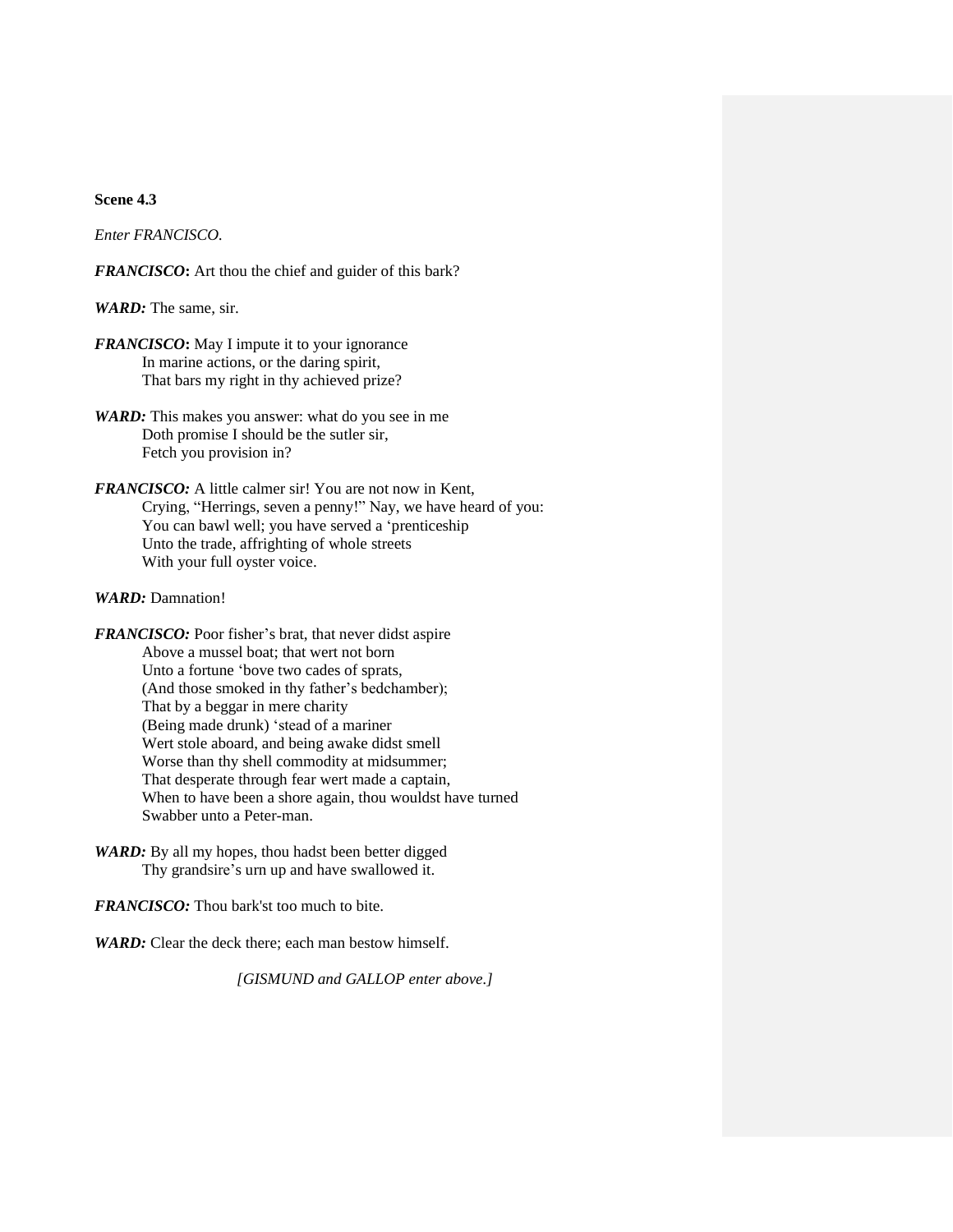*GISMUND:* It's done: their hawsers cut without descry.

*GALLOP:* Away! *[To WARD]* Farewell, brave Captain, conquest sits on thy brow.

*WARD:* Leave me, I say.

*GALLOP: [aside]* Th'wert never gulled till now. *Exit.*

*FRANCISCO:* Give a charge there. Say your prayers, knight! Doomsday is nigh.

*[They] fight.*

- *WARD:* True, it sinks thee to hell, whilst thus it bears me high. Stand'st thou so long? Thou hast some enchantment sure, Or have I lost my wonted vigour?
- *FRANCISCO*: Flatter no more thyself. Wilt thou deliver A moiety of thy prize up?
- *WARD:* Yes, thus thou shar'st it. Damnation! (*his sword falls*.) Oh, that my gall could spout out through mine eyes A poisonous vapour to put out your lights And in a vale of darkness leave the world.

*FRANCISCO:* Wilt thou yet yield me right?

*WARD:* Know, Francisco, Wert thou an army that encompassed me, I would breathe defiance to thee, and with this arm, As shot from out a cannon"s mouth, thus would I make A way through death and danger.

*FRANCISCO:* I do applaud thee, and that thou well mayest know All valour's not confined within thy breast I thus oppose thee. Fortune shall have no share In what I conquer. (*He flings away his sword, and after looseth his dagger.*)

*WARD:* Why, now I envy thee--thy life is mine!

*FRANCISCO:* Take it! I dare thy let.

WARD: Not for the world! Thus I return thy debt: Not only in the prize, but in myself Thou hast an equal share. Henceforth I vow thee brotherhood.

*FRANCISCO:* Your love-- I ask no more.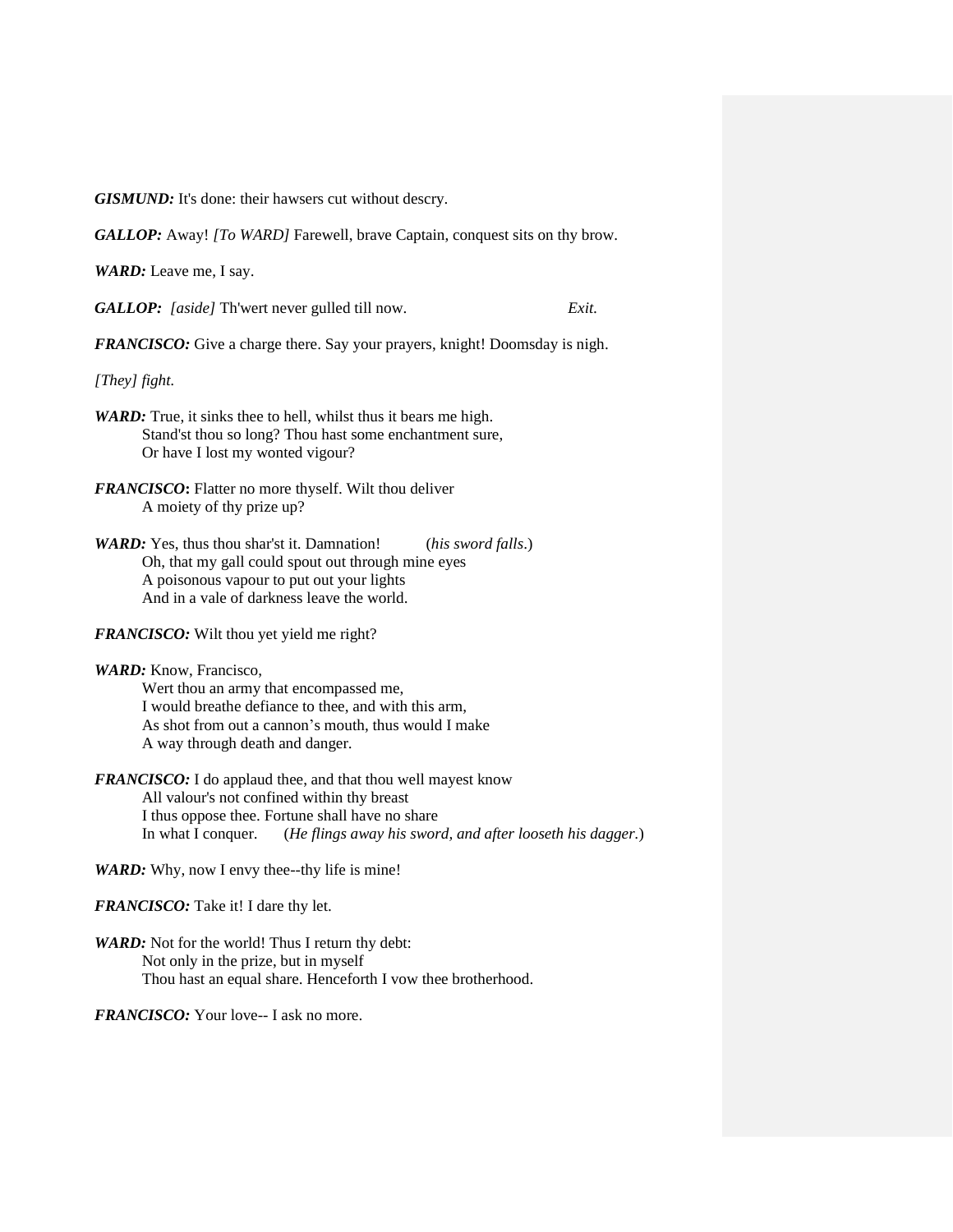## **Scene 4.3**

*Enter FERDINAND*

*FERDINAND:* You need not: there's one gone before Takes order for your share.

*WARD:* Whither makes the slaves? Where's Gallop?

*FERDINAND:* Posting as fast as his sails will bear him.

WARD: Incarnate devil! Forthwith give them chase! Why mov'st not?

SAILOR: They have cut our hawsers, we cannot budge a foot.

*WARD:* The death of slaves pursue him!

*FRANCISCO:* You are too violent.

WARD: To be baffled by a cur, a foisting hound! My zany-- A creature without a soul Made to mock man with!

*FRANCISCO:* Forbear, I say, and let us turn our anger On the next passenger.

*WARD:* Might I but live to see the dog-fish once again.

*FRANCISCO:* Ne'er doubt it sir-- next prize we take, forthwith We"ll make to Tunis. Mean time let revenge sleep. Those tides most violent are, which winds back keep,

*WARD:* For this alone I vow, whom next I meet Shall feel my fury. Nation nor quality Shall be their privilege. My sword now vengeance craves, And who escape this do worse-- I'll sell for slaves! *Exeunt.*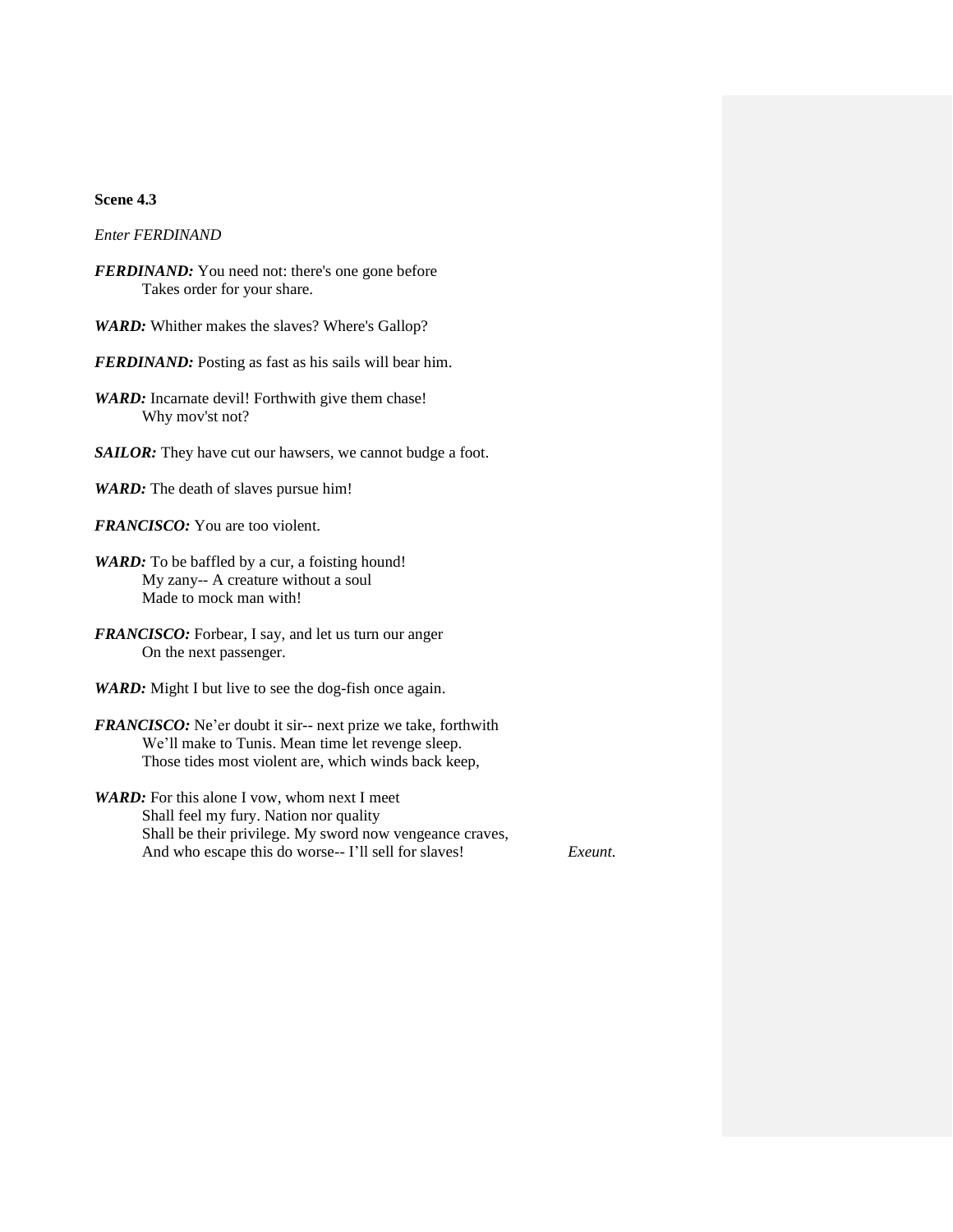## **Scene 5: Dansiker's lodgings in Tunis.**

*Enter DANSIKER, SARES, 2 SAILORS; DANSIKER reads a letter.*

*SARES:* What news, brave Captain?

*DANSIKER:* Good. These letters from my wife bring certainty Of our obtainéd pardons, on condition We henceforth for the state of France employ Our lives and service.

ALL: Long live King Henry of France!

- *DANSIKER:* My valiant friends, this four years Hath led you proudly through a sea of terror, Through deeds so full of prowess they might have graced The brow of worthiness, had justice to our cause Given life and action. But since the breach of laws Of nations, civil society, justly entitles us With the hateful style of robbers, let's redeem our honour And not return into our country with the names Of pardoned thieves, but by some worthy deed, Daring attempt, make good unto the world Want of employment, not of virtue, forced Our former act of spoil and rapine.
- **SARES:** Set the design down may regain us credit, Deserve this grace so freely offered us; We'll or accomplish it, or with our lives Seal the attempt.

ALL: Brave Captain, through death we'll follow thee!

- *DANSIKER:* Then thus-- that with the same weapon, we may Our country cure, with which we wounded her; My purpose is to ruin all the pirates Lie in the harbour here.
- SARES: Rare! It may be easy done. Observe the wind And firing but of one, consume the rest.
- *DANSIKER:* We must not trust to such uncertainties. Thus I have plotted it: we first will set afire Some house i'th' town, to which when each man makes, As they will be enforcéd from the haven To yield their helps, with much facility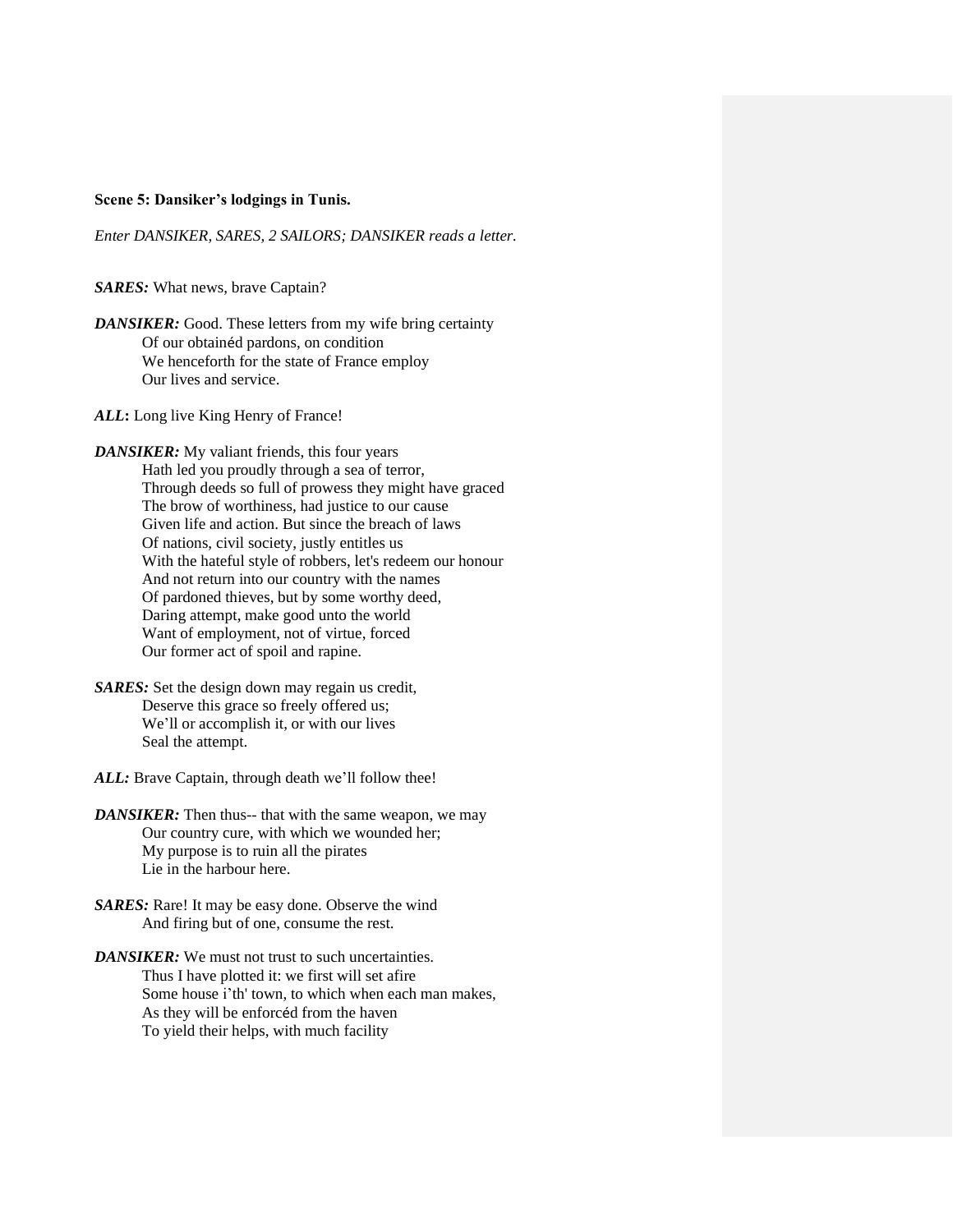We may perform our purpose.

SARES: How, undescried, shall we attempt the town?

*DANSIKER:* That charge be mine. The renegado Jew, You know, gives free and open entertain To all of our profession. In some out-house of his I will convey a pot of wild-fire to it. I"ll make a train of match, that at three hours Shall give it fire.

**SAILORS:** Excellent! The time, sir?

*DANSIKER:* Tomorrow night. Meantime make ready For our departure, but with such secrecy Suspicion"s self may not descry it. Provide the balls We must bestow upon the ships.

*SARES:* That care be ours.

*DANSIKER:* The rest leave unto me, We"ll return nobly, or else nobly die.

*Exeunt, [except DANSIKER]. Enter RUBEN [RABSHAKE]*

*DANSIKER:* Ruben, what news?

- *RABSHAKE***:** My master, sir, desires your company. There's a new pirate landed: his name is Gallop.
- *DANSIKER:* More yet? Do they come on so fast? Your master would engross his prize.
- *RUBEN***:** He would, and for your courtesy herein, He will forbear three months the crowns you owe him.
- *DANSIKER:* I'll use my art, sir, to his benefit; And for the crowns, no longer I"ll delay him, Here is my hand tomorrow night I"ll pay him. *Exeunt.*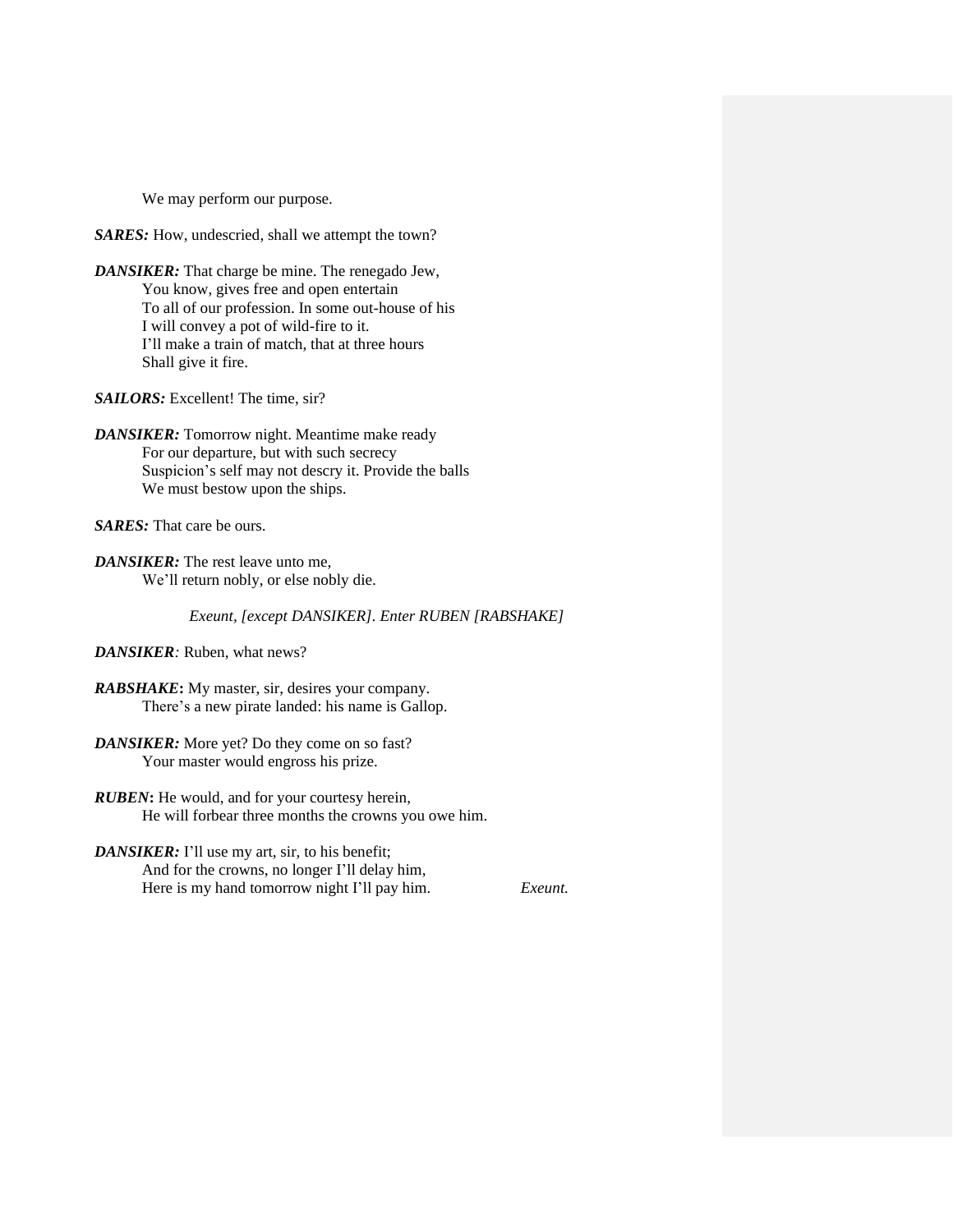**Scene 6.1: At the house of Benwash the Jew**

*Enter RABSHAKE, AGAR, VOADA.*

- *AGAR:* Speak freely-- what think you of the newcome captain, Voada?
- *VOADA:* He looks as if his father and mother had got him in fear: his eyes go like a city catchpole's, several ways at once. There's no stuff in him. Give me the Dutch cavalier Dansiker.
- AGAR: Out upon him, puff-paste! He was spoiled in his infancy, ill-bred.
- *RABSHAKE:* How? Spoiled with ill bread? It was ill drink spoiled him. I am of my master's mind: the new-come pirate is a reasonable handsome man of a Christian.
- AGAR: Why? Doth religion move anything in the shapes of men?
- *RABSHAKE:* Altogether! What's the reason else that the Turk and Jew is troubled (for the most part) with gouty legs, and fiery nose? To express their heart-burning. Whereas the Puritan is a man of upright calf, and clean nostril.
- *VOADA:* Setting aside your nose, you should turn Christian. Then your calf swells upward mightily.
- *RABSHAKE:* How? I turn Christian? They have Jew enough already amongst 'em. Were it but three qualities they have, I"ll be none of their society.
- *AGAR:* Three qualities? I prithee tell 'em us, Rabshake.
- *RABSHAKE:* First, they suffer their wives to be their masters. Secondly, they make men thieves for want of maintenance, and then hang them up for stealing. Lastly, they are mad four times a year, and those they call term-times, and then they are so purged by their physicians (which they name lawyers), some of 'em are never their own men after it. I turn Christian? They shall have more charity amongst 'em first! They will devour one another as familiarly as pikes do gudgeons, and with as much facility as Dutchmen do flapdragons.
- AGAR: How? Eat up one another?
- *RABSHAKE:* Aye, eat up one another! You have an innocent Christian called a gallant-- your city Christian will feed upon no other meat, by his good will.
- *VOADA:* But their wives will not feed on 'em, too.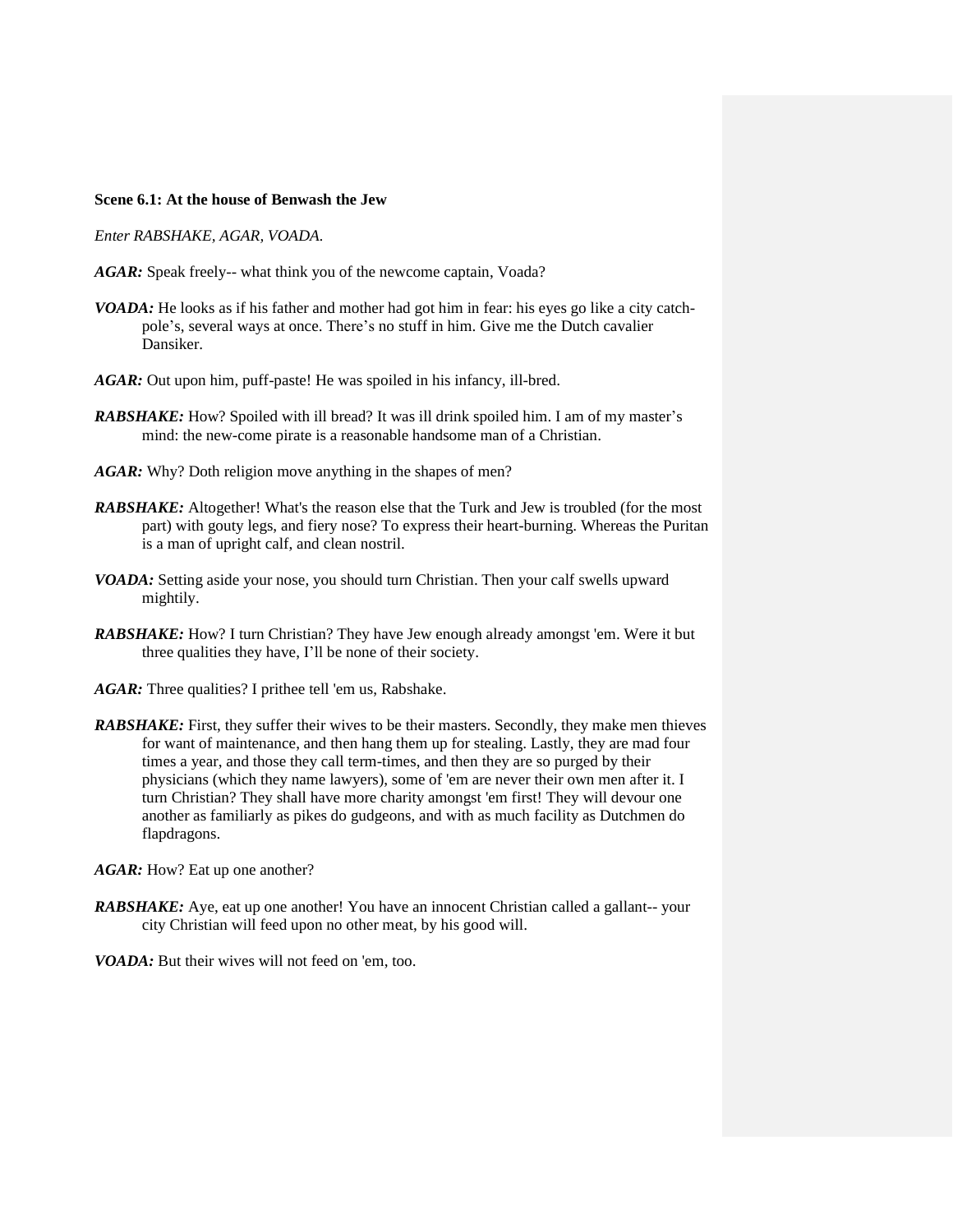*RABSHAKE:* The truth is, they are not altogether so great devourers; marry, they will be sucking at the bones. But see, my master, the great thief and the little thieves, the robbers and the receiver.

#### **Scene 6.2**

*Enter GALLOP, DANSIKER, SARES, BENWASH, GISMUND, FR. SAILOR 2, FR. SAILOR 1, ALIZIA*

AGAR: He's come. Thou powerful God of love, strike through mine eyes Those awful darts of thine, whose burning heads Pierce thorough hearts of ye, melt frostiest breasts, Make all stoop to thy deity! Now, give thy art! No God but Cupid pities mortal's smart.

*GISMUND:* Five ducats a tun! 'S heart, the cask is worth more!

*BENWASH:* You must remember at what rate you bought 'em.

*DANSIKER:* And at what price you may have more.

- *GISMUND:* You speak like men that know how the market goes. Your ear, Jew.
- *ALIZIA: [aside]* What misery remains to add to mine? My brother lost his life in my defence; And with his life, my sex and liberty, I stand deprivéd of. Are not these wounds sufficient To let out my weak breath? Thou flinty breast, Art thou impenetrable? Or is that thing called death Too great a good for such a wretch as I am? It is, it is, And that's the cause so many miseries Do stop the way to't.
- **BENWASH:** I am your merchant. Ruben Rabshake! My wife! Here, sister! Fetch me three hundred ducats for this gentleman.

*RABSHAKE:* This new-come thief, sir?

*BENWASH: "*Gentleman," slave.

- *RABSHAKE:* Why, your thief is a gentleman: he scorns to do anything, and he lives upon his comings in.
- **BENWASH:** Peace dog! You see, gallants, we are not Italianate to lock our women up: we set 'em free, give open entertainment.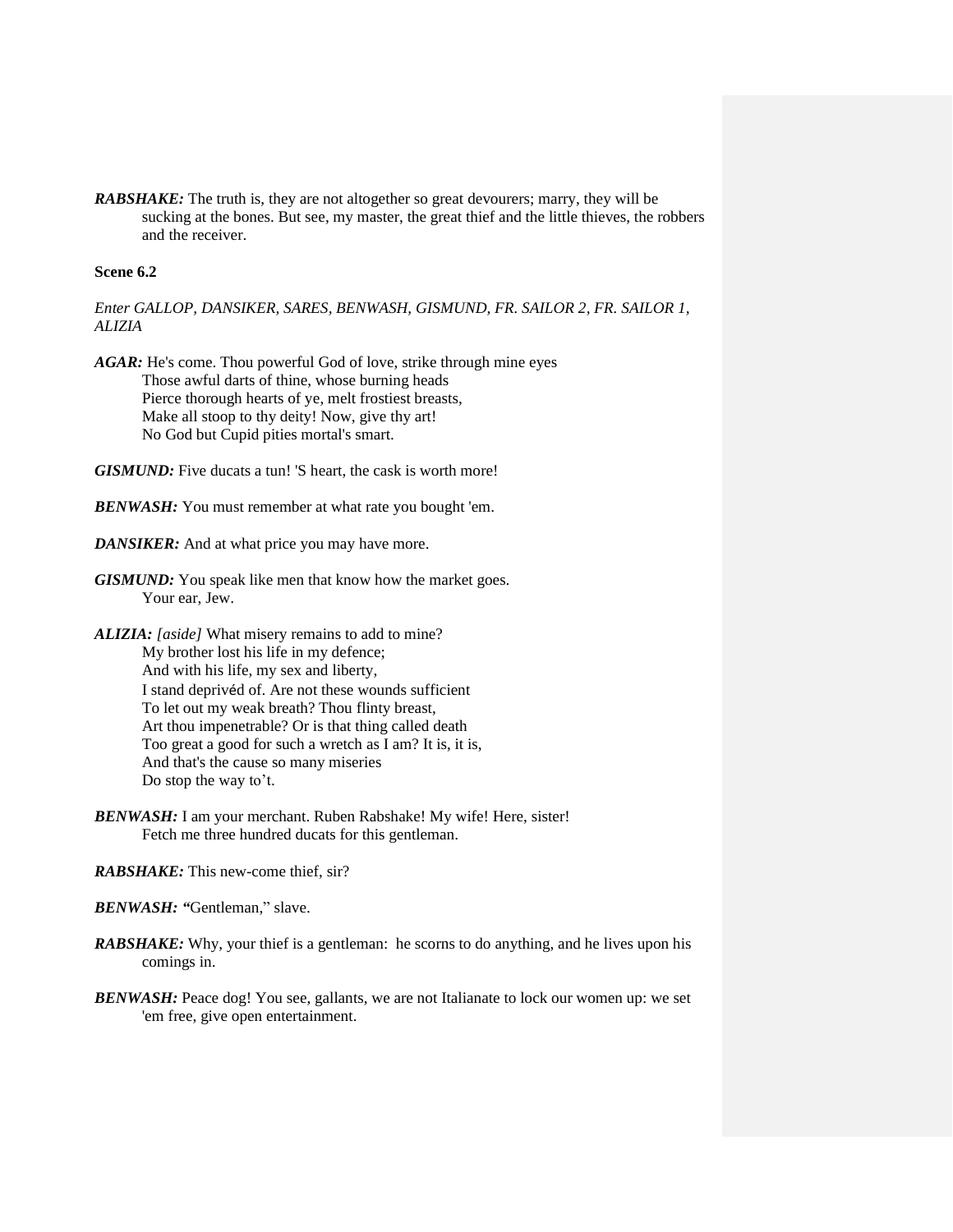- *GALLOP***:** *[aside]* It seems this Jew keeps a bawdy-house. I like his wife well. I could find in my heart to cast away half a ducat on her.
- *SARES: [to Benwash]* You are of a noble mind sir, courtly and high. It's want of merit that breeds jealousy, From which I know you clear.
- *BENWASH***:** As I am from covetousness. How their eyes strike each other! Rabshake—

*RABSHAKE:* Here, sir.

*BENWASH: [paying GALLOP]* Captain, your gold.

AGAR: He saw our eyes meet. No matter-- may I cool my heat, Let the world burn! Thy counsel, Voada.

*[VOADA and AGAR walk aside and examine the captives.]*

*BENWASH:* I do not like this fellow's looks, Rabshake.

*RABSHAKE:* He hath a hanging countenance indeed, sir.

*BENWASH:* Tush, my wife, man! Thou hast forgot how dear I bought my liberty: renounced my law, The Law of Moses, turned Turk-- all to keep My bed free from these Mahometan dogs. I would not be a monster, Rabshake-- a man-beast, A cuckold.

- *RABSHAKE*: I have not forgotten, sir, that you damned yourself because you would not be a cornuto. If every man should fine so dear for his horns, we should have but a few Christians left. But seeing you fear your vessel hath a leak, wherefore do you put her to sea, man her thus?
- *BENWASH:* For commodity: thou seest rich shop-keepers set their wives at sale to draw in custom, utter their wares, yet keep that gem untouch't-- all for profit, man.

*RABSHAKE:* I am not of your mind, sir, there is no profit without some pain.

- **BENWASH:** No more, villain! Should I suspect myself to have that disease, I would run mad; first fury of my horns should light on thee: look to't-- thou art no longer living than my wife is honest.
- *RABSHAKE:* I fear my days are but short then, if my life lasts no longer than I can keep a woman honest against her will.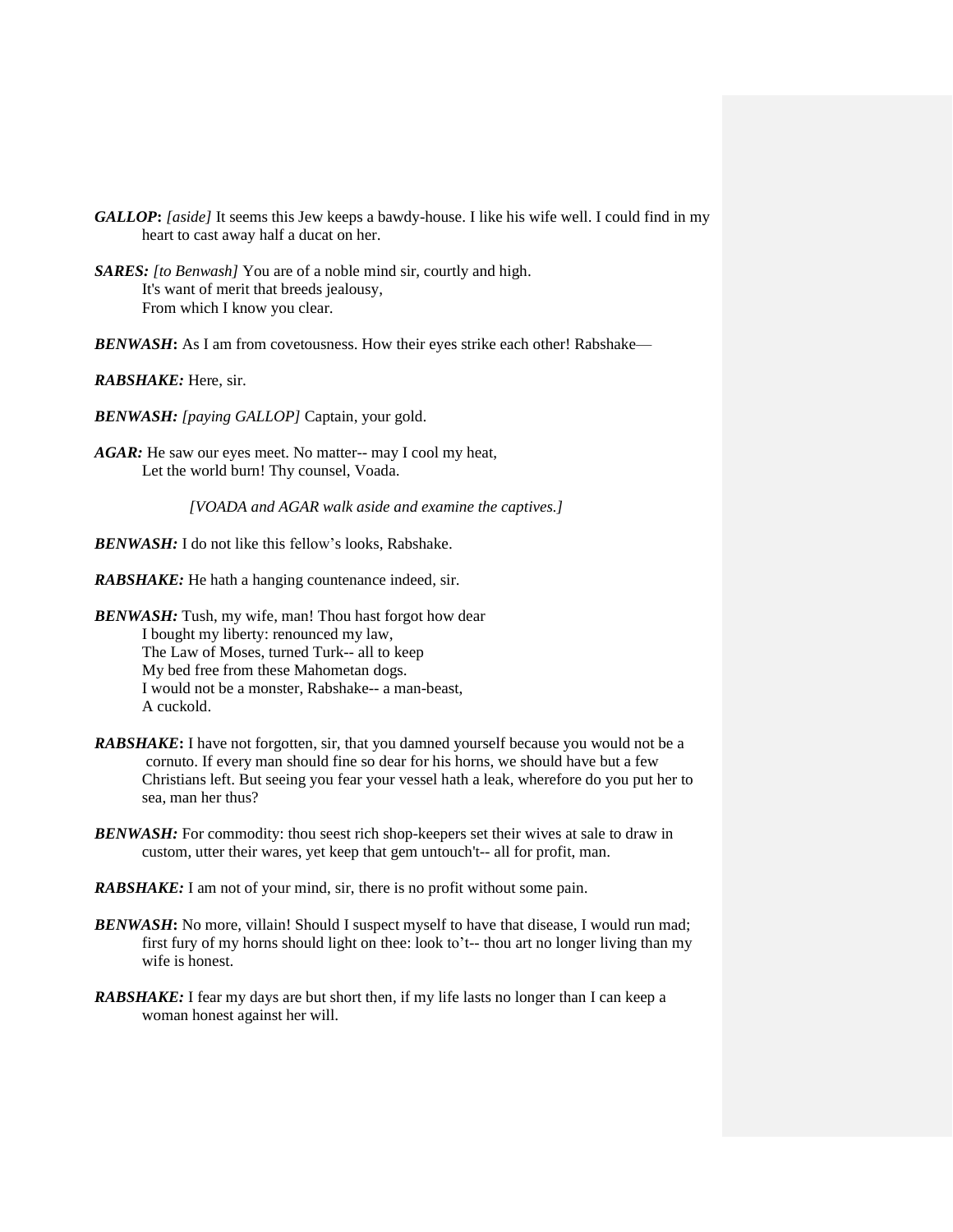*VOADA: [admiring ALIZIA]* It is a lovely boy, rare featured! Would he were mine!

- *AGAR:* It is so, Voada. He hath made the slave my jailor.
- *VOADA:* I have not seen so much of beauty in a man.
- *AGAR:* You lose yourself. What man? What beauty? I tell thee I am undone, Rabshake is made my overseer.
- *VOADA:* I would use him like an overseer then. He should stand by whil'st the executioner opened the bags. I must enjoy his love, though quenching of my lust did burn the world besides.

*BENWASH:* It's right, Captain.

*[GALLOP finishes counting the gold and puts it away in his purse.]*

- *[GALLOP]:* Yes, 'tis right.
- *[GISMUND]***:** But that's the wrong way sir. Your followers expect their equal shares.
- **BENWASH**: The fellow raves: talk to a captain of equal sharing! I'll take order for landing the goods, and be with you presently. Rabshake, thou knowest thy doom, slave-- look to"t. Thine eyes, villain, thine eyes!
- *RABSHAKE: I'll warrant you sir, I'll look to't.*

*Exit BENWASH [with FR. SAILOR 2, FR. SAILOR 1, ALIZIA].*

## **Scene 6.3**

- *GALLOP***:** Here, carry 'em these two ducats to drink upon receipt of the whole. I"ll deal like a commander with 'em, as men do with their followers. That is, as you have followed me to earn means, so now you shall follow me as long to get your earnings. You shall be followers still: I will discharge none of you.
- *SARES: [aside]* We took him for a gull, but now I see he hath had command, he can cheat his soldiers.
- *GISMUND***:** I hope, sir, you will make better respect of your credit. You know your oaths and promise.
- *GALLOP***:** My promise? If a Citizen had bought a company, he could but keep day with 'em: you must pardon him gentlemen, a fresh soldier wants seasoning.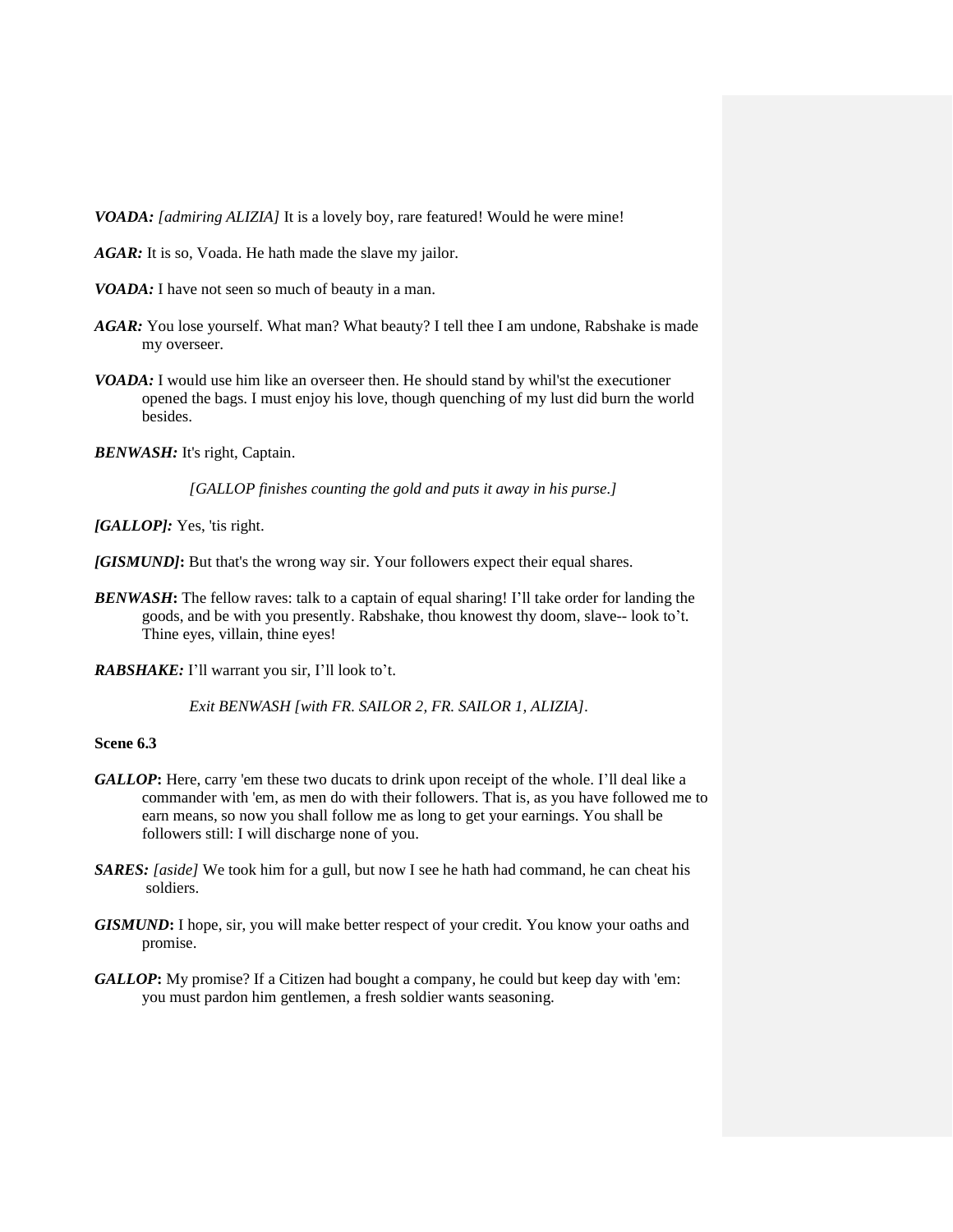*GISMUND:* Salt us! Look to't, we shall hardly relish you, sir.

- GALLOP: How? Threatens and braves?
- *DANSIKER***:** *[to GALLOP]* Forbear, give the poor fellow leave to prate-- he pays for't.
- *GISMUND***:** Good. You are now upon your guard. We shall meet you upon discharge of the watch and knock you down with a bill of accounts. We shall skeld. *Exit.*
- *GALLOP*: Out, gull! Talk to a commander, a man of war, of equal sharing! We have other use for our money then to pay followers. Shall we accost these ladies, gallants?
- *RABSHAKE***: '**Tis the custom of the whole world: the greater thief preys upon the less still. How's this?
- *DANSIKER:* The happiness of the day befall you, ladies.
- *SARES:* The night equal the day's happiness, say I.
- *GALLOP*: All content, both night and day, stand to your desires.
- AGAR: Our desires equal your wishes, sir.
- *GALLOP*: Your desires are above my performance then.
- *RABSHAKE*: I am drawing on. If my life lie upon her honesty, I am upon the point of giving up already.
- AGAR: That gentleman is very moving.
- *RABSHAKE:* Could you not entreat him stay his pace?
- *SARES:* And trot in your ring, lady, if you please.
- *AGAR:* I purpose not to take a courser of your choosing, lest I be jaded, sir.
- **SARES:** You presume the more of your own horsemanship.
- *RABSHAKE***:** Hoyday, they are riding already! 'Sfoot, I am like to go post to the Devil for this.
- *DANSIKER*: Next night, time of my project, if I prove not as hot a shot as came in your quarters since the loss of your virginity, let me suffer the pains of St. Anthony"s Purgatory.
- AGAR: He must necessarily be a man of deeds, he is of so few words.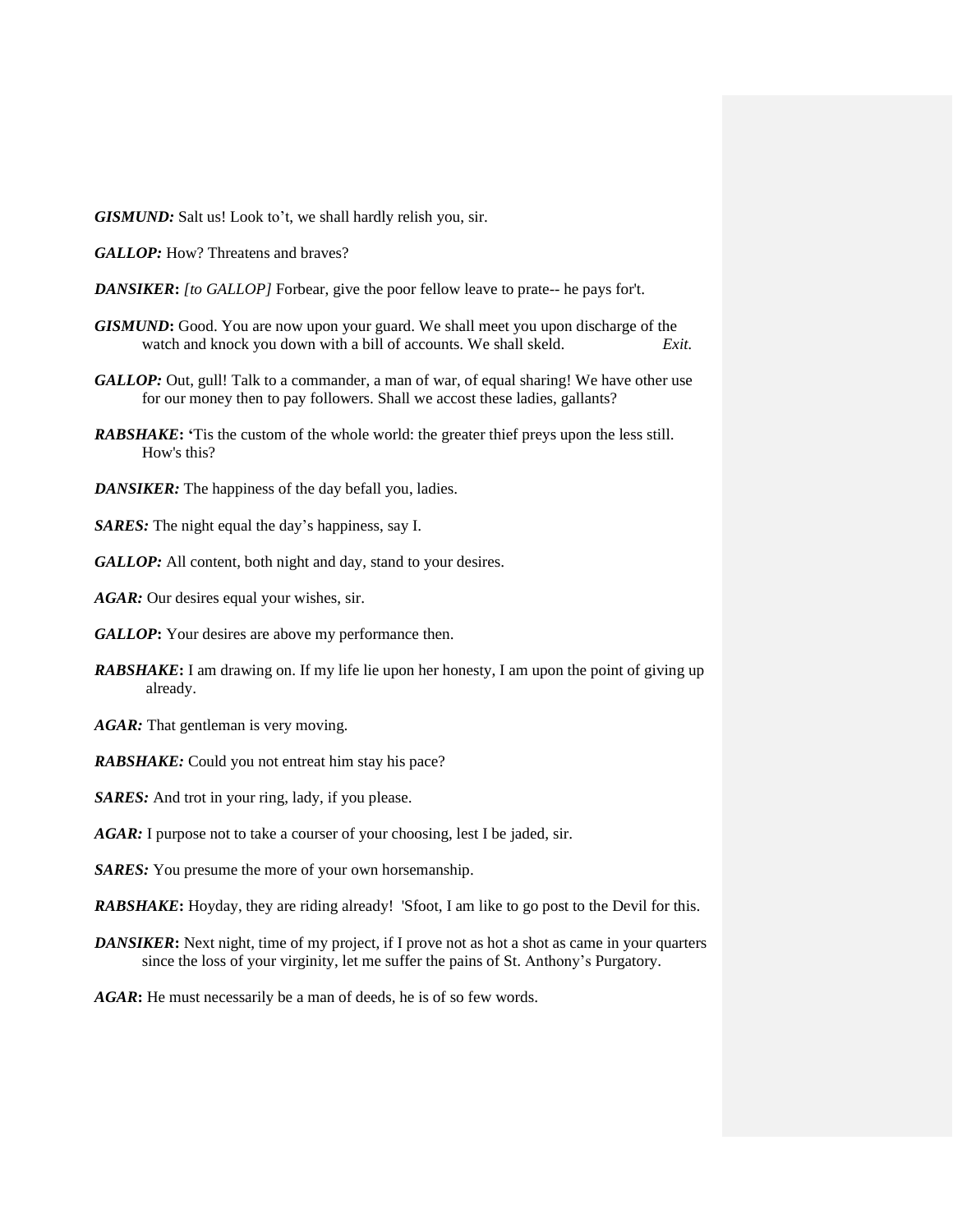*SARES***:** You shall do well to put him to the trial.

- *AGAR: [to GALLOP]* Without immodesty, may I question the reason you're so heavy, sir?
- *RABSHAKE:* Nay, then, it rings out for me! Should the Jew see this, I were as good as speechless: there were but a little gasping between me and the grave. *[exit RABSHAKE.]*
- *GALLOP***:** The reason of my heaviness is that you and I might agree the better. For women love contraries, and you are light, I see.
- AGAR: How's this? You see me light, true, to be in love with one so far disdainful.
- *VOADA***:** What success, woman? The Dutchman and I have bartered wares.
- *AGAR:* I have made exchange too, sold my liberty to purchase base ingratitude. I am rejected, Voada.

## *[Re-]Enter RABSHAKE.*

*RABSHAKE:* My mistress, gentlemen, did you see my mistress?

AGAR: Your business, sirrah?

- *RABSHAKE:* You must make provision to entertain two of the richest pirates ever landed here, one Captain Ward and Franciscus. They have brought a prize in worth three thousand ducats: besides, they sell their prisoners slaves. My master hath engrossed them all.
- *AGAR:* Vengeance seize him and them! Back, sirrah-- say we will expect them. You sir, attend your master his coming; see you give us notice on't.
- *RABSHAKE:* Nay, I hold it the best course too, for mine own safety. My charge is charged; my watch must be now, lest my master know it. If all the world were eyes, women (I see) would to it. **Exit. Exit.**
- *GALLOP*: I do but dream, sure! Ward and Franciscus?

*DANSIKER:* What moves this passion?

- *SARES***:** Why look you pale?
- *GALLOP*: Pale? I have a cause: I have less colour by six hundred ducats than I had.

*SARES:* As how, sir?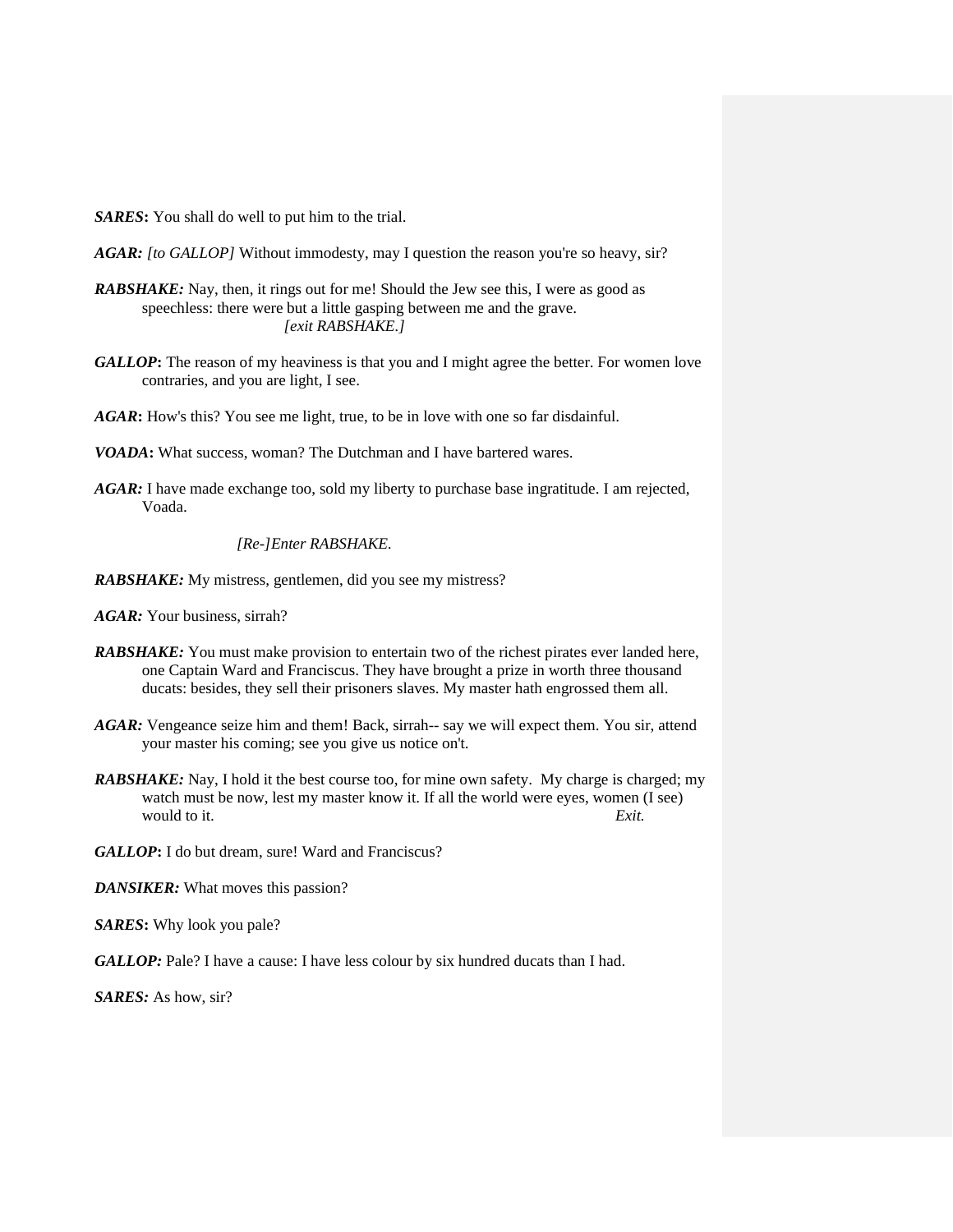*GALLOP***:** I"ll tell you. I took an adventure to pay this Ward six hundred ducats at our two meetings at Tunis, and see how the Devil hath brought it about! I must leave you gallants.

*DANSIKER:* By no means: we will compound the business.

AGAR: I can conceal it no longer.

*VOADA***:** You will betray yourself to their contempt, by your own forwardness.

- *AGAR*: I ne'er shall have so fair occasion to speak my love again. You know my husband's watchful jealousy.
- *VOADA:* Now by my sex, I am ashamed of you. Were the Jew mine, I would have no other pander. Be ruled by me. It's he shall hire the captain to thy love And his own horning. What cannot we persuade? Man was asleep when woman"s brain was made.

*AGAR:* Thou giv'st me a new life. I am thy scholar.

*VOADA:* I'll prick thee forth a lesson whose choicer strain, Shall tell men that all art 'gainst lust and women's vain.

*Exeunt VOADA and AGAR.*

## **Scene 6.4**

*[SARES]***:** As you are men, conceal your weapons! Here are women in the room.

*Enter three SAILORS with GISMUND.*

*GALLOP:* Gismund*.*

*GISMUND***:** We are come to give you thanks for the two ducats, sir.

GALLOP: As you are of the sword, draw!

*GISMUND***:** We are fresh men, we"ll powder you. *[They] Fight.*

GALLOP: Murder, murder! I shall be torn in pieces, by my hands!

*Enter WARD, FRANCISCO, FERDINAND, ALIZIA (disguised as a page).*

**GISMUND:** Ward! Franciscus! We are betrayed! Away!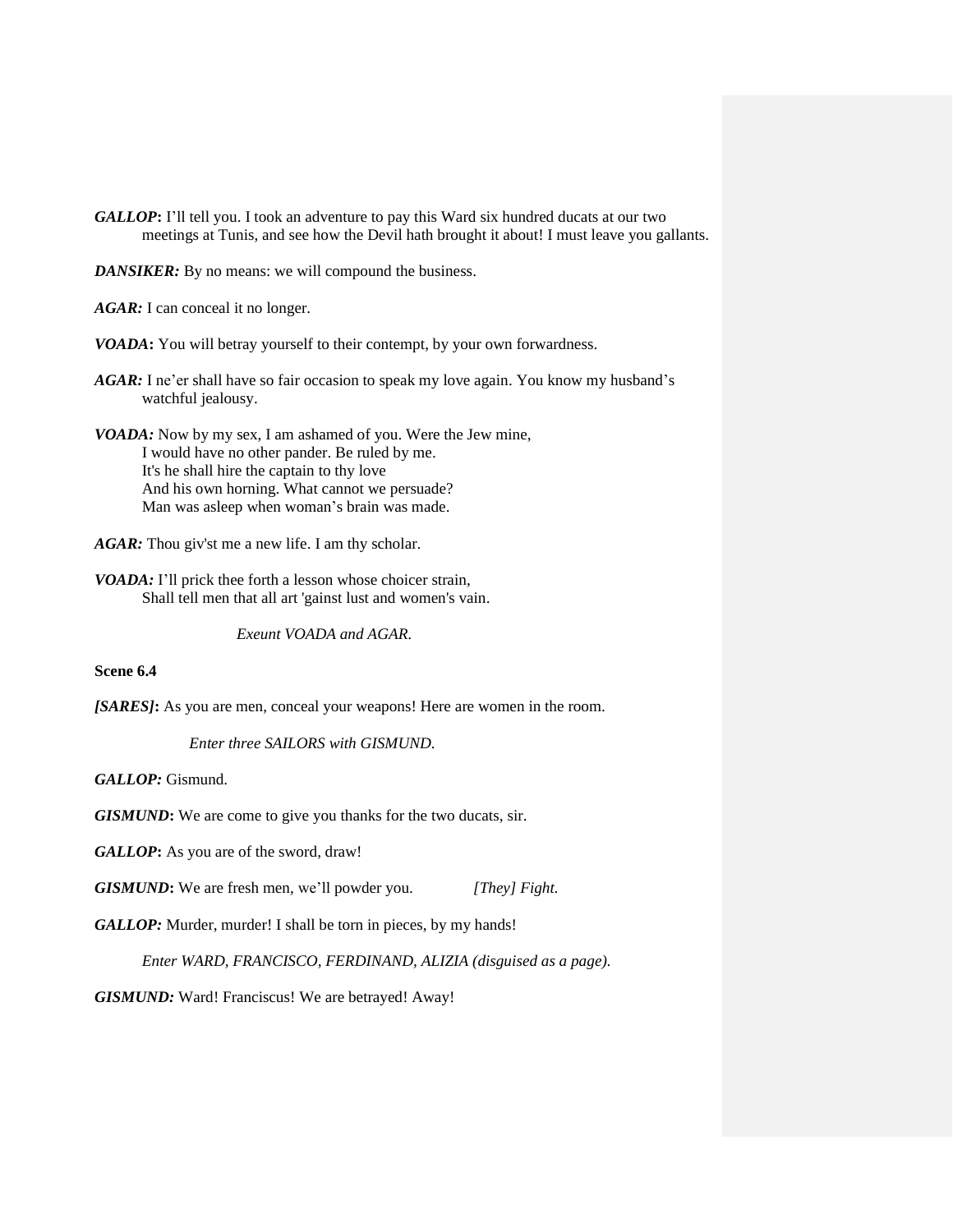#### *Exeunt GISMUND and SAILORS*

*WARD:* Gallop*.*

- *GALLOP***:** My noble general, alive, come to my rescue! My loyalty to the brave knight did thus engage me: the slaves could not be content to stow me underboard and force me from thee, but would have shared the prize, too: but I have shared with 'em. See, here's three hundred ducats. Thou shalt have them all, brave spark. *[aside]* The Devil to boot with 'em.
- *WARD:* Then you think this gold shall purchase your pardon?
- *GALLOP***:** 'Sfoot, I am overjoyed with the sight of thee. See the heroic Dansiker, his captain Sares.

WARD: Your loves, gentlemen.

- *DANSIKER:* This is no slave, he pays six hundred ducats at their meeting-- true, we are witness on't.
- *WARD*: I will be gulled for once thus, I will. These ducats shall stop my mouth.
- *GALLOP***:** 'Sheart, there are as many more in bank. You shall have 'em all. I prize thy countenance above a second Indies. *[aside]* Were they molten in your garbage! The world runs round with me: *sicut erat in principio*; naked I came in, and penniless I shall go out. What stays the Jew so long?

*WARD:* See, he is come.

## **Scene 6.5**

*Enter BENWASH, RAYMOND, his two SONS (bound), RABSHAKE.*

You'll give my price, sir?

*BENWASH:* Yes, for these slaves, I will.

*RAYMOND:* Forever be he servile that so makes 'em. Hard-hearted! "Man" I cannot term thee. It's A name that bears too much of pity in"t, Compared with so inhumane. Creature, wert thou a father, These tears would move thee, that bemoan a son's, Nay all my children's, worse than funeral, Their ever thraldom. But Nature well denied Issue to thee, lest in thy barbarous guilt She had been a party; when thy affectioned soul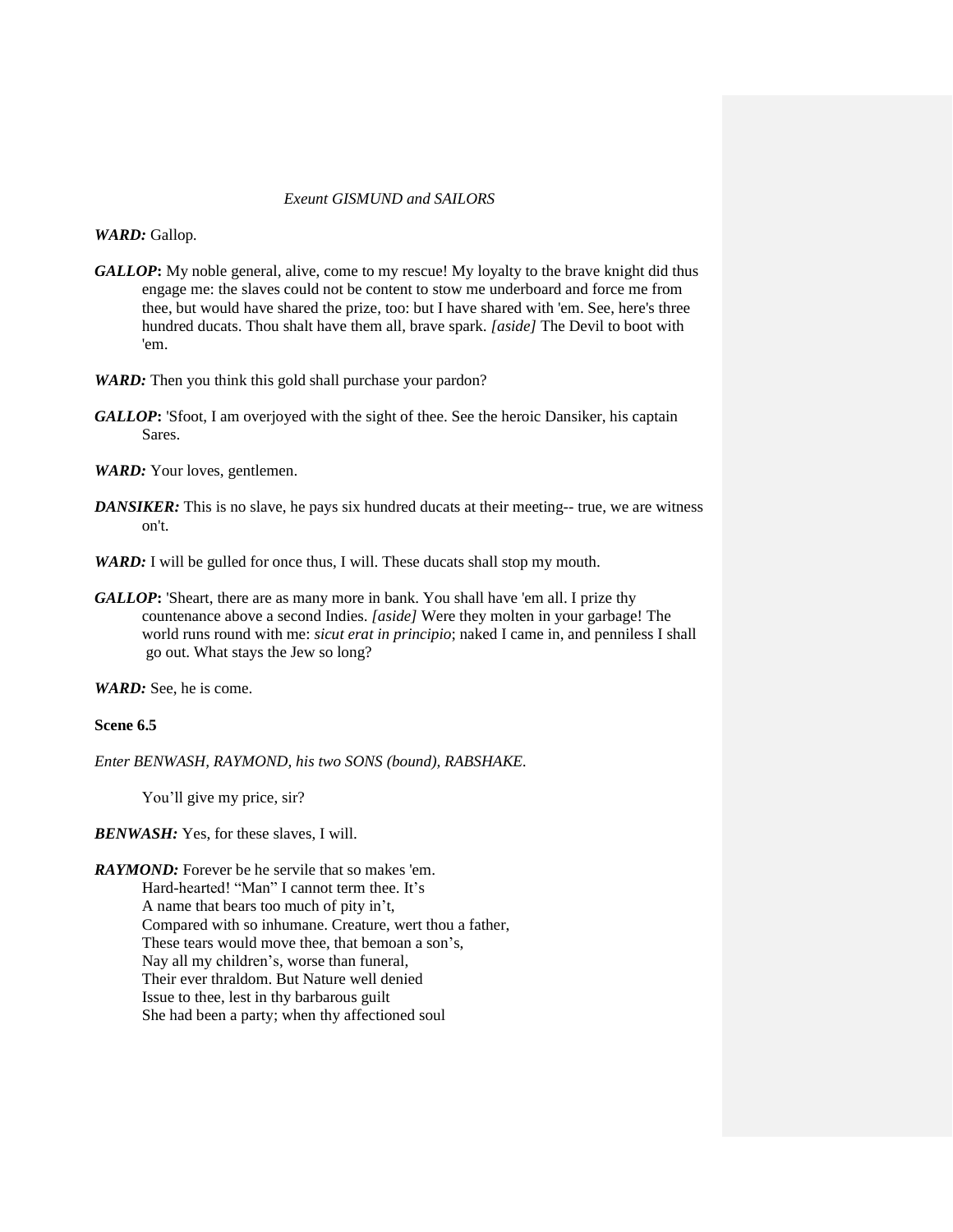Had felt how much the name of child moves, with what care, How many jealous fears we view their infancy, Lest having felt all this, thy accursed hand Should yet have dared to make men childless.

*1. SON:* Can then your marble heart endure these drops?

*2. SON:* The soil that bred you, sir, doth not bring forth Such hideous monsters, that we should imagine You can be so far cruel to betray So many innocent lives, for in us bleed An agéd father, a mother, to whose grief No other misery can be added. Myself contracted to a virtuous maid, Who ere this hath left Marcel And in Normandy expects the consummation of our happiness. You have our goods, our ship, all the substance Should succour our old parents. You have only left These arms to earn them bread, and can your eyes Relentless see these chained?

*FERDINAND:* Do not they move you, sir?

WARD: Yes, as the Jew. Art not thou moved, Benwash?

*BENWASH***:** As a hangman at an execution makes no other holiday in the year.

*RAYMOND:* Inhuman dog! Oh, I could tear thee, villain,

**BENWASH:** I'll give thirty crowns for this old beast to be revenged on him.

*RAYMOND:* [To Ward ] Be gentle-- take his money. Forgive me sir,

I see you are kind, would not now part us That twenty and odd years have grown together. Will you not take it? Give him so, Jew, I will deserve 'em. See, I am not old. No wrinkle is on my brow, these are but frowns, Raised by his unkind refusal of my offer. See what plump veins I have, no sinews shrunk. These are not gray hairs: they are only white To show the lightness of my spirit. Come Manacle these arms. You shall see us three Tug the days" eye out. There's not a father And his two boys shall dare to undertake us. The sun outvied, we'll set us down together And with our sadder cheer outmourn the night,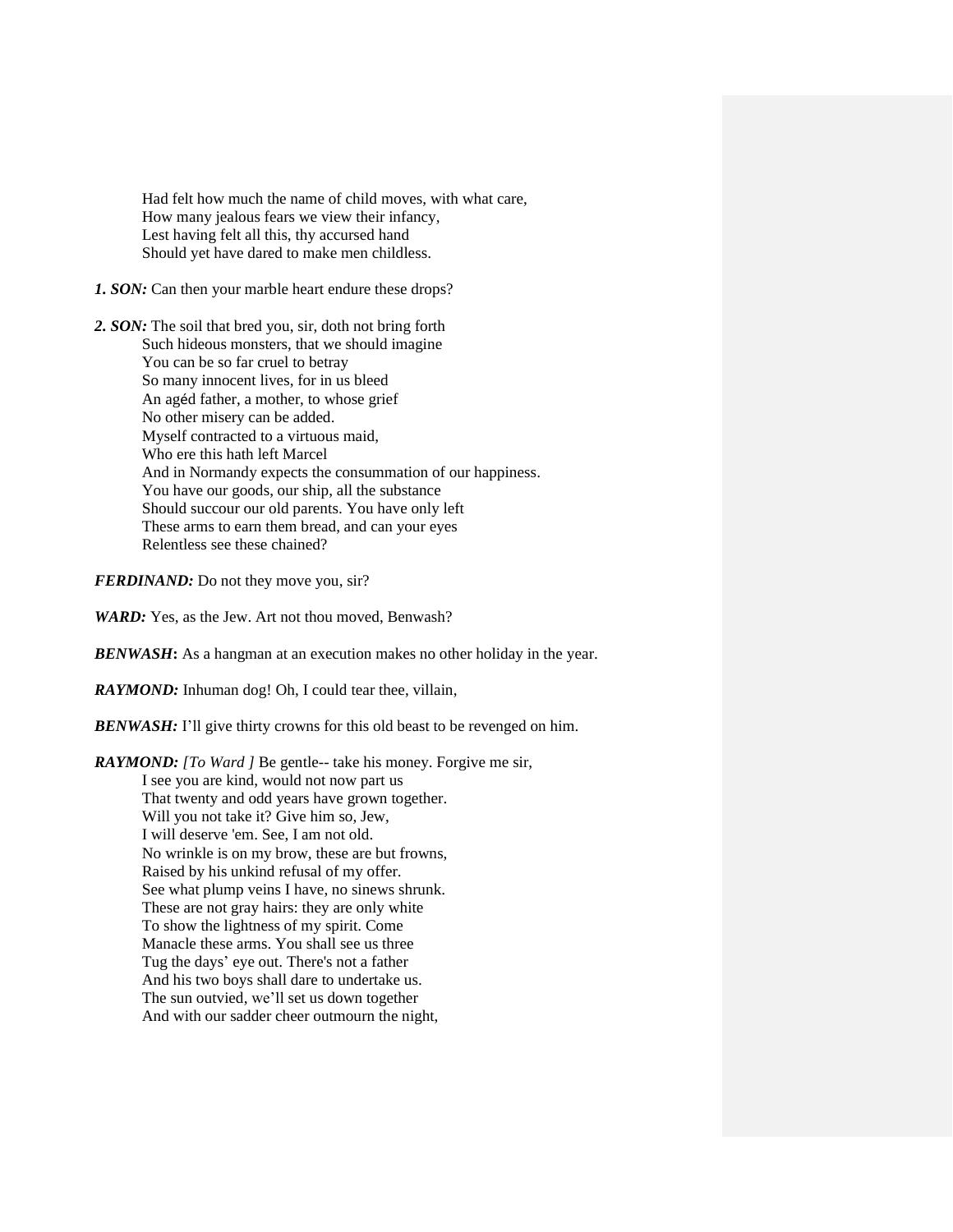And speak the happiness we might have lived, too: How by mine own hearth in cold winter eves I might have told my sons some ancient tales, Which they might one day from their grandsire speak. We"ll add unto our woes thus by compare Of what our joys might have been. Then we"ll curse, And when we want a plague, we"ll think upon This bloody murderer-- we shall have store then, Be eloquent in bitter execrations. Our choler vented, then again we"ll weep, Till tears glue up our eyes to mock sad sleep.

*WARD:* Ha, ha, ha.

*1. SON:* Dost laugh at agèd sorrow? Be just, ye powers: As ye judge innocents' causes, revenge ours.

*WARD:* My money for 'em, Jew. So, away with 'em.

*FERDINAND*: We will redeem them, pay their ransom.

*WARD:* You redeem them? Your means?

*FERDINAND*: All that we have aboard.

WARD: Such another syllable, I'll make a sale of you, too.

*BENWASH*: I am your first man: I'll give you four hundred crowns for 'em.

*FERDINAND*: A sale of us? Know that if all our fortunes will set them free, 'tis theirs.

*WARD:* I'll try that, give me four hundred crowns.

*BENWASH***:** Here.

*WARD:* They are yours. I'll justify the sale.

SARES: Of your own fellows, countrymen? Do they not stand Conditioned as yourself?

*GALLOP***:** Who gave you patent to examine him?

WARD: Forbear. Because you're men of action I'll descend To give you notice they are my lawful prize, Such as denied my party, would willingly Betray me, yea, all of us, into the hands Of our vowed enemies.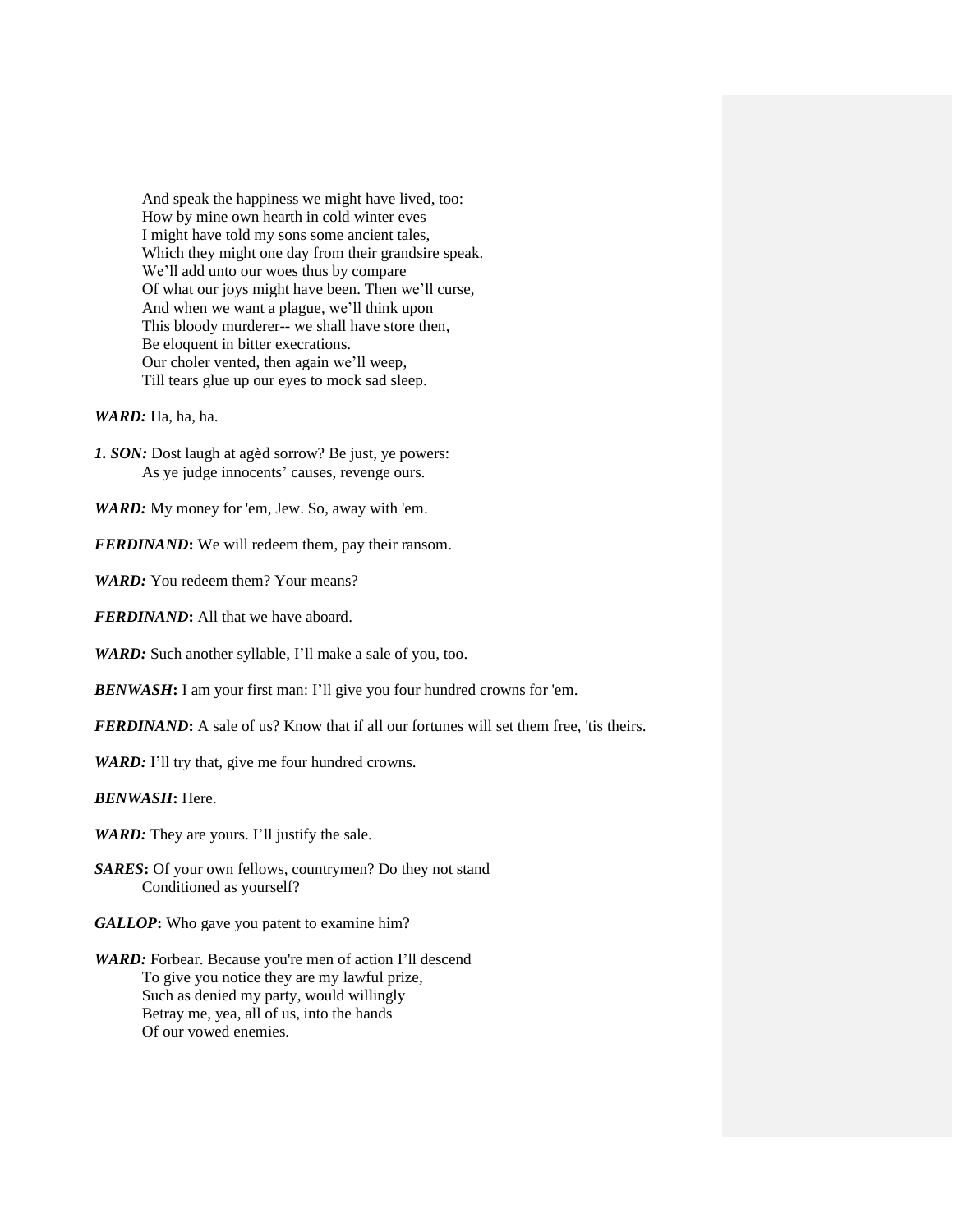*SARES:* Are you not men of war, then?

- *FERDINAND:* We are no pirates, sir. Our country yields us More honest means of living.
- SARES: Away with 'em! More honest means of living! Make 'em sure.

*FERDINAND*: Give us the hearing.

*WARD:* Away with 'em! Zounds, I'll set them free else!

2. SON: Let's take our father's blessing with us yet.

*WARD:* All curses under heaven go with you.

## *[Exit BENWASH and RABSHAKE with FERDINAND, and RAYMOND's SONS]*

*RAYMOND:* Is there no ear for misery to beat at?

My sons—Ferdinand! Albert! They are gone, sent To perpetual vassalage. I loved you boys A little better than to outlive your slaveries. I will not curse thee, monster. I know my thoughts Cannot arrive unto so black revenge As shall attend thee. Crack, crack, you o'erloaden strings, And set a miserable old man free. So, so. I will appeal for you, my sons, to yon high court. Here none but beasts of prey, tigers, resort. *Dies.* 

## **Scene 6.6**

*DANSIKER: [aside]* I hate this villain, he's all blood.

*ALIZIA:* My heart, I think, would break, But that instead of words, mine eyes thus speak.

- *WARD:* How is't, my noble spirits? Dulled with one tragedy? Let us digest it with a jig, a catch! Some wine there! Shall we to hazard?
- *DANSIKER:* I willingly would stake my life to thine at that just game. There wants but an occasion.

*SARES***:** What's your sport?

**Comment [N1]:** Got to figure out how to get him off the stage, otherwise he's stuck there for ages, plus we need the actor for other parts.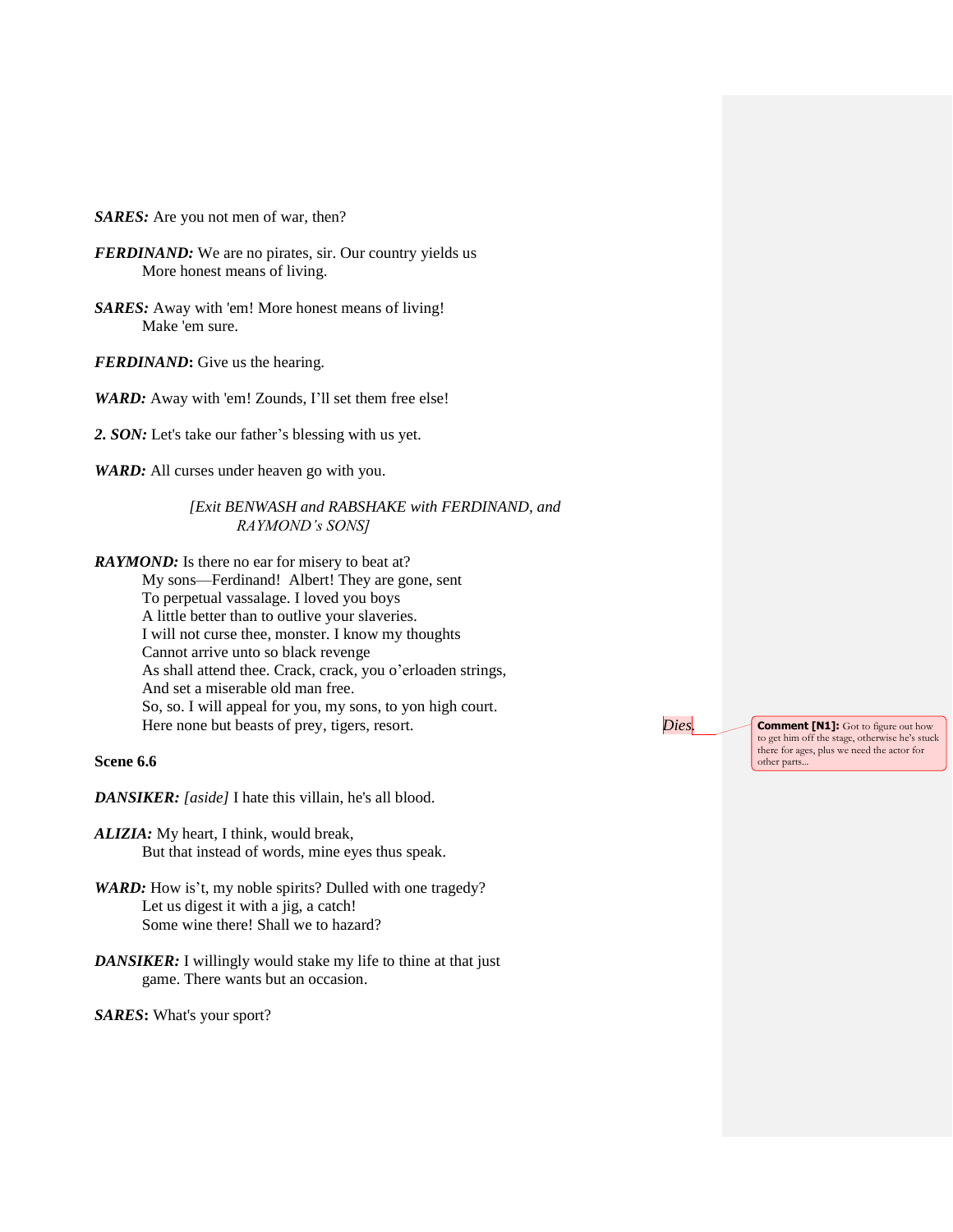*GALLOP*: Adam's game at one whole, every male to his female.

*WARD:* How should we be furnished?

*GALLOP*: I'll fit you with an Eve, sir, a temptress.

*WARD:* What is she?

GALLOP: Your peer, a beauty that would take you From out yourself to gaze at her, The Jew's wife's sister.

**Scene 6.7**

#### *Enter BENWASH, CROSMAN, AGAR, VOADA*

*WARD:* First sight of her yields thee a hundred ducats.

*GALLOP*: I'll be a conjunction copulative to join you together for the money. It is a fate follows us soldiers when we are down: the reason is, we hold it no shame to live upon spoil of the enemy, and a greater foe to man than a whore is impossible. S'heart, I am prevented: the Jew panders them himself. That's she, sir. That Turk"s her brother. His name is Crosman.

*BENWASH***:** Is it possible?

*GALLOP***:** The slave hath a goat in his looks.

*CROSMAN:* That's he in the Judas beard. Use but thy art, he's thine.

- *AGAR***:** If I liked not his thirty thousand ducats, better than's person, I would never strain my complexion for him.
- *WARD:* She equals thy commends indeed! So true a fair I ne"er beheld till now.
- *AGAR***:** Nay, more to entice me, this well-stuffed purse He did enforce upon me. But 'tis your sin: So you have profit, all religious laws Must suffer violence, your wife be exposed Unto all undergoers.

**BENWASH**: Forgiveness, honest wife-- my chaste, chaste, wife.

*AGAR***:** Nay, use your pleasure: you had best keep the gold To guild your shame with. I trow I would give it him.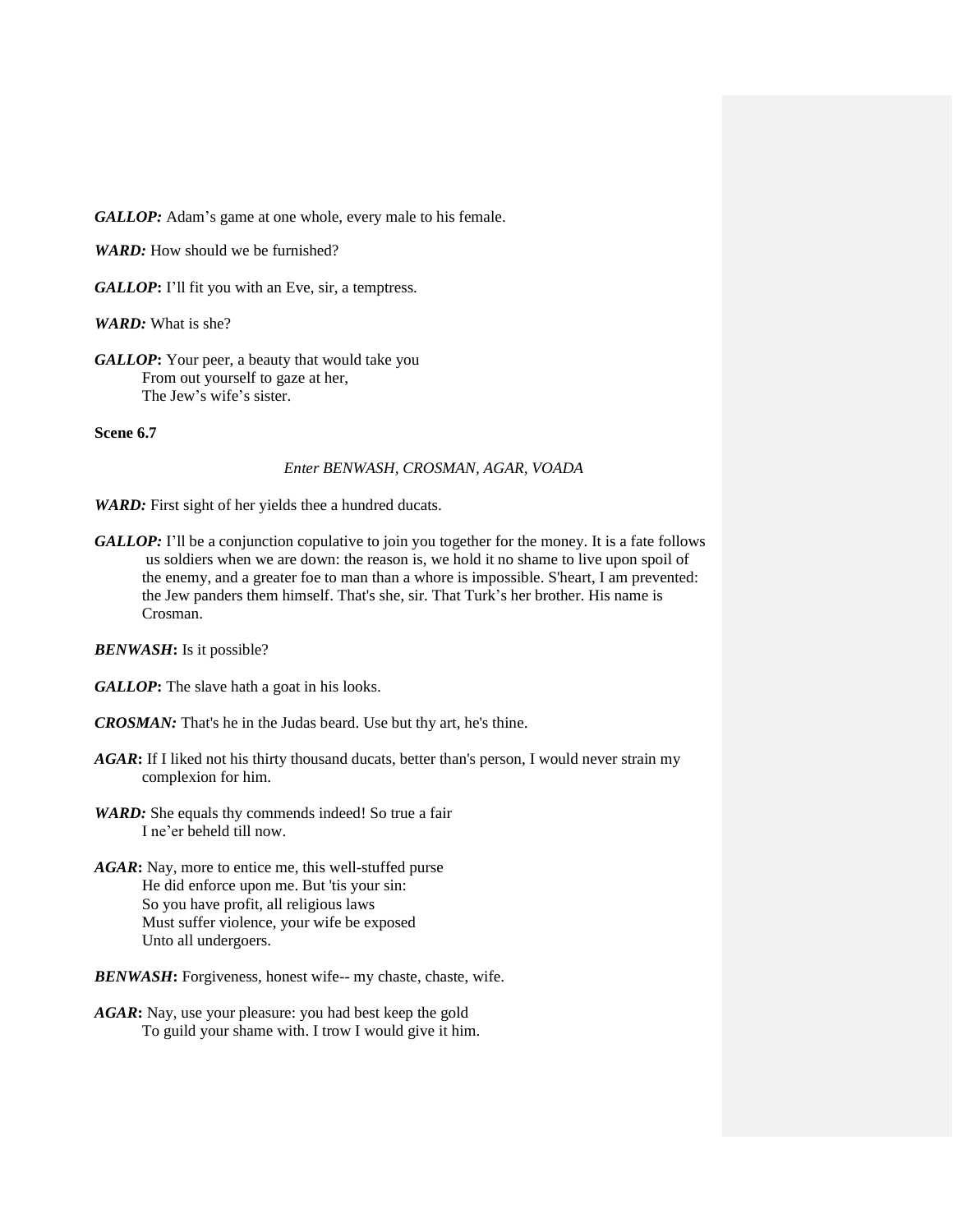Tell him he must not think I am the woman He takes me for. If he will not believe you, Let him make trial with the ladder of ropes He vowed to climb my chamber with, this night, When, as it seems, he learnt you were enforced To be in the synagogue.

**BENWASH**: Better and better! I cannot but admire thy chastity. A ladder of ropes! Would he make that the beginning Lechery should be the end of? I"ll hamper him! If he have any grace, thy honesty overthrows him.

*AGAR***:** If he have any wit, it will, I hope.

- *BENWASH***:** My dull-eyed villain Rabshake saw none of this. He's all for *rem in re*. He would have me a cuckold by law forsooth, by statute law. I shall put you a book case, for he shall moot I"ll prize him but to the present business. Noble captain, to express how much you are welcome, my wife and sister, laying all rites aside, and customary observes, come to invite you to a mean banquet, sir.
- *WARD*: Best thanks, sir. Your welcome's prodigal, I am already feasted in this bounteous dish, sir.
- *DANSIKER:* But you are not likely to surfeit on it. I'll have a finger in the platter with you, were you the Great Turk's self.
- *WARD:* With me? I tell thee, Dansiker, Thou dost not merit with thy lips to touch So choice a rarity. What darest thou for her?

*DANSIKER***:** What thou dar'st not! *[Draws his sword.]*

*WARD:* I'll put that to the trial. *[Draws his sword.]* 

*SARES & DANSIKER [fight] against FRANCISCO, GALLOP & WARD; BENWASH hides himself.*

*VOADA***:** As you come of women!

*AGAR*: By all the rites you owe our sex, as you are men, enforce them part.

*Fight. CROSMAN parts them.*

*CROSMAN:* Respect the place! You are in danger of law!

*WARD:* You shall o'ersway me, lady. We shall met again, sir.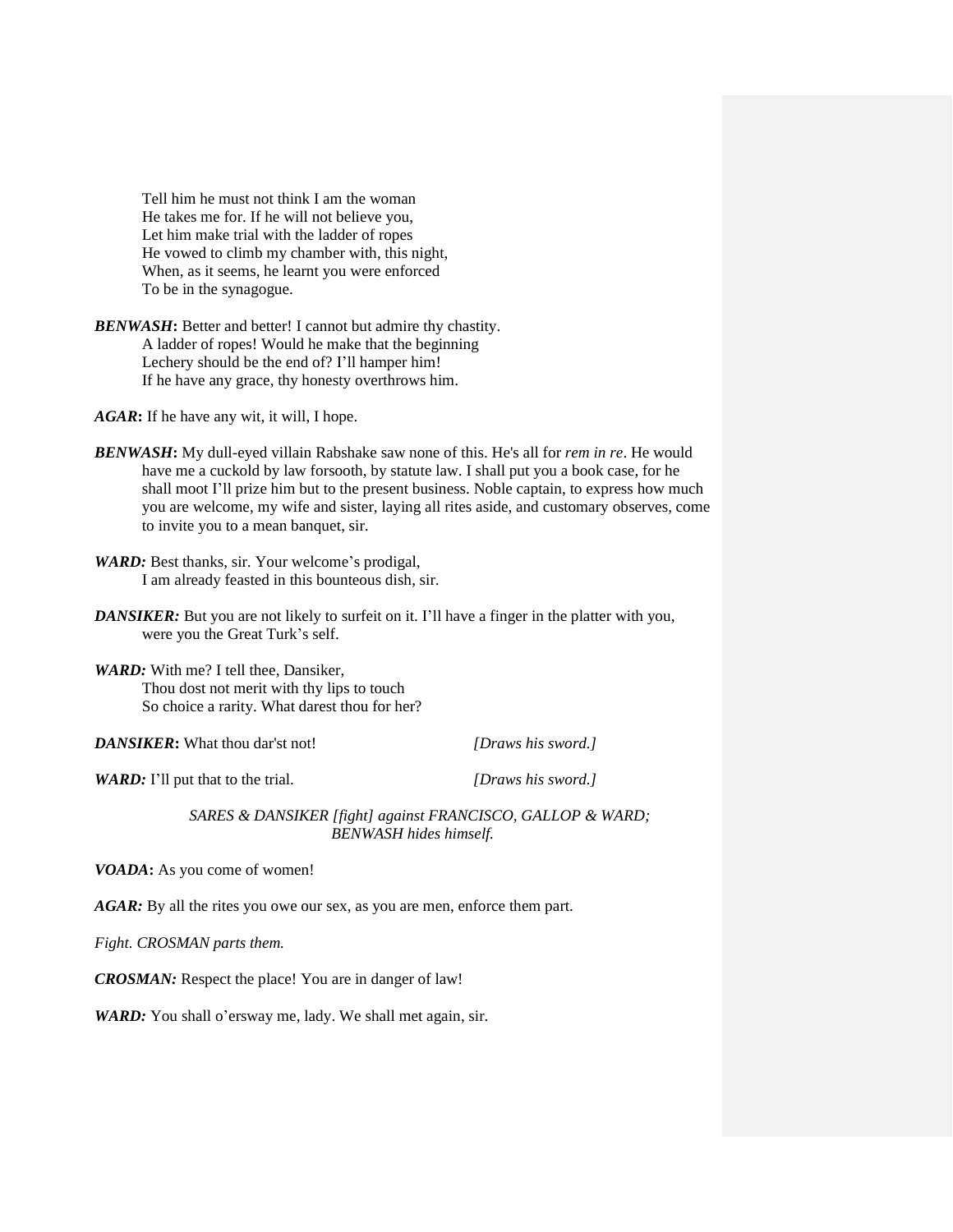*CROSMAN:* So you are men. *Exit.*

- *BENWASH*: Are they gone? What hard fortune attends me that none of their throats were cut? I might have seized their goods. Not so much as the flesh-biter, but is come off.
- *GALLOP***:** S'heart, this poverty makes a man valiant. When I had my ducats, I had no more heart than a Jew.
- *BENWASH*: And that was the reason you're so willingly parted with 'em, sir.
- *GALLOP*: Old Benwash, where hid'st thou thy head in this day of battle, man?
- *BENWASH*: Here under this table. Did you think I am so branched no roof would give me covering? I am but a pricket, a mere sorrel, my head's not hardened yet; though, thanks unto your mastership, your fire was not wanting.
- *GALLOP*: You speak in Hebrew: I understand you not.
- **BENWASH**: Yet you can speak the whoremaster's language passing well. What made you, sir, take my wife for a flesh-seller, a whore?

*GALLOP***:** You are abused, sir.

**BENWASH**: By thee, lecher. You know not this purse, this gold? You have your tricks to climb up cuckolds' haven--Your ladder of ropes! You had best keep that hour, My wife this night expects you. My absence Will be enforced, she bid me tell you so. Insatiate goat, thou think"st our wives are such, As are your holy sisters, religious votaries, Your spital nuns. Here, take your ill-got trash,! May I but know thou once more tempt"st my wife, You shall not need a ladder. I'll mount you, sir! I will, you oxgall, I will.

*GALLOP***:** *[aside]* Ha, this is gold.

*BENWASH:* Do you hear, sir, hereafter know a Turk's wife from a Christian's. You are one of those hold all women bound Under the domination of the moon, All wavering. Now you have seen one of the sun sir. Constant, you slave, and as she is, with us are millions more.

*[Enter Crosman.]*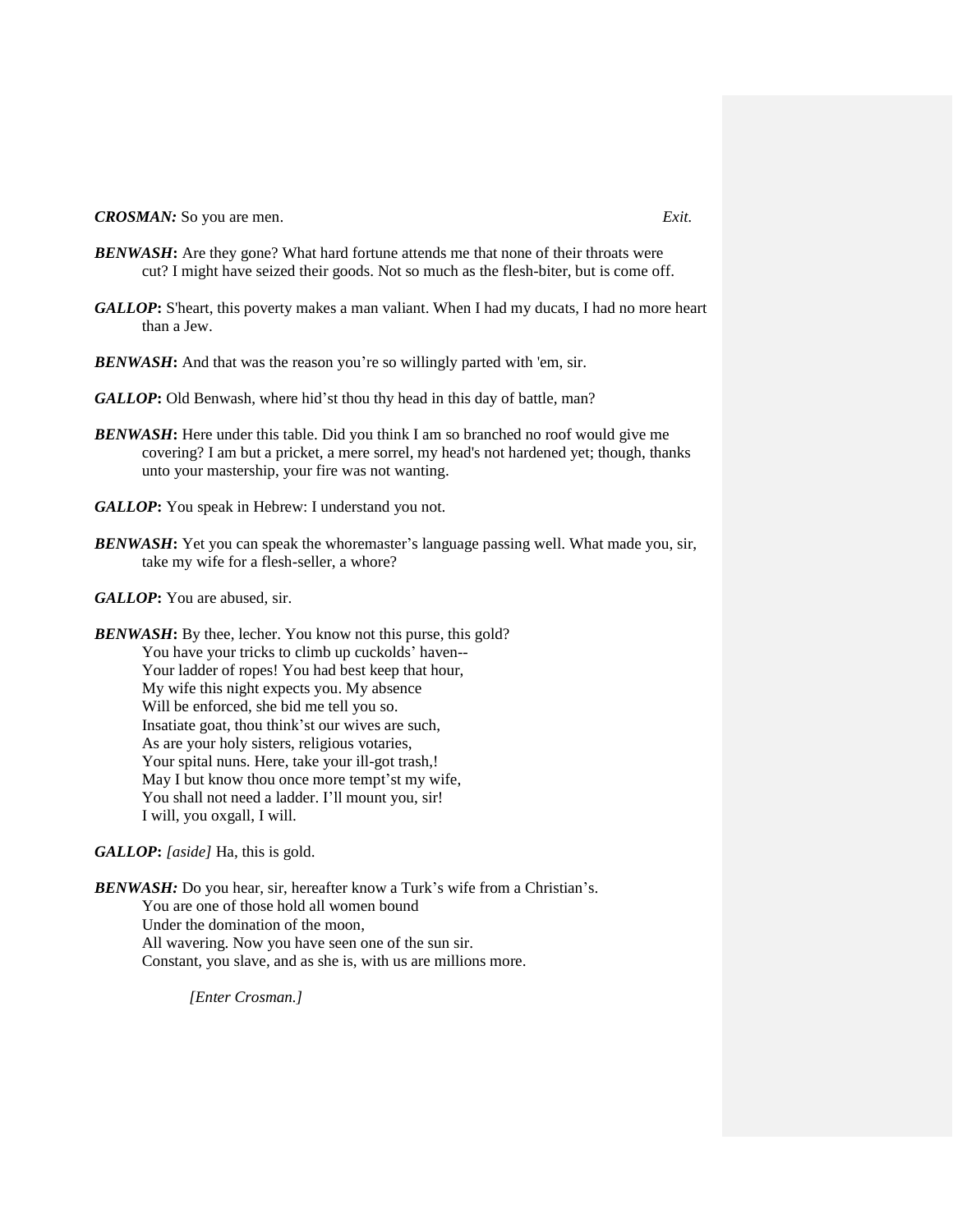*CROSMAN:* Benwash, brother! S'foot, I have sought each nook of the house for you.

*GALLOP*: [aside] It is beyond my thoughts; imagination's drowned in't.

**BENWASH**: Rare! Doth she plead chastity?

*CROSMAN:* Like a bawd that would put off a virginity. The knight is as good as ours already. Besides, I have procured the Governor in person to regreet him. All that art can by ambition, lust, or flattery do, Assure yourself this brain shall work him to.

**BENWASH:** Nay, if the flesh take hold of him, he's past redemption. He's half a Turk already, it's as good as done. Woman is hell, out; in we ne'er return.

## *Exeunt BENWASH and CROSMAN*

*GALLOP*: Were not I confident of my good parts, this gold would buy me out of my five senses. A full purse, a ladder of ropes, and his wife in the tail on't able to overcome any man breathing! Yet what should I fear that have so many good angels about me? Sure she's in love with me--it is no other--and out of her honesty it seems she hath vowed to do nothing but what she dares acquaint her husband with. If she have made him usher his own crest, I"ll swear she is a woman of the sun. She hath dazzled his eyes well! This night makes the trial. I"ll take your instructions, Jew, climb the matter of preferment. It may be 'twas my destiny gave me this crown:

Women and ropes should raise me, that put others down. *Exit.*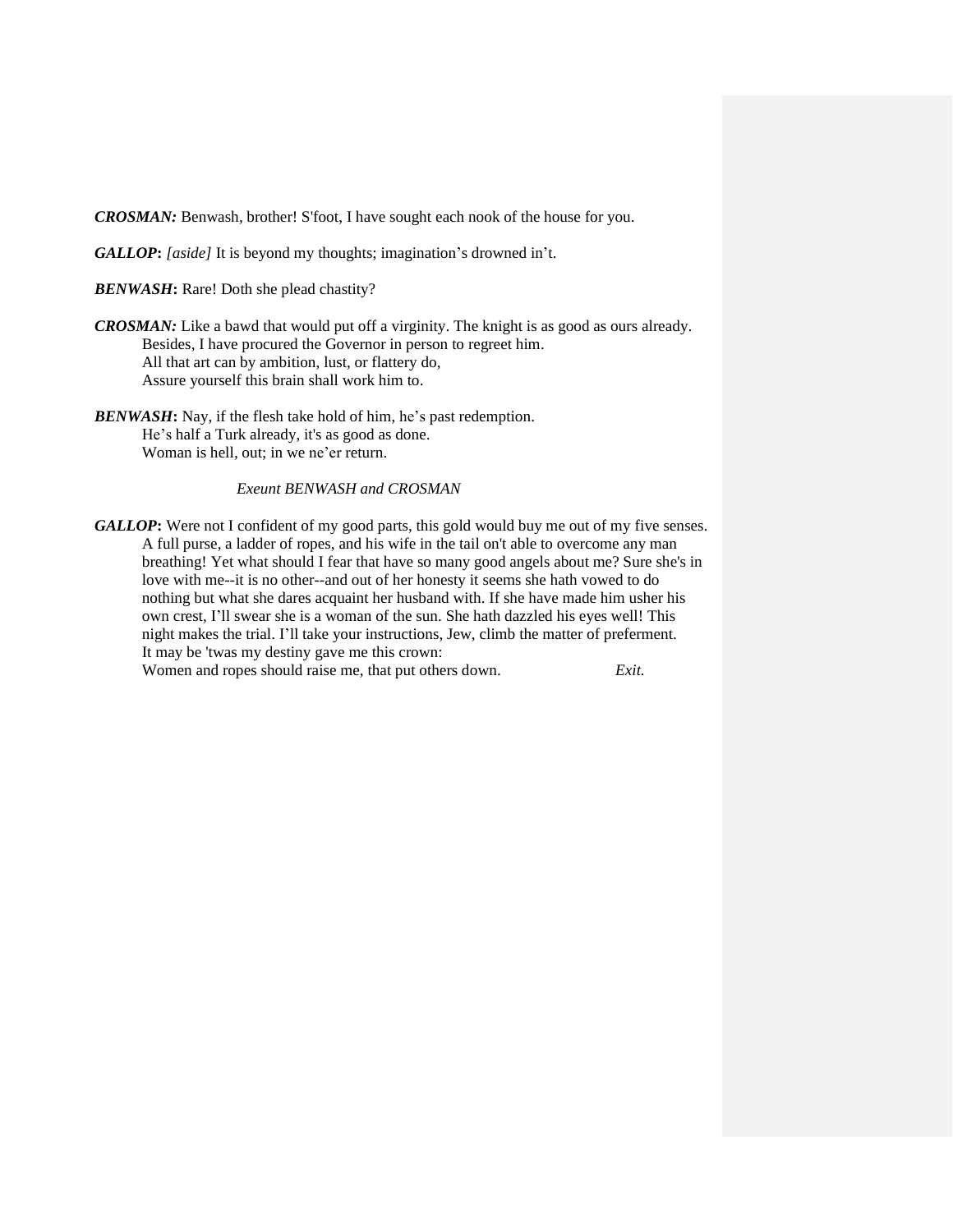## **Scene 7.1: At Ward's house in Tunis.**

## *Enter GOVERNOR, WARD, CROSMAN, BENWASH*

- *WARD*: I am o'ercharged, sir, with so high a favour As your descending thus to visit me.
- *GOVERNOR***:** You are the man we covet, whose valour Hath spake you so impartial worthy, We should do wrong to merit, not gracing you. Believe me, sir, you have injured much yourself, Vouchsafing familiarity with those Men of so common rank as Dansiker. Your hopes should fly a pitch above them.
- *CROSMAN:* It may be that our clime stands not to give That full content, the air you drew at home, And therefore purpose shortly a return.
- *WARD:* I know no country I can call home. What by your courtesy I might, my desert stands Not to make promise of.
- GOVERNOR: Detract not from yourself; call this your own. I see there speaks a fortune in your brow Will make us proud to have acknowledged you.
- *BENWASH*: I'll gage a thousand ducats on equal terms, I live to see him the Sultan"s admiral.
- *CROSMAN:* Why not as well as the great customer, My allied kinsman Governor, neither born Turks.
- WARD: I dare not look so high! Yet were I employed, What a poor Christian could, I durst make promise of.
- *BENWASH***:** Christian or Turk, you are more wise, I know, Than with religion to confine your hopes.

*GOVERNOR***:** He"s too well read in poesy to be tied In the slave"s fetters of religion. What difference in me as I am a Turk And was a Christian? Life, liberty, Wealth, honour--they are common unto all! If any odds be, 'tis on Mahomet's side: His servitors thrive best I am sure.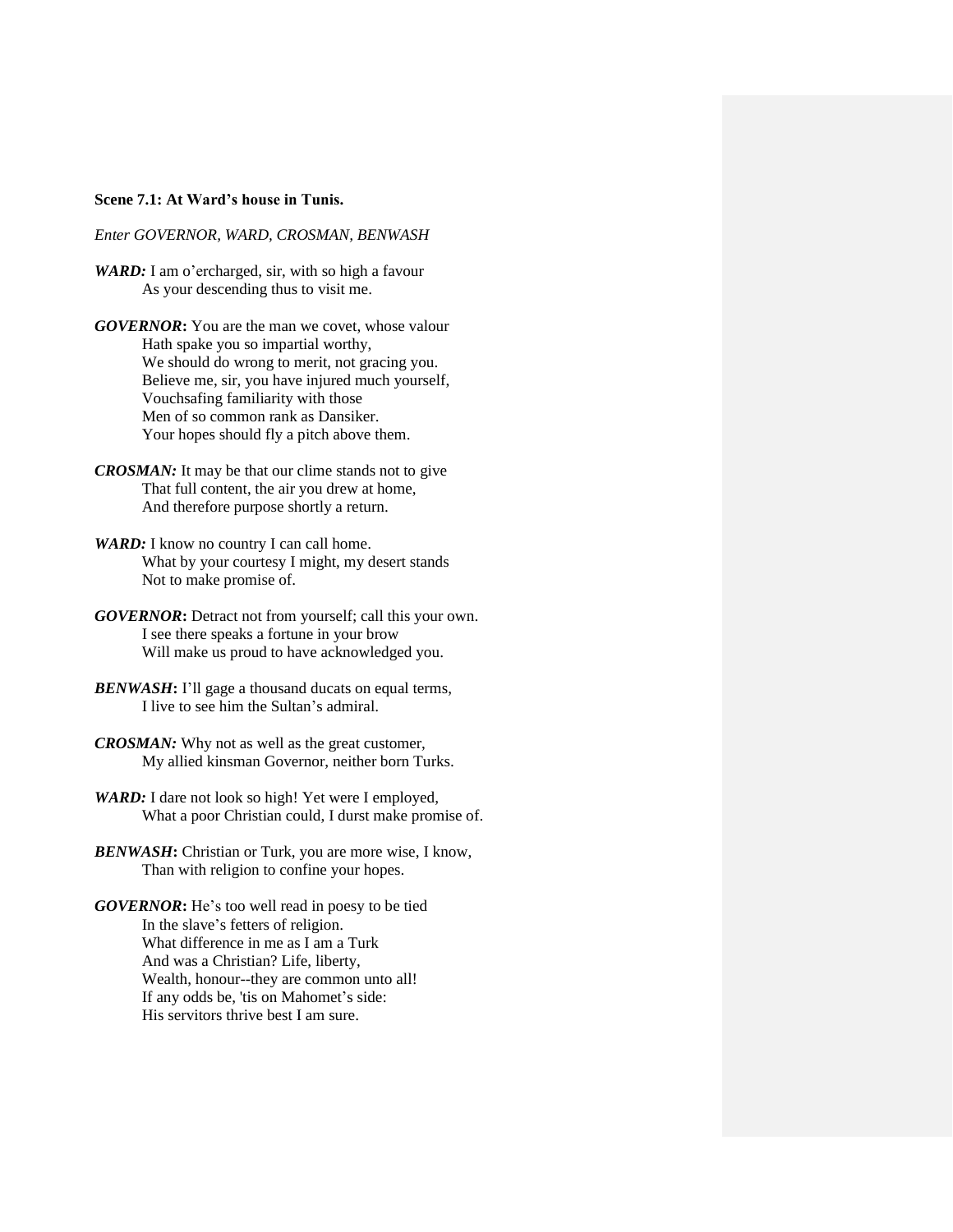*WARD*: Is this the hook your golden bait doth cover?

- **BENWASH:** I have oft with laughter thought how innocent My thoughts when first I turned were, how scrupulous I was, when with one argument I was confirmed-- as thus: If this religion were so damnable As others make it, that God which owes the right, Profaned by this, would soon destroy it quite.
- *WARD*: That's easily answered: heaven is merciful, By their destruction it should take all means From giving possibility to their change, And so unjustly damn 'em. But for my part, It is not divinity but nature moves me, Which doth in beasts force them to keep their kind.
- *CROSMAN:* But men that have two ends, safety and profit, Where beasts no farther are transported Then with the present object, must make their actions Turn to those points.
- *GOVERNOR:* Both which are in some sort proposed to you.

*WARD:* As how?

- *GOVERNOR:* As thus, for profit, you cannot with yourself Imagine, that your virtue can be smothered, Might there but be assurance of your trust.
- *WARD:* How should I give you that?

*GOVERNOR:* As we did-- turn Turk.

- *WARD:* That were the way to more uncertainty. Men sooner open foes than feigned friends try, And where men's acts from their own ends proceed, More look unto those ends than like the deed.
- **BENWASH**: [aside] This gudgeon will not bite.
- *GOVERNOR***:** But when there are examples plentiful To instance "gainst your words, you need not fear. Men what they see oppose "gainst what they hear.

*WARD:* The cunning fowler to beguile the birds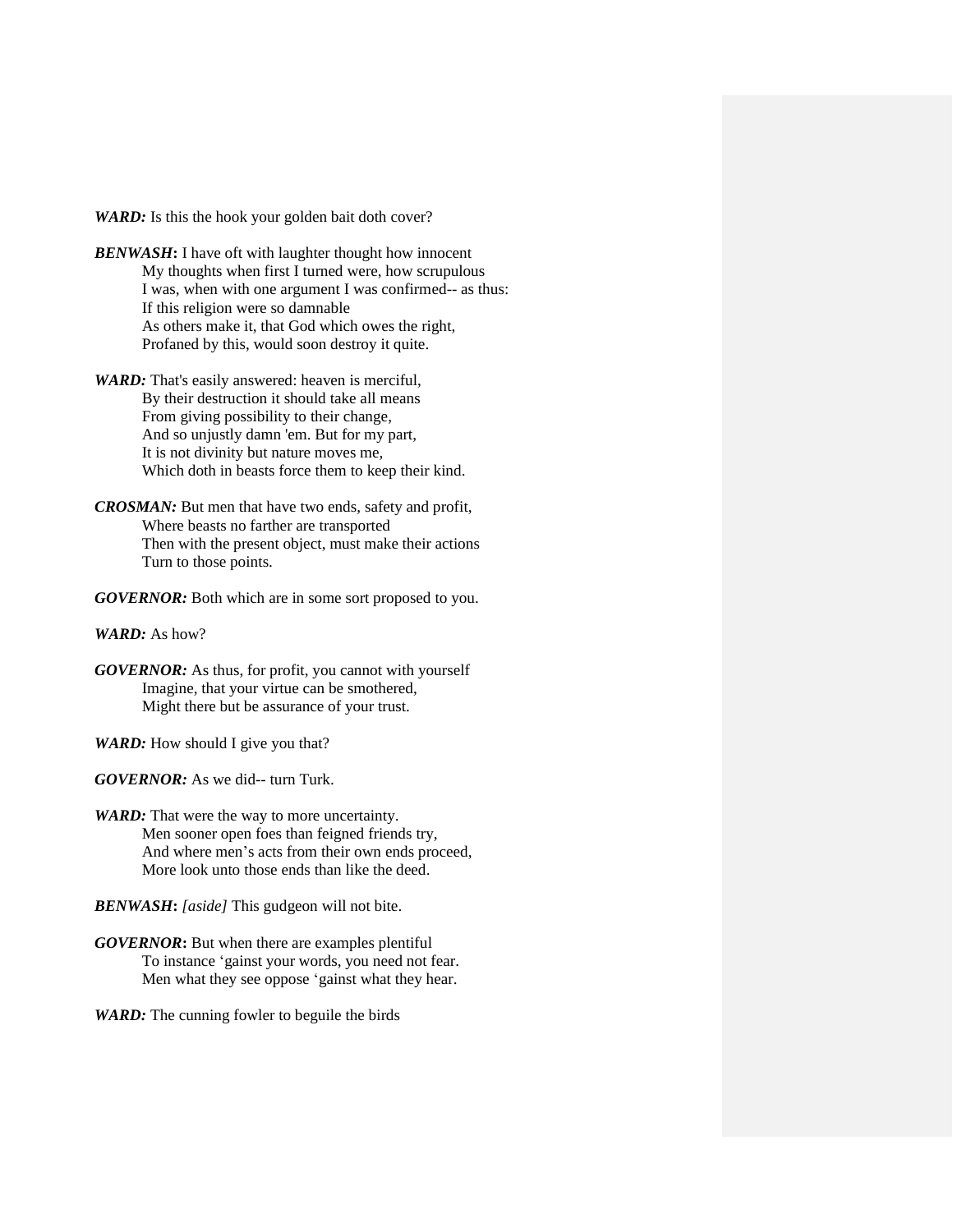Brings up some tame, and lets them fly abroad To draw in others, that their liberty May be the bait to others' misery. Such is state policies, sometime to advance an ill, When others for less crimes it oft doth kill. But to cut off your further argument: What's mine of prowess, or art, shall rest by you To be disposed of; but to abjure My name-- and the belief my ancestors Left to my being! I do not love so well The earth that bore me, to lessen my contempt And hatred to her, by so much advantage, So oblique act as this should give to her.

*CROSMAN:[aside to BENWASH]* Work in my sister presently.

*GOVERNOR:* You are yourself free, nor will I further Dissuade your resolution, nor less esteem Your merit and fair worth.

*WARD:* You engage me to you, sir.

*CROSMAN: [aside]* He enjoys too much by promise to be won. T'must be a woman"s act, to whom there"s nought That is impossible. What devils dare not move Men to accomplish, women work them to. *[enter Voada]* And see, in happy time she's come-- we"ll single them.

*WARD:* Here comes an argument that would persuade A God turn mortal. Until I saw her face, I never knew what men term beauty was; Besides whose fair, she hath a mind so chaste A man may sooner melt the Alps than her.

*GOVERNOR:* We will along with you. When makes she hence?

**BENWASH:** The wind sits fair. The slaves are sending down Whom the next morn bears hence.

GOVERNOR: We will aboard with you. Fair sir, we'll leave Our love exchanged with you. Some happier time May perfect that good work I wish were mine.

*Exeunt GOVERNOR, BENWASH, CROSMAN*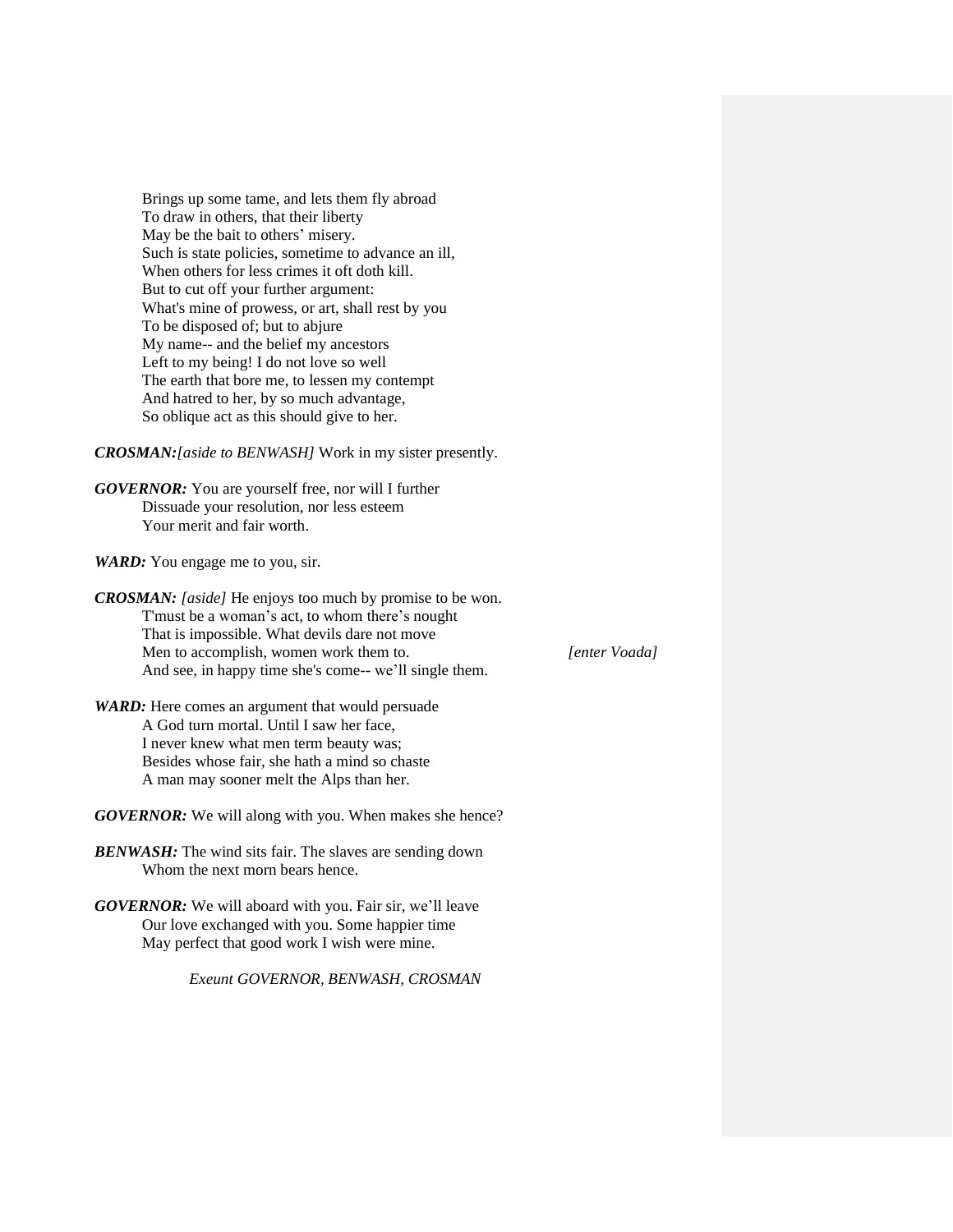- *WARD:* My truest services. Nay lady, stay! Though hitherto I have been a hapless orator, Your milder measure, or my love-taught tongue, May find more fortunate hours. For, by that guide, Which rules and knows our thoughts—
- *VOADA***:** Reserve your oaths, sir, to more easy ears. I understand myself too well to credit 'em.
- *WARD:* Ungentle maid, to triumph in my torment! If ever breast did feel the power of love, Or beauty made a conquest of poor man, I am thy captive, by heaven, by my religion.
- *VOADA***:** As my belief's in that, my faith gives trust To your protests.
- *WARD:* Then by thy God, by the great Mahomet.
- *VOADA:* Too weak a bond to tie a Christian in.
- *WARD:* What shall I swear by? Propose an oath to me The breach whereof would at once sink me lower Then hell knows being-- I"ll take it willingly.
- *VOADA:* I'll be concealed no longer. Know then I love, But not the man whose daily orisons Invoke confusion on me, whose religion Speaks me an infidel.
- WARD: 'Sheart, I am of none-- only to feed discourse, And fill up argument.
- *VOADA:* But you must be of one if you"ll enjoy me. If then your thoughts answer to what you speak, Turn Turk-- I am yours.
- *WARD:* Turn Turk?
- *VOADA:* Do you demur already? How prodigal your words Spoke your affection, and with one simple trial Are you struck mute?
- *WARD:* With patience hear me, lady.
- *VOADA***:** False knight, I have given too calm an ear already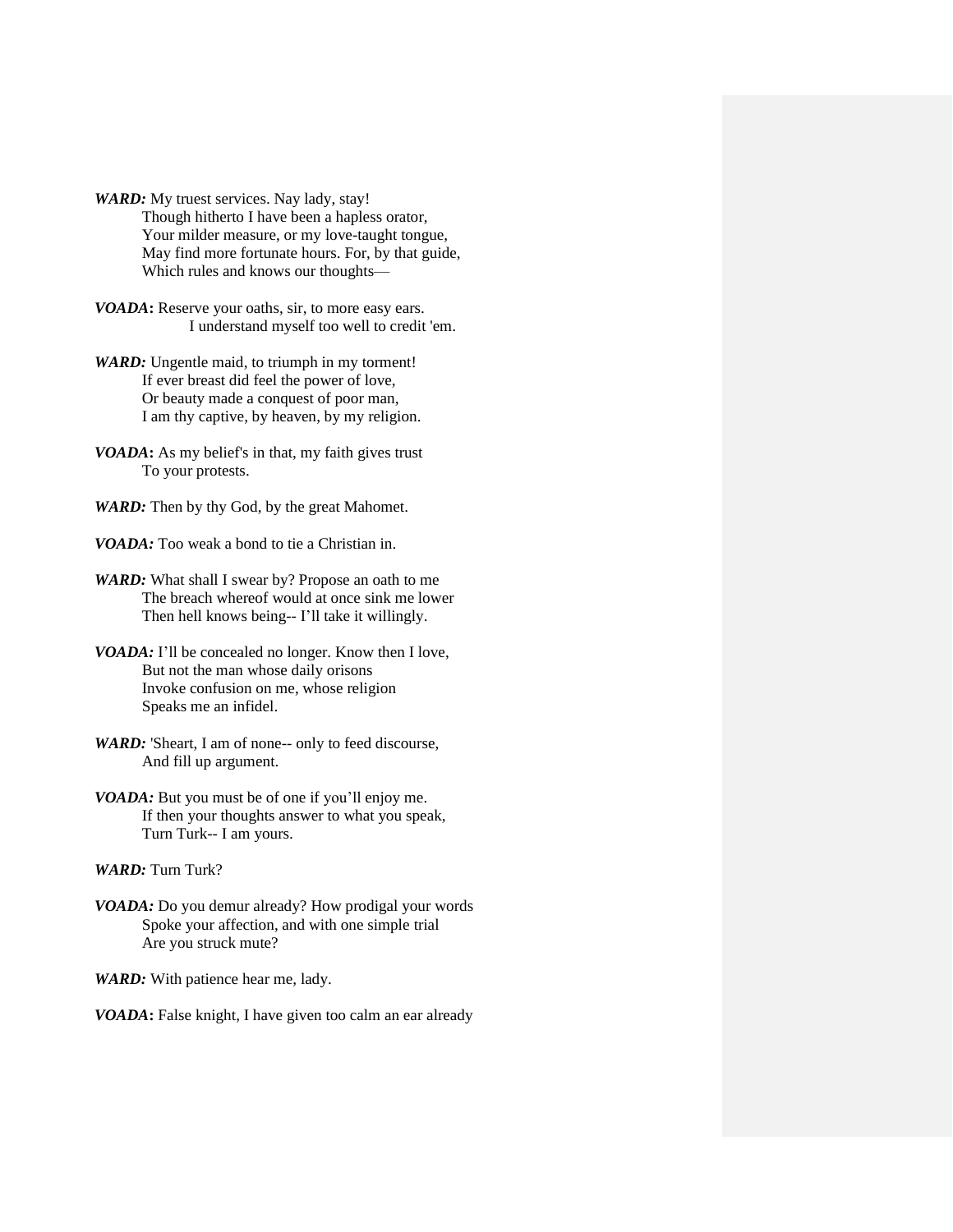To thy enchanted notes.

*WARD:* Should I forever sell my liberty?

*VOADA:* You need not: it is sufficient glory You have betrayed a maiden's liberty. But I'll do penance for my so black a sin, Doting on thee, I"ll henceforth hate thy whole sex. The name of man to me shall (as the rock From which the ship-wracked wretch hath lately "scaped) Bring fear in the name of't. Keep off, false siren! Heaven well ordained man should the woman woe; Should we their hard hearts prove, we all ill should know.

*WARD:* Stay, I will enforce thee else.

*VOADA***:** Do these my tears delight thee then? Cruel, Hard-hearted man, glut thy relentless sight With full-eyed sorrow.

*WARD: [aside]* She is all amorous, all fair, that she doth love, Behold those tears, whose drops would pierce the hearts Of tigers, make them pitiful. They are witnesses she feigns not. *[to VOADA]* Leave, leave to weep, Lest putting out those lights the world should mourn, Put on a veil of black. I am thine own. If there be any divinity, it hath His seat in beauty: th'art a god to me. My country, friends, nay, being-- what wouldst thou have?

*VOADA:* To be no other than myself I crave.

*WARD*: I am no more mine own, rather than lose So true a happiness as thy constant love. There is no way so black I would not prove, That lies from heaven to hell. Crosman, in vain Thy arguments were spent: wouldst thou prevail? Here is an orator can turn me easily. Where beauty pleads, there needs no sophistry. Thou hast o"ercome me, Voada.

- *VOADA:* And I will raise thee, but thou dost name a good, I cannot call mine till I am possessed of't.
- *WARD:* Call in thy friends, make preparation. I"ll take the orders instantly.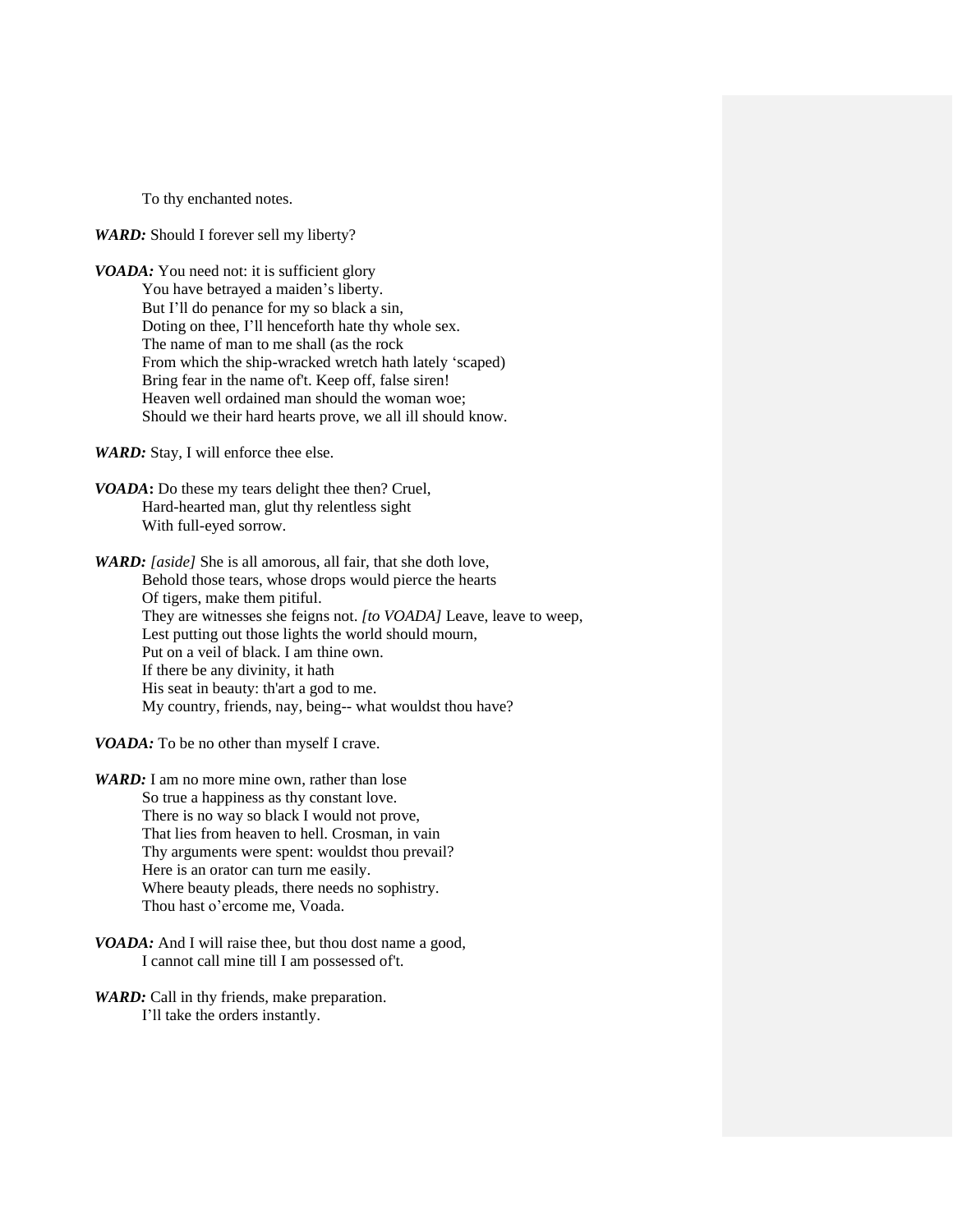My speed shall give prevention to the prate Of th'idle multitude. Away, the flame doth burn Which sets the world on fire, and makes me turn.

*VOADA:* Thou art all harmony. Best love, I fly, *[aside]* I have my ends. Howe'er thou sink, thy wealth shall bear me high. *Exit. Exit.* 

*WARD:* So, the day leaves the world. Chaste Voada, Nothing can make him miserable enjoys thee. What is't I lose by this my change? My country? Already 'tis to me impossible. My name is scandaled? What is one island Compared to the Eastern monarchy? This large Unbounded station shall speak my future fame; Besides, they are slaves stand subject unto shame. One good I enjoy outweighs all ills whatever Can be objected. To sum my happiness: That God on earth, to whom all men stand bare, Gold, that doth usher greatness, lackeys me. I have more then I can spend. What wants Is in command, and that my valour makes Due purchase of. I"ll rather lead on slaves Than be commanded by the power of Kings. Beauty*,* Command, and Riches-- they are these three The world pursues, and these do follow me.

#### *Enter [ALIZIA, disguised as Fidelio]*

Speak--what news Fidelio?

*[ALIZIA]:* The tongues of ravens are too mild to speak it, The very thought where of methinks should turn Your hair to quills of porcupines. It's the denial Of your redeemer, religion, country, Of him that gave you being.

*WARD*: The slavery of man, how this religion rides us! Deprives us of our freedom from our cradles, Ties us in superstitious bondage.

*[ALIZIA]***:** Heaven stop mine ears from hearing thy dishonour! Upon my knees I do conjure you, sir: Sell not your soul for such a vanity As that which you term "beauty," eye-pleasing idol! Should you with the renouncing of your God,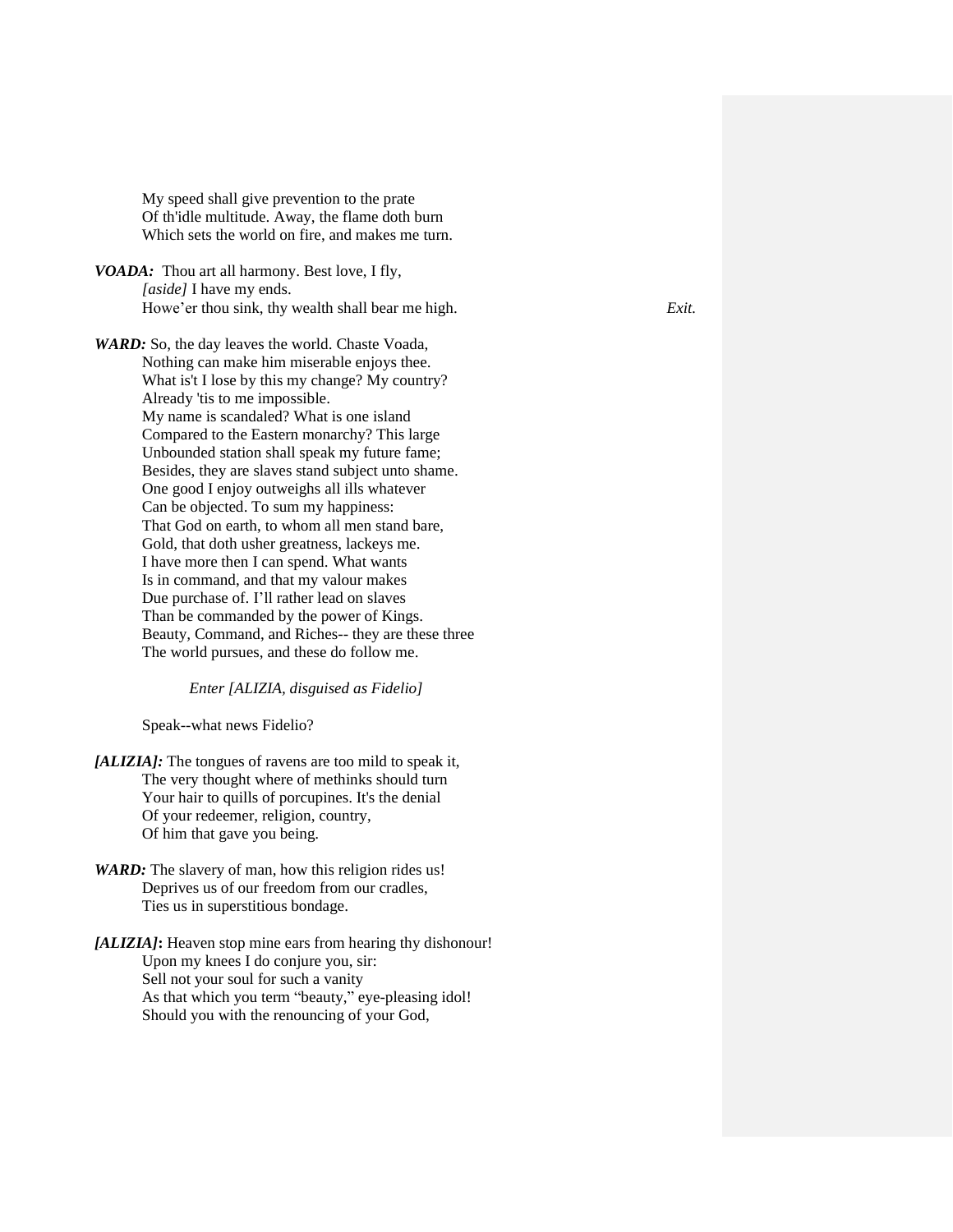Taking the abhorred name of Turk upon you, Purchase a little shameful being here, your case Might be compared to his, who adjudged to death By his heads loss, should crave (stead of one stroke) To die a lingering torment on the rack. Even such would be your life, whose guilt each hour Would strike your conscious soul with terrors.

*WARD:* No more, this boy's words trouble me.

*[ALIZIA]***:** If none of these move, let the example Of that contempt is thrown on runagates Even by these Turks themselves, at least move you To fly this slavery. *Enter Crosman.*

*CROSMAN:* Most worthy sir, now I dare call you "brother"!

*[ALIZIA]***:** Too fair a name to cloak so great a foe. This instant makes a trial of your virtue. Think on Ulysses' constancy.

*CROSMAN:* Why are you mute, sir?

*WARD:* I am not well.

- *[ALIZIA]***:** Alas! How can he, being so near to hell?
- *CROSMAN:* Are you so weak to have a boy"s words sway you?
- *[ALIZIA]***:** You have not mine: think 'tis heavens hand doth stay you.

*CROSMAN:* Have you no other but my sister, sir, To make a stale of? Did you not vow?

- *WARD:* Whate'er, I do recant it. I am now Myself. Her looks enchanted me.
- *[ALIZIA]*: Against a man's own soul, no oath can tie.
- *CROSMAN:* This thy disgrace revenged shall speak in blood.

*Enter Voada.*

*VOADA***:** Where is my betrothed husband? All's ready.

*CROSMAN:* To publish infamy to thee and us!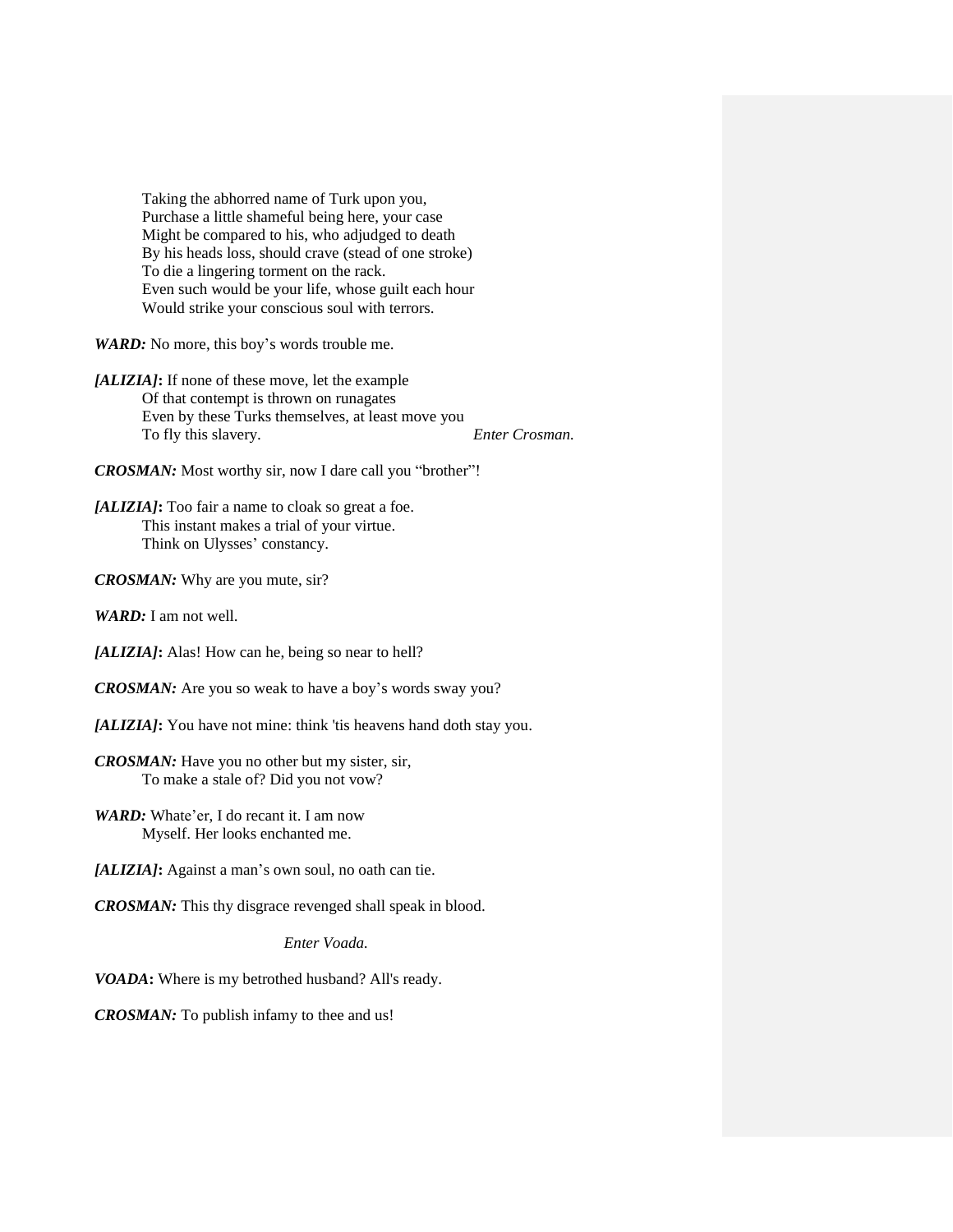The weather-cock is turned, this boy"s breath did it. *VOADA***:** Again turned? *[ALIZIA]***:** You cast your eyes too much upon the flame Proves your destruction. *VOADA***:** Ungentle boy! Dost thou requite me thus? How canst thou blushless view me? Have my tears Procured me nought but scorn? *WARD:* Forgiveness, Voada! Turn back thy comet-eyes, Plagues, devils, poverty-- may all ills fall Man e'er was subject to, I will enjoy thee. Force hence, I say, this boy. *[ALIZIA]***:** As I from hence, so thou art thrust from joy-- eternal joys. *Exit. CROSMAN:* The Mufti's here. You know the custom, sir. Some trivial ceremonies, they'll be soon o'er. They once performed, you're ne'er unhappy more. Besides, the captainship of our strong castle Shall be my sister"s portion-- here's the key. *WARD:* Do not delay them then. *CROSMAN:* They are come, sir. Scene 7.2 *Enter the Slaves bound [including FERDINAND and RAYMOND'S SONS], going to the Port [escorted by GUARDS]. WARD:* What mean these slaves? Their sights like basilisks Foretells my ruin. "Sheart, make this way. *FERDINAND***:** Nay, do not shun our sight. Hear us but now, We"ll forgive all our wrongs, with patience row At the unwieldy oar: we will forget That we were sold by you, and think we set Our bodies "gainst your soul, the dearest purchase Of your Redeemer, that we regained you so. Leave but this path damnation guides you to. 2. *SON:* Our blood, our father's blood-- all is forgiven, The bond of all thy sins is cancelled,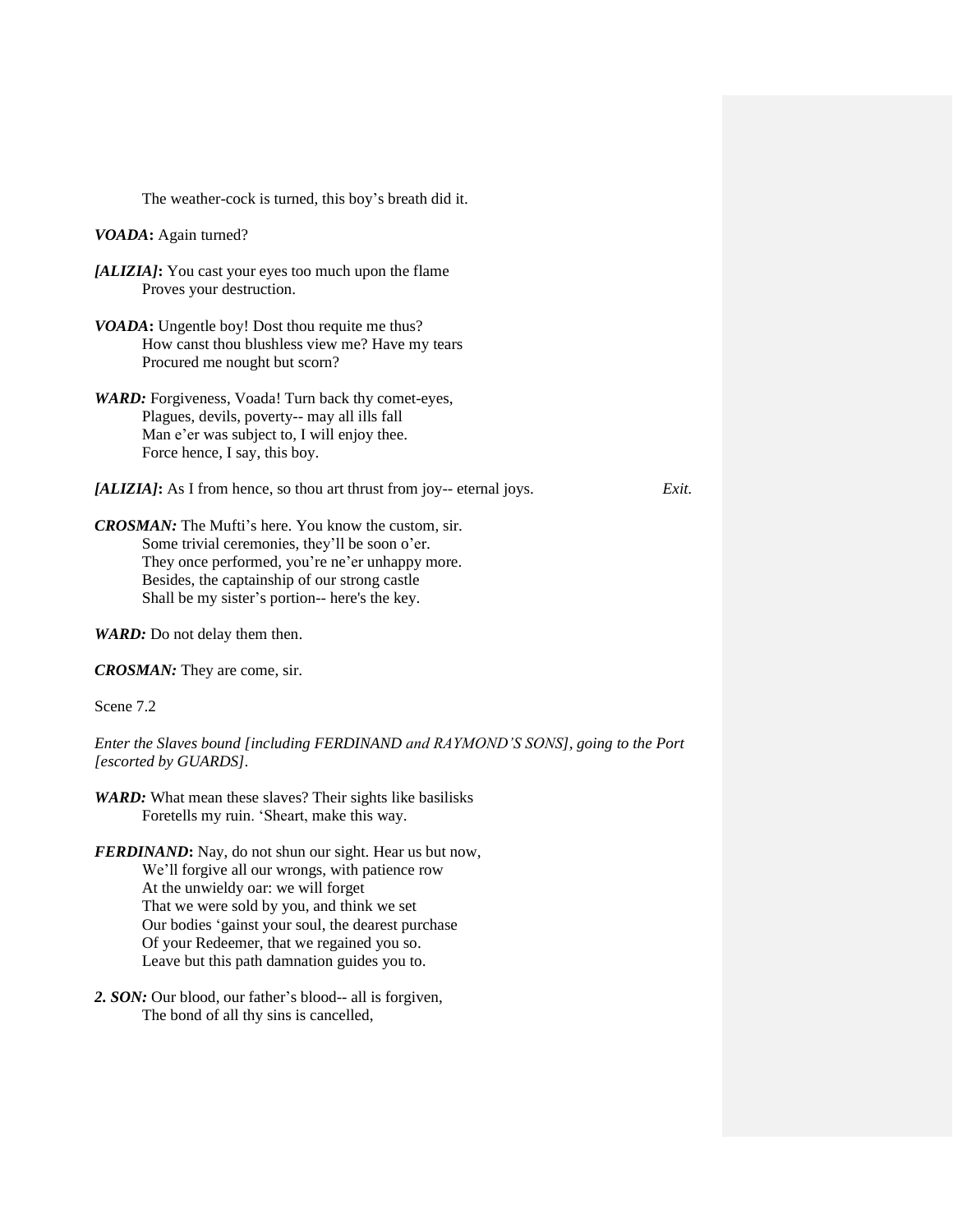Keep but thy self from this.

- *FERDINAND*: Let us redeem our country's shame by thee, We willing will endure our slavery.
- *WARD:* The words do rip my heart up-- ha?
- *VOADA***:** Why stand you in this dilemma? Are you deprived Of sense and being?
- *WARD*: Thou tell'st me true: with what brain can I think Heaven would be glad of such a friend as I am? A pirate? Murderer? Let those can hope a pardon care To atone with heaven. I cannot; I despair.

*FERDINAND*: Will you yet hear me? Yet heaven hath mercy.

*WARD:* And hell damnation. On! Zounds, on, I say! The way that leads to love is no black way.

*Exit WARD, CROSMAN, VOADA, others, with a shout.*

*FERDINAND*: But thou wilt find it black: no hell I see's so low Which lust and woman cannot lead us to. *Exeunt.*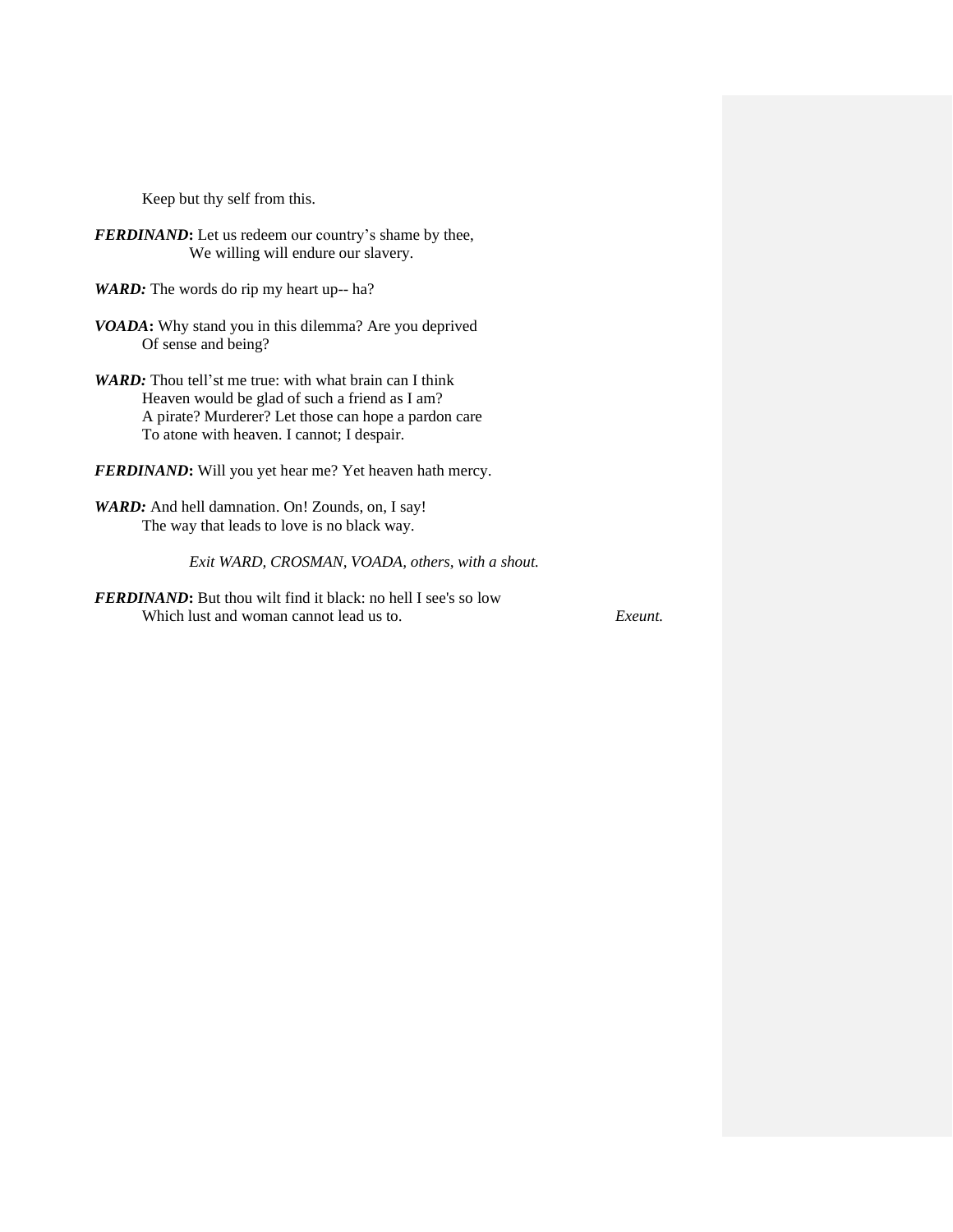**Scene 8**

# *Enter Chorus*

*CHORUS*: Here could I wish our period, or that our pen Might speak the fictions, not the acts of men. The deeds we have presented hitherto are white Compared unto those black ones we must write: For now no more at men, but giant-like The face of heaven itself he dares to strike. And with a blushless front he dares to do What we are dumb to think, much more to show. Yet what may fall beyond uncertain guess Your better favours bind us to express.

*Enter two bearing half-moons, one with a Mahomet's head following. After them the Mufti, or chief priest, two meaner priests bearing his train. The Mufti seated, a confused noise of music, with a shout. Enter two Turks, one bearing a turban with a half-moon in it, the other a robe, a sword: a third with a globe in one hand, an arrow in the other. Two knights follow. After them, Ward on an ass, in his Christian habit, bare-headed. The two knights, with a low reverence, ascend, whisper the Mufti in the ear, draw their swords, and pull him off the Ass. He laid on his belly, the tables (by two inferior Priests) offered him, he lifts his hand up, subscribes, is brought to his seat by the Mufti, who puts on his turban and robe, girds his sword, then swears him on the Mahomet's head, ungirts his sword, offers him a cup of wine by the hands of a Christian. He spurns at him, and throws away the cup, is mounted on the ass, who is richly clad, and with a shout. Exeunt.*

*CHORUS:* The accursed priests of Mahomet being set, Two knights present the wretch, who finds no let To his perdition: to whom nor shame, nor fear Give any curse. Dismounted from that steed Did best befit the rider: they then read The Laws of their damned Prophet. He subscribes, enrolls his name into their pagan tribes. Now wears the habit of a free-born Turk, His sword excepted, which lest they should work Just villainy to their seducers, is denied Unto all runagates, unless employed In wars 'gainst Christians. Last, oh be he last, Forswears his name! With what we blush to tell, But 'tis no wonder, black's the way to hell; Who though he seem yet happy, his success Shows he exchanged with it, and wretchedness. Give patience to our scene, which hereto tends To show the world, black deeds will have black ends. *Exit.*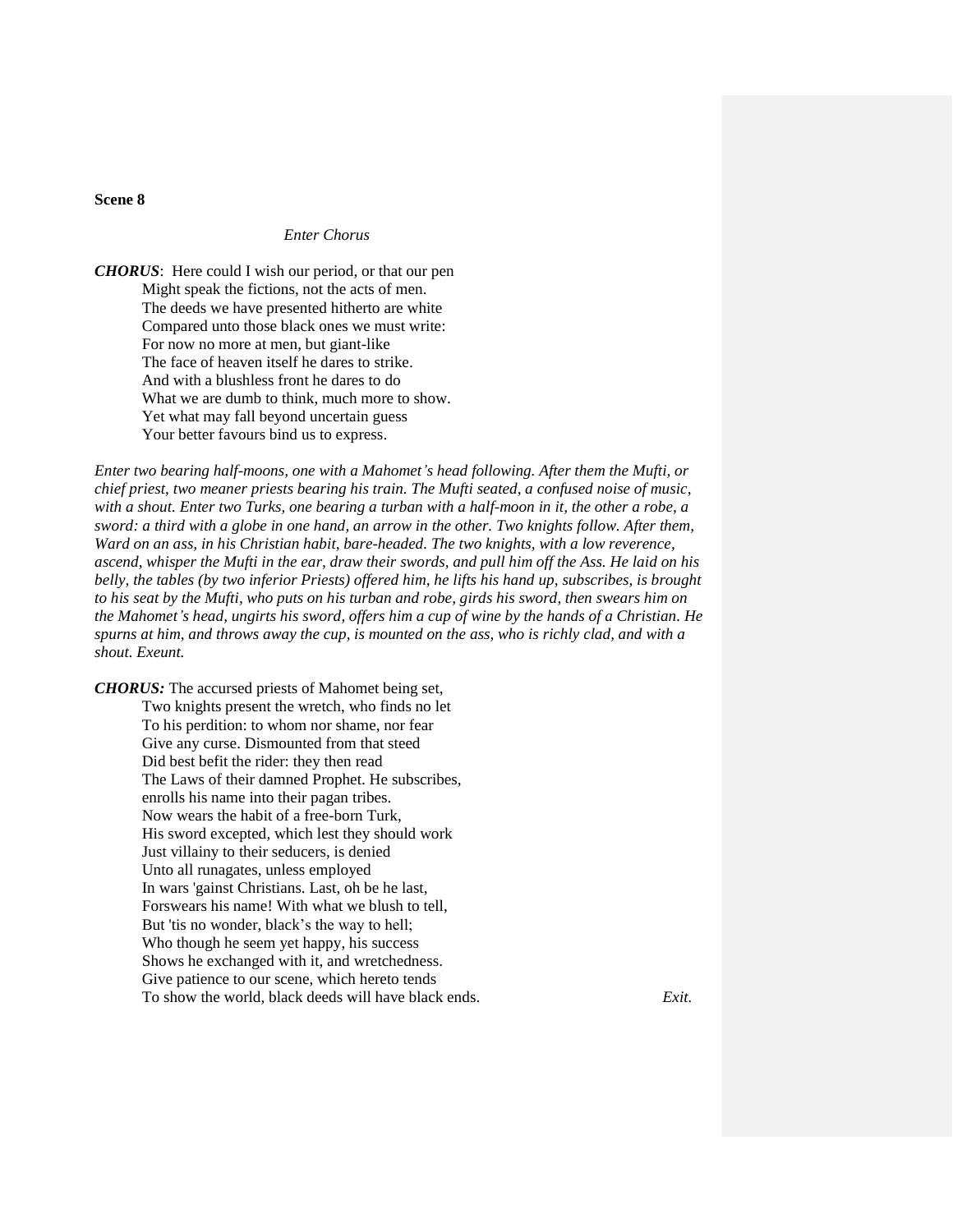**Scene 9: At Dansiker's lodgings in Tunis**

*Enter DANSIKER, SARES, three SAILORS.*

*DANSIKER***:** Ward turned Turk? It is not possible.

*SARES:* I saw him Turk to the circumcision. Marry, therein I heard he played the Jew with 'em, Made 'em come to the cutting off an ape's tail.

*DANSIKER*: I see the hand of heaven prevented mine. Death was too fair a guerdon for him. But to the present, Deserving sir. I now am to conjure you By all the offices of friendship past, By what my future love and means may stead you, To vow performance of one small request.

**SARES**: Whate'er it be I'll be as just to you As heaven to truth: by all that Ward denied, I vow me yours.

*DANSIKER*: I accept your faith. Know then that I am bound Unto a desperate attempt. How it may succeed, Heaven and Fate only know. The circumstance I do enjoin you further not to enquire. What on your trust's imposed is the redeeming Those two betrayed young men, whom Ward did sell, When to his barbarous cruelty they opposed, And lost themselves and state. Their ransom's here. *gives him a paper*. As you prove just, from all mishaps rest clear.

**SARES**: And if I fail to accomplish your desires, All my sins haunt me when my breath expires.

*DANSIKER***:** I am most confident. Best sir, adieu, If Dansiker do live, he lives to you.

*Exit SARES. Enter DUTCH SAILOR 1.*

Hast laid the train to my directions?

*D. SAILOR***:** It is done to the undoing of 'em all. Time calls aboard which spends not half an hour Before our train do take. It rests to be determined What ships we fire, which bear along with us.

*DANSIKER*: Danville's makes with us; all the rest give fire to,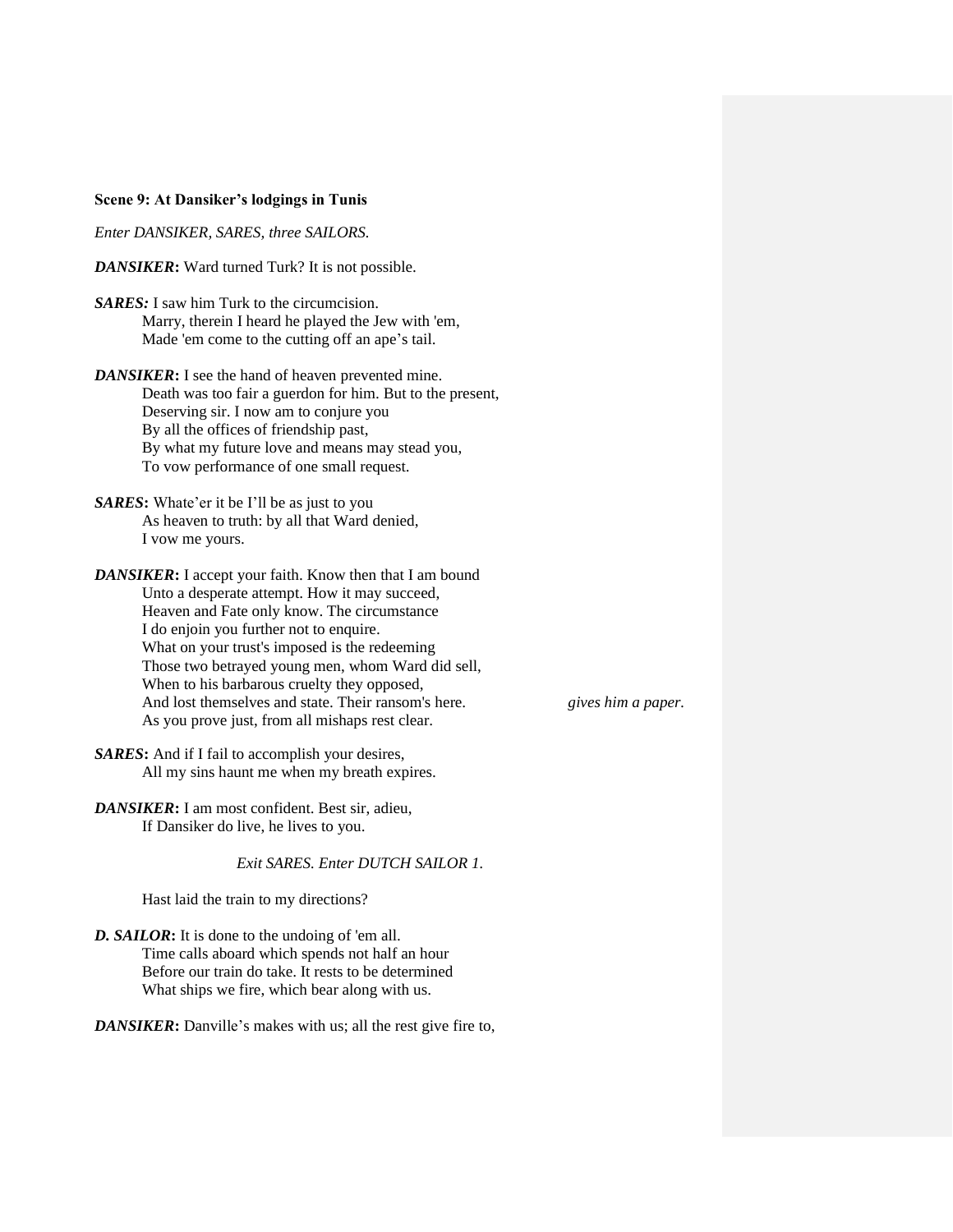Sares' ship except. To him we are engaged; Nor will we prove ungrateful, are all things ready.

*D. SAILOR***:** To your own wishes.

*DANSIKER***:** Aboard then instantly. Tunis farewell! Dansiker bids all pirates now adieu. He'll show you, what you might do, were you true! *Exeunt.*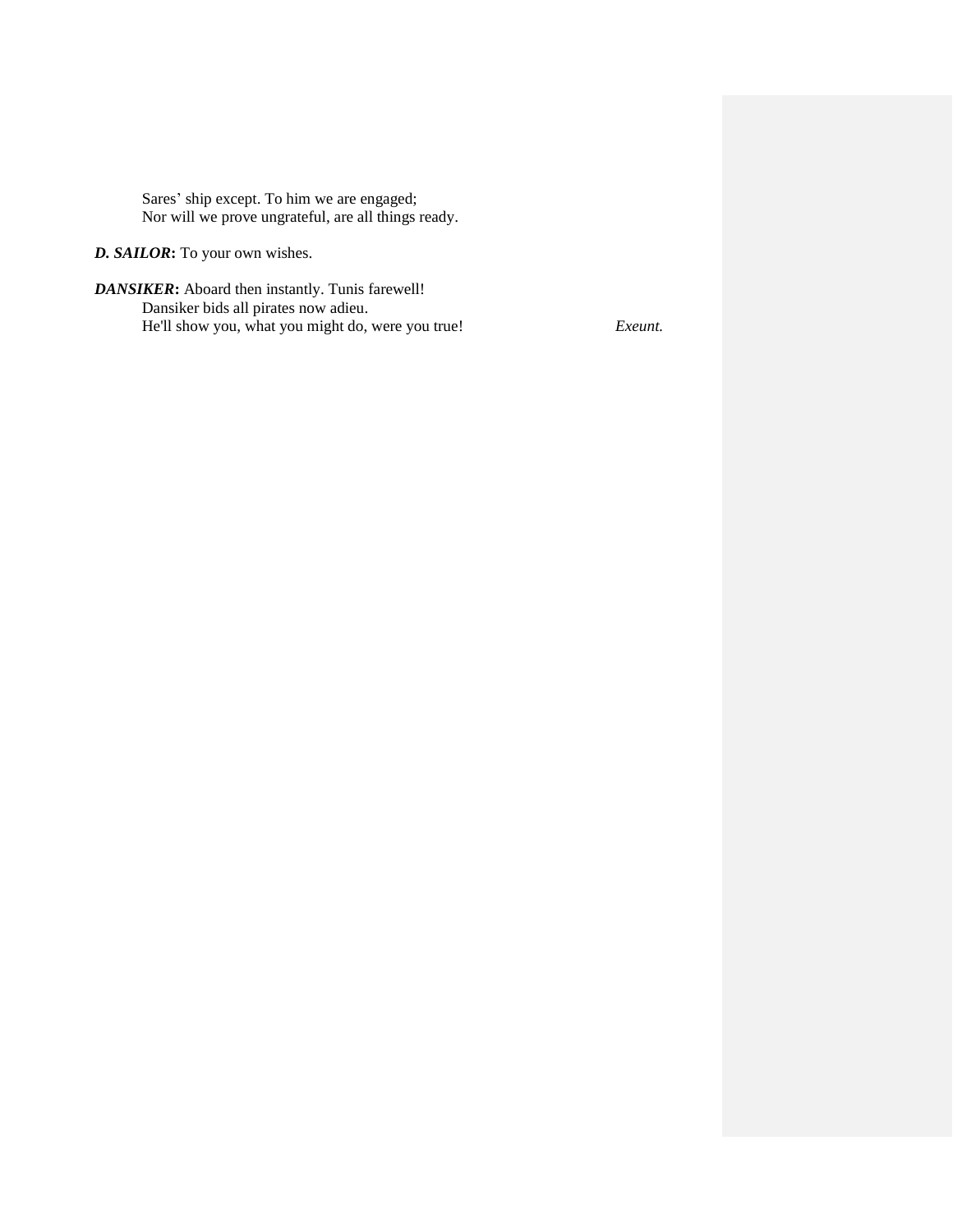## **Scene 10.1: At the house of Benwash the Jew**

# *Enter AGAR above in the window*

| <b>AGAR:</b> How dull a pace keeps time to lovers' eyes, |               |
|----------------------------------------------------------|---------------|
| And yet to me how swift the night's black horse          |               |
| Makes way to raise the morn, whose least of light        |               |
| Takes all my hopes from me and damps me quite.           | clock strikes |
| Eleven and yet not come! He was not capable              |               |
| Of my quaint stratagem, or being possessed               |               |
| Of what he wanted, gold, contemns my love.               |               |
| It is no other, Agar-- he loathes thee.                  |               |
| Man's curse is, things forbid, still to pursue;          |               |
| What's freely offered not to hold worth their view.      | Ent. GALLOP   |
| Ha? Unless my credulous ears deceive me,                 |               |
| There's one makes towards my window.                     |               |
|                                                          |               |

*GALLOP***:** The coast is clear! Bawd night, I do salute thee! Thou that dost wink at all faults, that hug'st so many sins in thy black bosom, the sun grows pale to view them. To thee, damnation"s nurse, I make my prayer, conjure thee by all my lustful embraces thou hast been witness to, by all the cuckolds thou hast made twixt morn and twilight, to add one to the number. But one, thou black eyed negro! Never did woman make such shift to dub her husband, though many thou dost know have made most bare ones. O let this instrument that hath so many freed from the hell of usurers, and from the jaws of their fear (bandogs!), hath paid so many debts, relieve my wants. I"ll never blame thee, Fortune, henceforth if I lack. Put thyself but this once on my back, no false light in the window, no bawdy landmark, no handkerchief to waft me. I"ll venture it. Agar, my lovely Agar!

- *AGAR***:** It's he who in this dead of night calls on my name.
- *GALLOP***:** Thy friend, thy understanding friend, with the ladder of ropes! Here, make them sure above, leave me to the lower parts.
- *AGAR***:** I hope you mean no wrong, sir, to me.
- *GALLOP*: I'll do thee as much right as can be done to one of thy sex. Hast made it fast?

*AGAR***:** You may adventure, sir.

*GALLOP***:** He that will not adventure for such a piece of flesh, were worthy to feed upon dumplings all days on's life. Nay, I will venture. Thou warden of the horned livery, Omnipotent Vulcan, now set my shafts but right, I"ll make one freeman more ere it be light. *He goes up the rope.*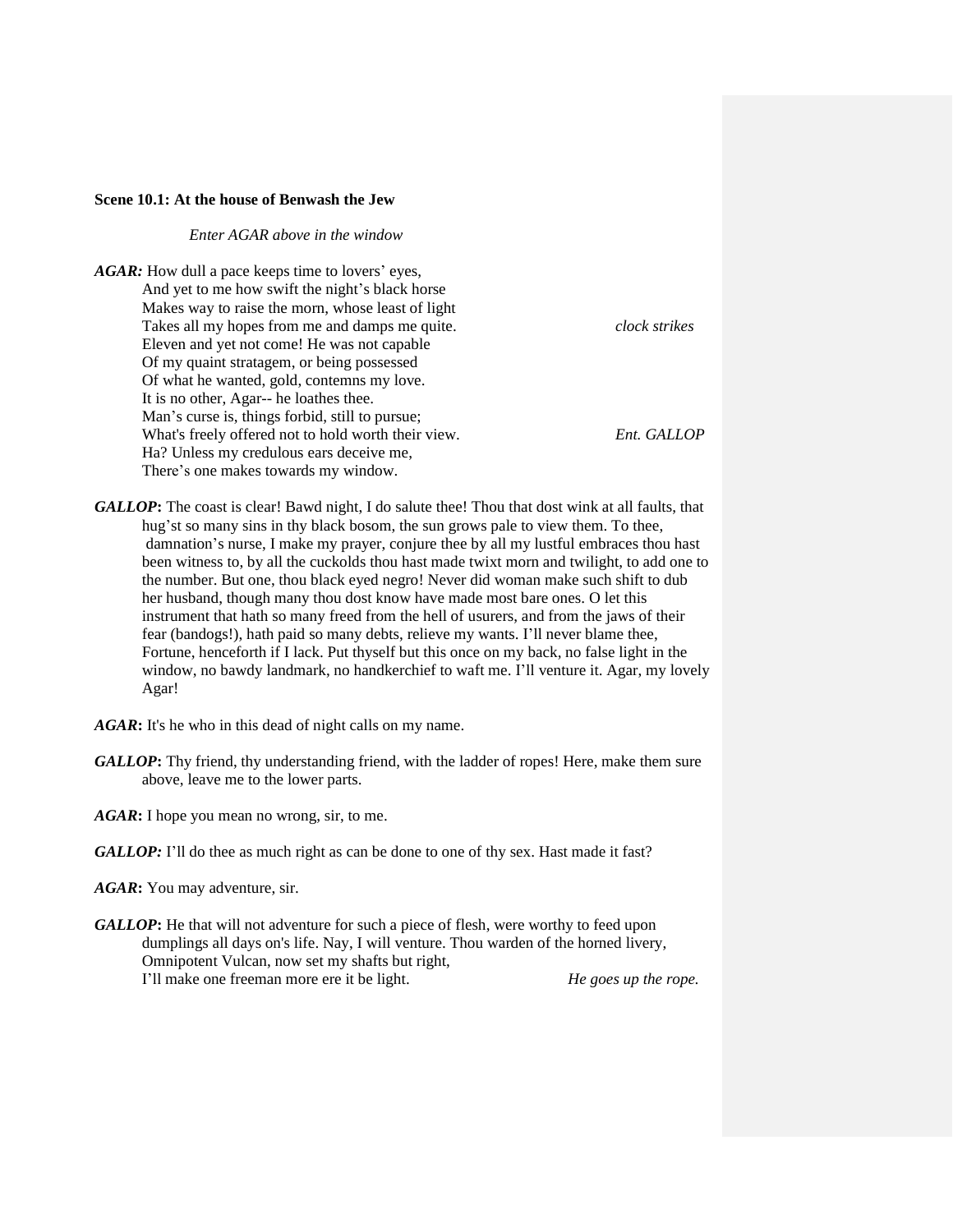# **Scene 10.2**

*.*

*Enter two SAILORS*

- *1. SAILOR:* There's no remedy: that which makes waiting-women punks, and captains panders, that causeth decayed gentlemen become solicitors, and bankrupt citizens sergeants, that makes us thieves-- necessity, that which hath no law on's side.
- *2. SAILOR:* We shall have as little conscience anon in robbery.

1. **SAILOR:** Aye, should we rob hospitals, our betters have made that a monopoly; but to steal from a rich Jew-- it is no more sin then to unload a weary ass.

- *2. SAILOR:* By hook or crook, you will have it.
- **1. SAILOR:** We were bred in a country that had the charity to whip begging out of us when we were young, and for starving, manhood denies it. You know what must necessarily follow.
- *2. SAILOR:* Nay, make your conclusion.
- *1. SAILOR:* Press her in a dumb show! Here about should be the house, great windows and a little wicket, nobleman-like. What's here? A ladder of ropes! S'foot we are prevented, St. Nicholas' clerks are stepped up before us.
- 2. SAILOR: Were they ten justice's clerks, we would share with 'em.
- *1. SAILOR:* Their masters would prevent us for that, yet since our case is desperate, we will put in with 'em.

*[They climb up the rope ladder.]*

- *2. SAILOR:* Softly, for waking the maids.
- 1. **SAILOR:** S'heart, thou art the son of a Lapland-witch sure. This is the maids' chamber. One of them is in a dream: she fetcheth her wind short, I am sure.
- 2. **SAILOR:** How long thou art poking at it! What is't man?
- *1. SAILOR:* Some light commodity or other.
- 2. **SAILOR:** A woman's lower part-- it is altogether in fashion for them to be light about the bum indeed.
- **1. SAILOR:** I have the male part to't, the doublet. Your women will have it ever in request to have the man's part uppermost.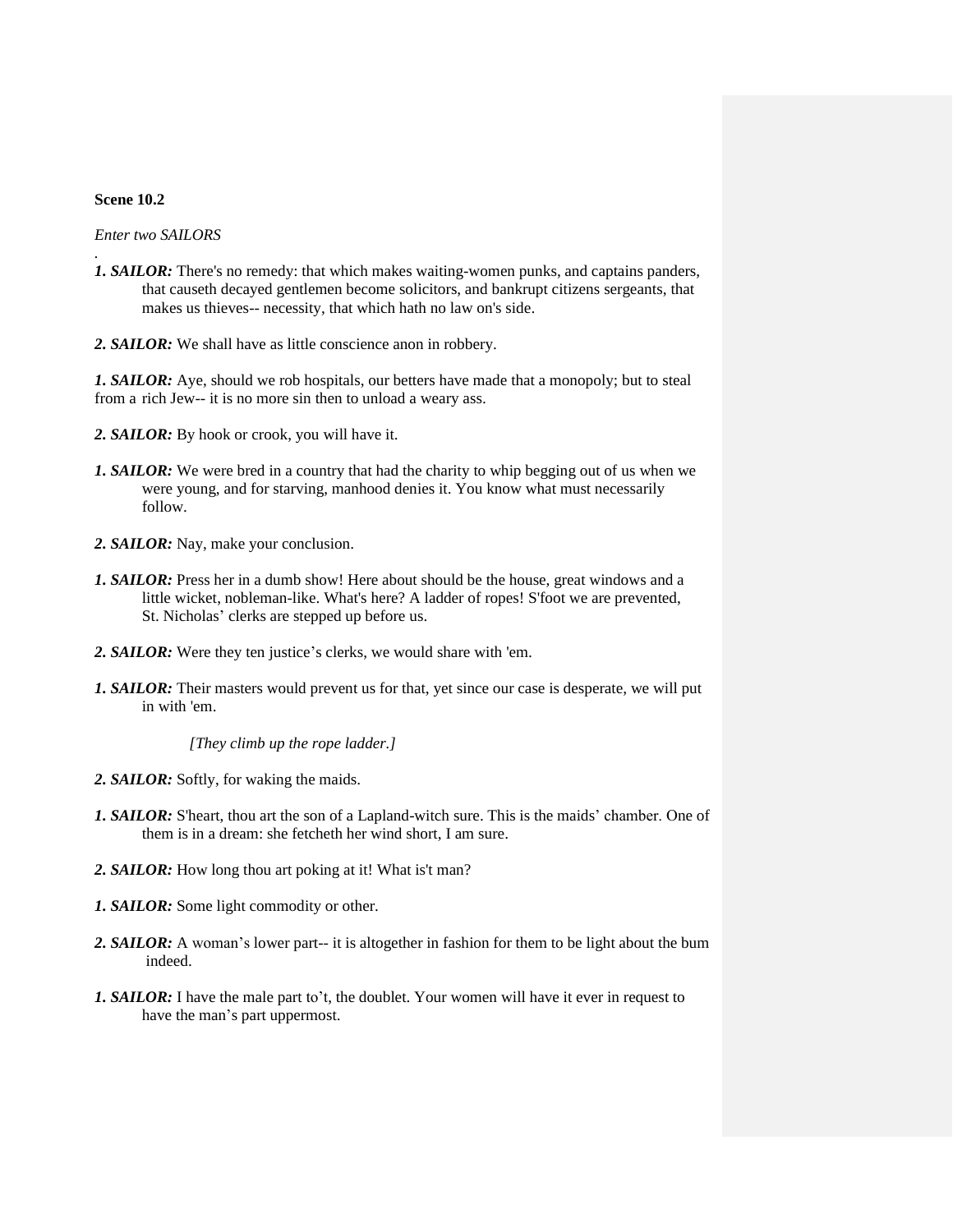- *2. SAILOR: [holding up Gallop's trousers]* S'heart, a French slop! These are none of the Jew"s trouses, and they should be no gallant"s-- for he hath money in his purse. *[Discovers a purse full of money in Gallop's trousers.]*
- 1. SAILOR: Aye, marry, sir, this fellow had good ware about him indeed. Upon my life we are little better than bawds, get money by others' venery. This Jew is a—

*Enter RABSHAKE*

*RABSHAKE:* Fire, fire, fire!

*2. SAILOR:* Water, water, water! *Exeunt SAILORS*

#### **Scene 10.3**

*.*

*RABSHAKE:* Fire, fire, fire! The slaves lie on straw-beds, and yet this cry will take no hold on 'em. Fire, fire, fire!

## *[Enter GALLOP and AGAR above.]*

- *GALLOP:* Flames and brimstone, I am in hell! Zounds, my breeches! The ladder! This Jew hath found us out and fired the house.
- AGAR: Dear sir, contain yourself!
- *GALLOP***:** A plague on venery, a hot end comes on't still! Is the window high enough that I may break my neck, die any death rather than be roasted?
- *AGAR***:** Here's a vault leads to the common shower. It being low water, the sheets shall let you down to your escape.

*GALLOP*: Those sheets have brought me low enough already.

*Within:* Fire, fire, fire!

*GALLOP:* Flames stop thy throat!

AGAR: Dear sir, adventure it and save your life.

GALLOP: Were it to hell I must, A plague on whores, I say, whose vast desires Begins in watery tears and end in fires. *Exeunt.*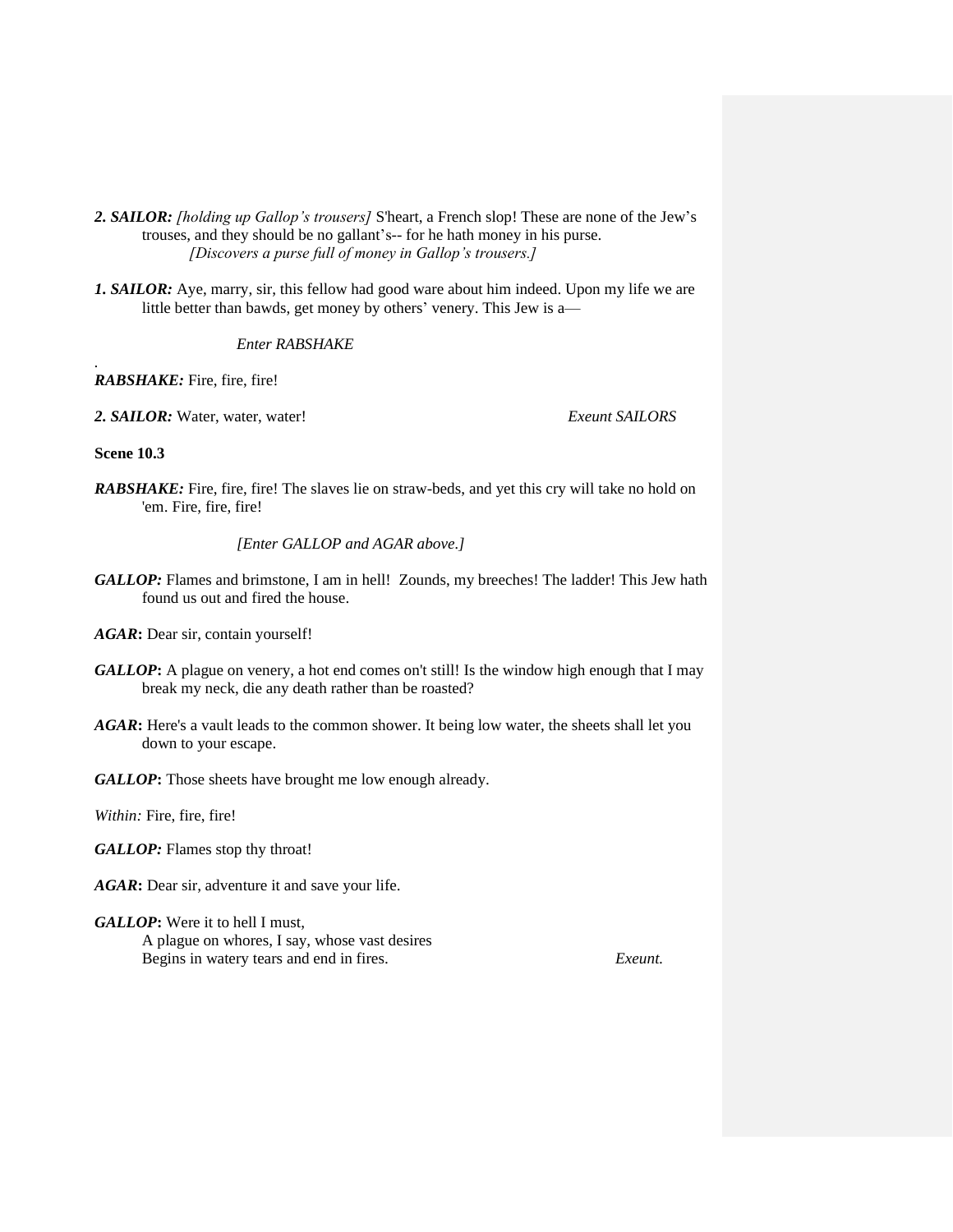### **Scene 11: The street in front of Benwash's house**

*Enter RABSHAKE at one door, and BENWASH at another.*

*RABSHAKE***:** Fire, fire!

**BENWASH**: An ocean overwhelm thee! Where is the fire, slave?

*RABSHAKE***:** At the Jew"s house, Benwash his house-- your house sir! *Exit Rabshake.*

*BENWASH***:** My bags, my obligations, my wife! Agar, I say! I shall run mad! I will scale the windows, burn for company! My money and myself will go together! What's here? a ladder of ropes! Gallop"s breeches! Burn on, burn on! Singe all the world! Consume it with thy flames, thou best of elements! Burn on, I say!

*Enter WARD, [VOADA, FRANCISCO, ALIZIA disguised,] SAILORS.*

WARD: As you are men, on this side help to save our goods.

**BENWASH**: As you are ministers of Lucifer, let it burn on. It's mine own house: come but on my ground, I"ll have my action for't.

*WARD:* He is distracted. Help, as you are men!

*BENWASH***:** Dogs, villains, thieves! Down with him that lays a hand a to't! Be just, you powers of heaven, and throw thy wildfire down upon the heads of these adulterers. Room, room, room! I have it, I have it! Room, room, room!

*WARD:* The Jew is mad indeed. His loss distracts him.

*[Enter RABSHAKE.]*

Speak, gentle friend-- doth the fire slack?

*RABSHAKE:* The house is saved, but all the ships in the harbour unquenchable do burn.

*WARD:* The ships in the harbour!

*RABSHAKE***:** Yours only excepted.

*[ALIZIA]:* My thoughts now have their ends,

*VOADA:* Do not thou grieve, boy. Know I love thee. Thy maintenance shall express it. I have friends And jewels left for thee. *[To Ward]* But I hate thee more Than all thy wealth made me love thee before. *Exit.*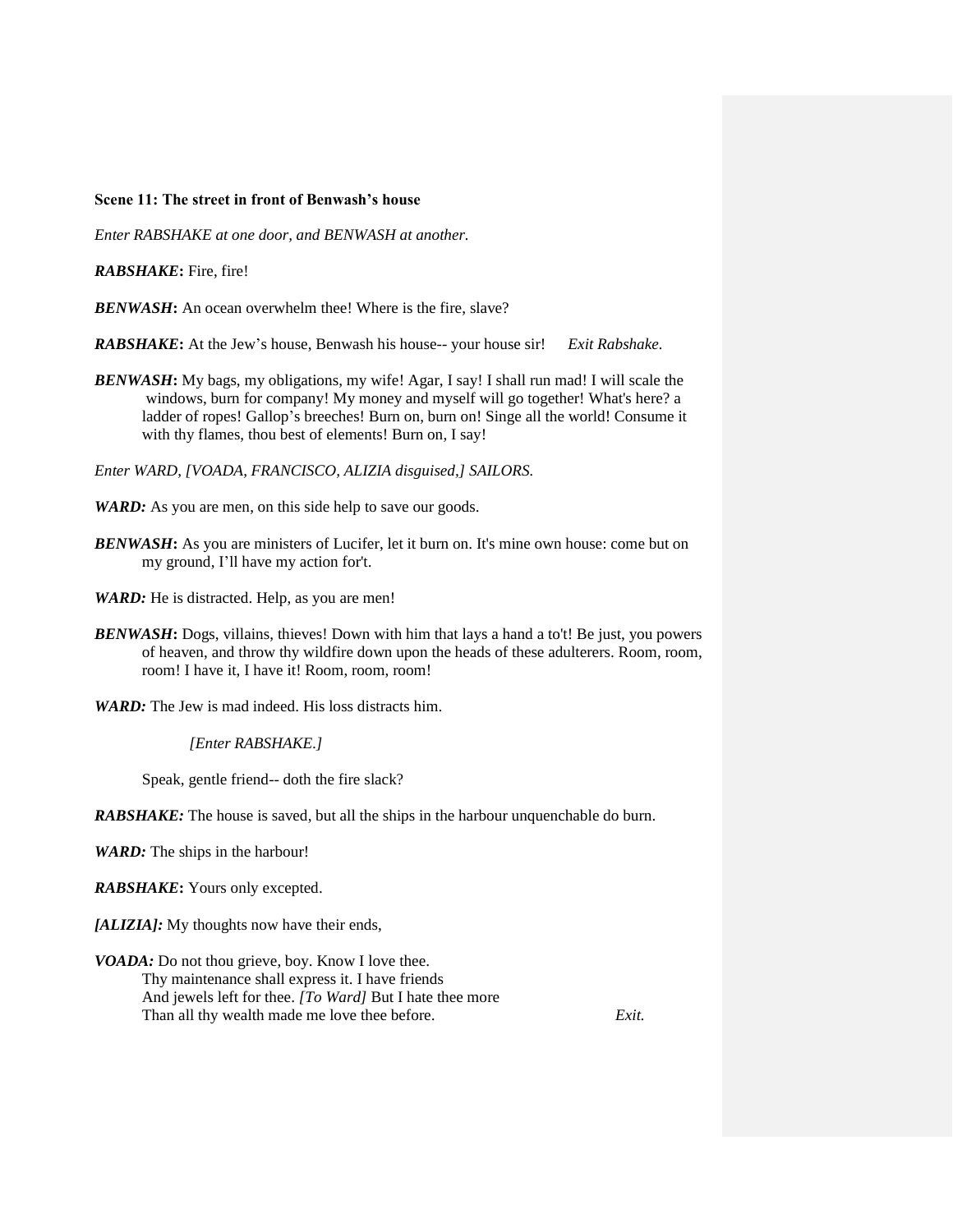| <b>WARD:</b> False woman, thou shalt not shake me off thus!            |       |
|------------------------------------------------------------------------|-------|
| Were all the impudence of thy whole sex--                              |       |
| All their blushless impieties-- confined in thee,                      |       |
| I'll move thy flinty heart to sense and shame.                         |       |
| I will, thou sorceress. Now I do see too late                          |       |
| There is a hand o'errules our will and fate.                           | Exit. |
| <b>FRANCISCO:</b> This shows the greatest plague heaven keeps in store |       |
| Falls, when a man is linked unto a whore.                              | Exit  |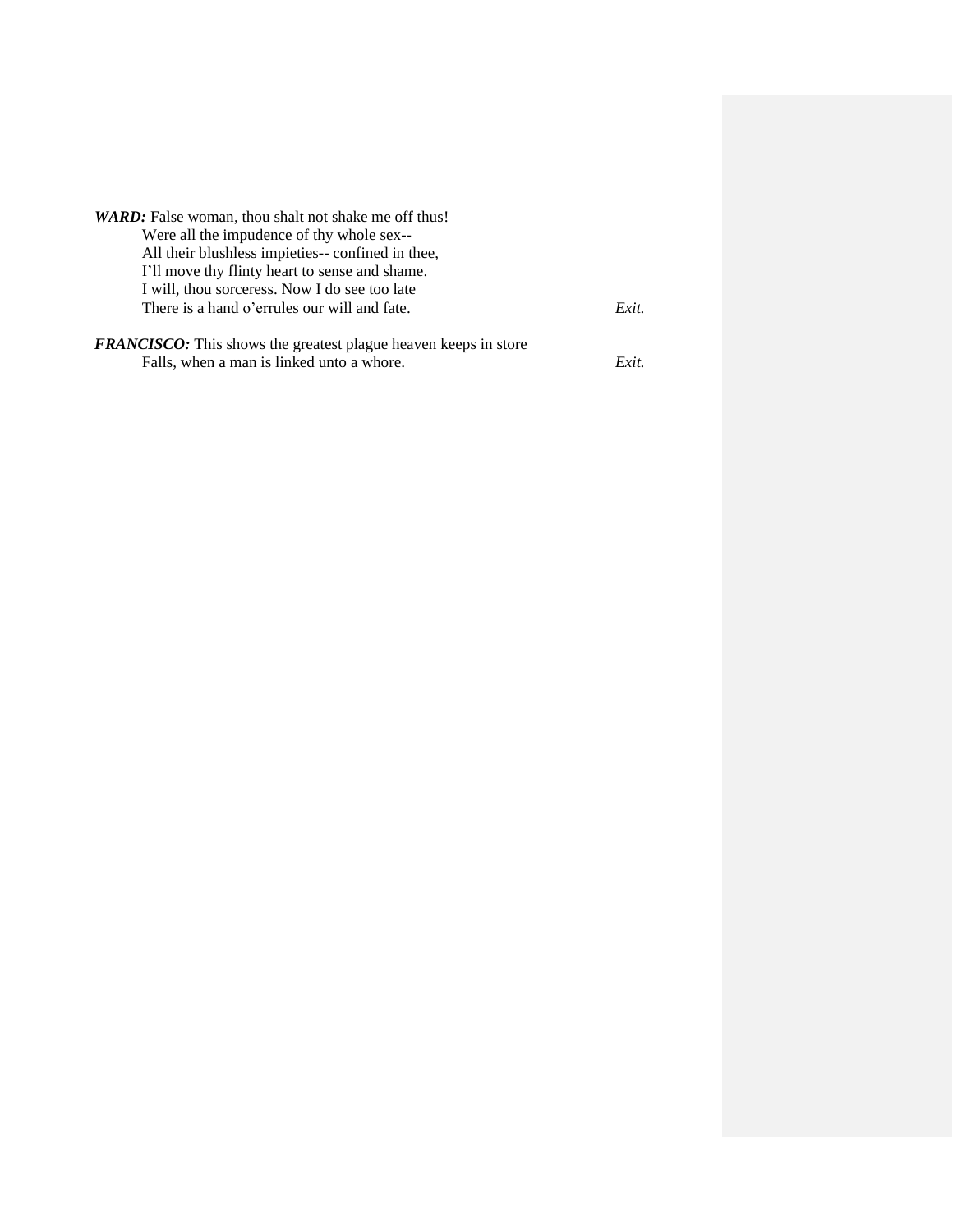#### **Scene 12: The house of Benwash the Jew**

### *Enter BENWASH, RABSHAKE AGAR.*

*BENWASH***:** *[holding up GALLOP's trousers]* I have it, I have it-- here, here! Nay come on, you have come off I am sure. Here's evidence looks pale to think but on't. You do not know the tenant to this cottage? He was an upright dealer; he paid me to a hair. *[To RABSHAKE]*Come forward and be hanged! I shall advance you in a rope's name. You have made no cuckold of me-- I made myself one, pandered my own horns. Now, sirrah, you that go to't by art, put your cases one in the neck of another-- you *rem in re*, what think you of this case?

*RABSHAKE***:** I think the serpent crept into a narrow hole, and left his case behind him.

- **BENWASH**: Then I am a cornuto!
- *RABSHAKE***:** This makes the naked truth appear so.
- **BENWASH:** The best is, the crest is mine own. I paid well for't.
- AGAR: Dear husband, pardon me. I will confess.
- *BENWASH***:** What wilt thou confess? That thou hast made a mere ass of me, to pay thy journeyman wages beforehand?
- *RABSHAKE***:** It should seem he laboured hard to earn it. He could keep no clothes about him.
- **BENWASH:** This slave doth not think I'll cut his throat for this. You have watched nearly, sirrah, you have.
- *RABSHAKE***:** Unless I should have been their bawd, I could watch no nearer. Methinks she hath done you a great pleasure, rid you of your disease, jealousy. Now you need fear no more: you are in possession on't; your doubts are at an end.
- *BENWASH*: Good, very good, my doubts are at end. But I shall hang you in suspense for this. You manticora that plump upon raw flesh! Here, set your hand to this letter, that I may draw your captain on again upon the breach. I"ll blow you up else. Why move you not? I am sure you laid your hand to the business when time was.
- AGAR: Pardon me sir, I know my life is forfeit To your just anger. Nor will I be the means To shed more blood. Mine shall suffice alone: Since only one is wronged, punish but one.
- *BENWASH***:** She loves him still, as I am a cuckold! He has outgone me, do you hear? Subscribe! Move me no further.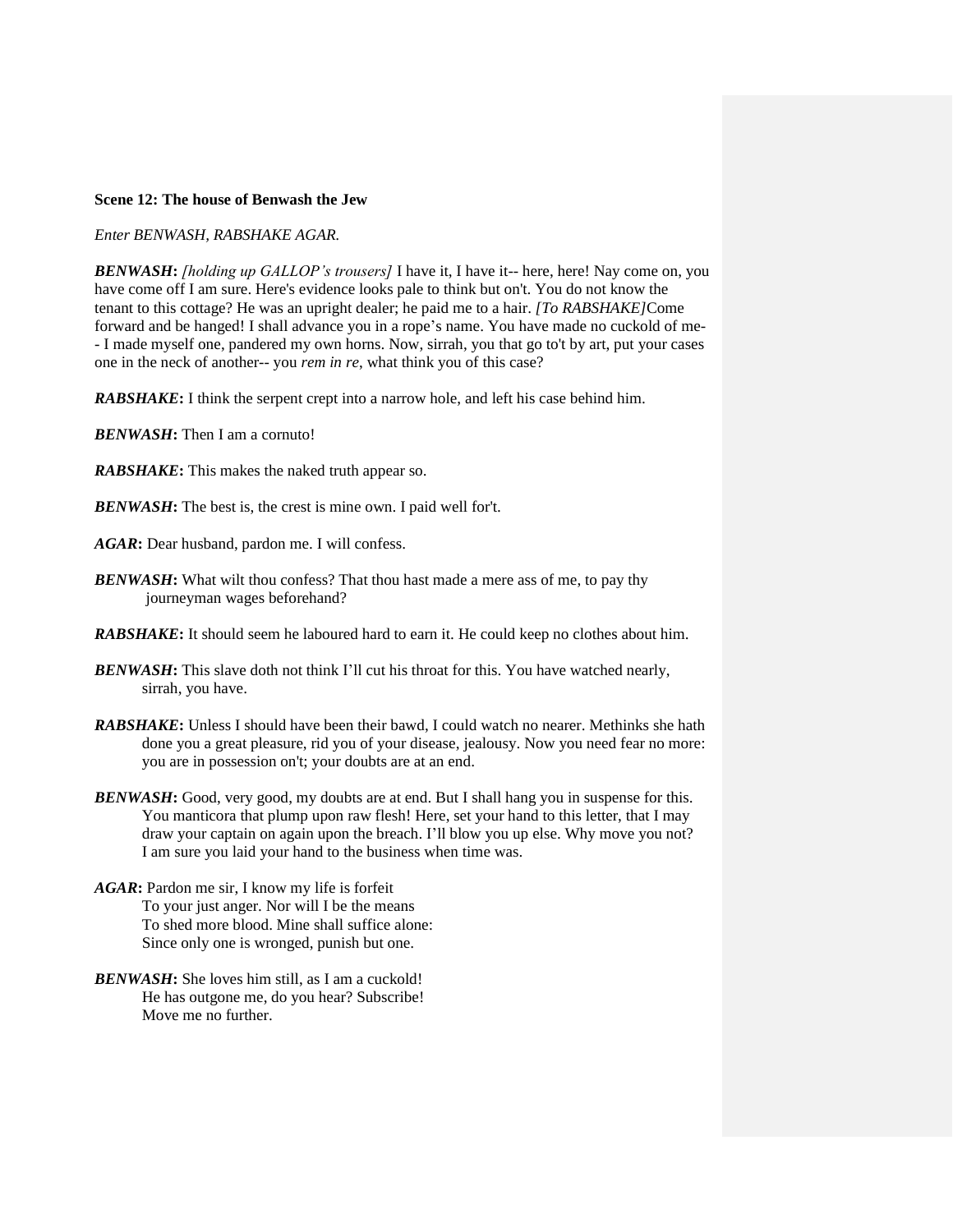AGAR: The worst can be but death-- I will not.

| <b>BENWASH:</b> I tell thee, I'll forgive thee. Give my revenge |
|-----------------------------------------------------------------|
| Scope but at him, thou art free.                                |

- *AGAR***:** Swear it by Abraham"s dust, the ashes of our forefathers.
- *RABSHAKE*: Dust and ashes-- it's but a frail oath.
- *BENWASH***:** By that, and all that ties a virtuous mind, I vow and swear by written writ.
- *RABSHAKE***:** You"ll swear as much to forgive me, I hope, too, sir.
- **BENWASH**: Why, thou shalt be the messenger, nay, the actor In my just vengeance.
- *RABSHAKE***:** The hangman you mean, sir. I am expert at it. *Exeunt*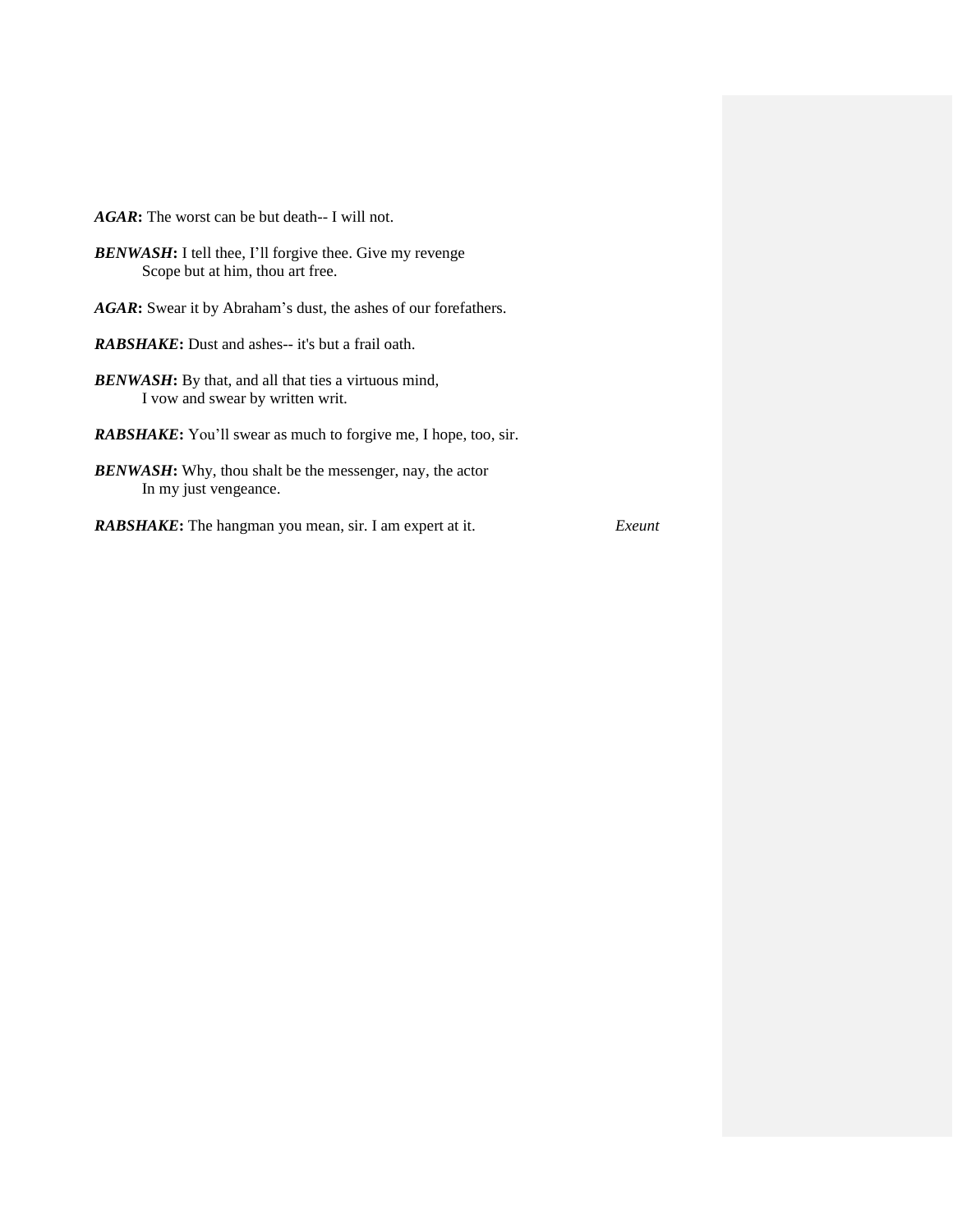**Scene 13.1: Tunis**

#### *Enter WARD and FRANCISCO.*

*WARD:* Francisco, what news, man?

*FRANCISCO:* The worst your ears can hear. Our ships--

WARD: They are untouched: of all they are only safe.

*FRANCISCO***:** You dazzle your own eyes. That villain Dansiker Hath grappled them and fled.

*WARD:* Whirlwinds pursue him! Heaven, seas, earth-- all at once Join to his confusion! Now I do see too late There is a hand o'errules our will and fate.

*Enter VOADA and ALIZIA.*

*VOADA***:** I shall then take your promise. Your brother being redeemed, this night I shall enjoy thee.

*ALIZIA***:** This diamond binds me to't-- by this I swear.

*VOADA***:** 'Tis thine. I will bestow it on thee, to tie thy faith. Thou hast his ransom?

*ALIZIA***:** 'Tis here.

*VOADA***:** About it then. Now fortune equal prove. I am happy: yet her lust redeems my love. *Exit ALIZIA.*

- *WARD:* Yet see, midst all my miseries I have a friend. My constant, loyal Voada, could what we enjoy Make a man happy, I am not miserable. Thou com'st to comfort me-- I know thou dost.
- *VOADA***:** This fellow raves, sure. Do you know to whom you speak?
- *WARD:* Put not a further trial on me, thou best of women: Know if this arm were barred all other means, From hearts of Christians it should dig thee food.
- *VOADA***:** We know you are a bloody murderer and are repaid By our just Prophet that hates false runagates.
- *WARD:* How couldst thou malice man so much, heaven,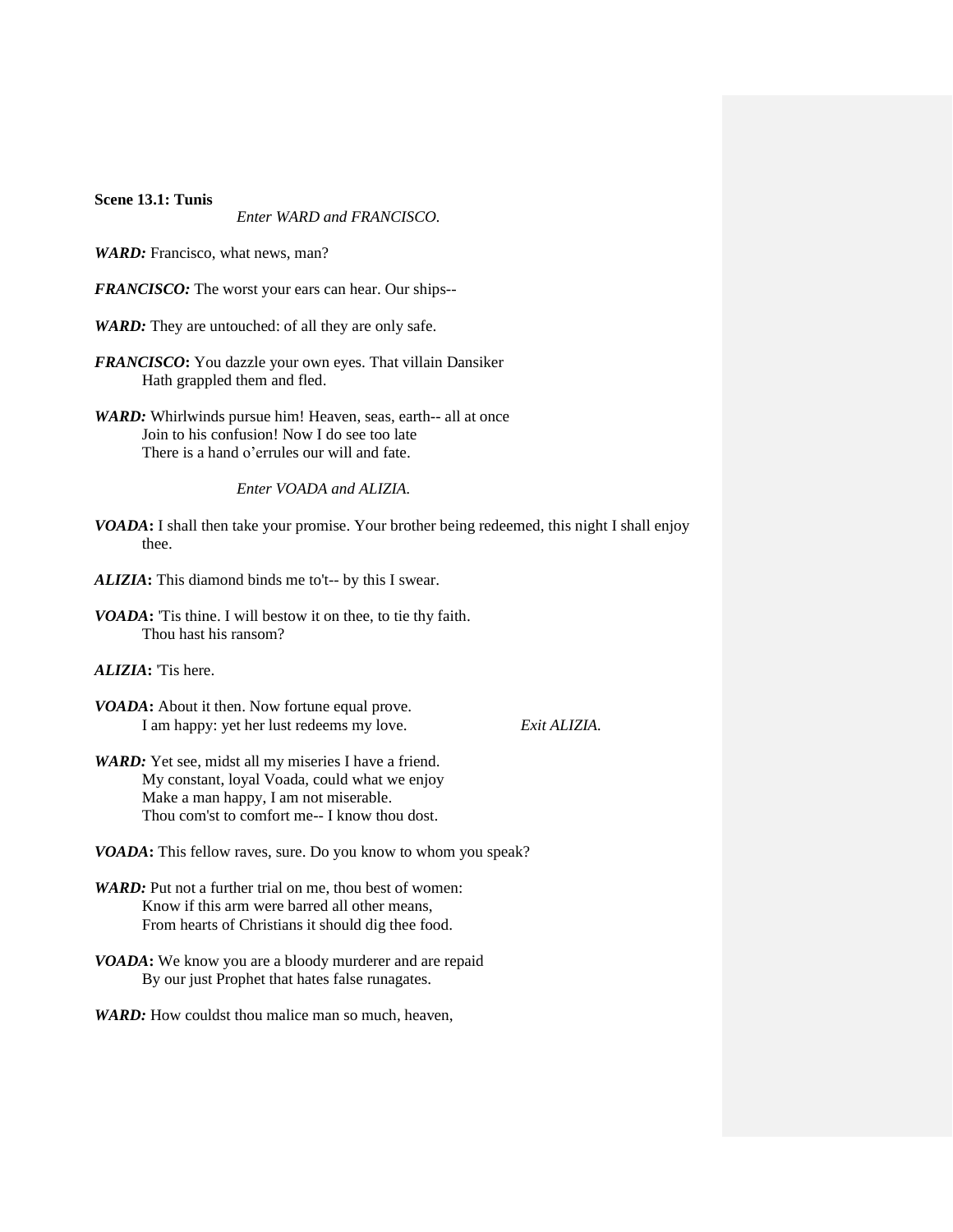As to create a woman? Thou hast forgot me sure! O look on him That hath denied his faith, sold all his hopes To purchase thee his bride.

*VOADA***:** To match with beggary! Know I contemn thee As a most abject slave, and hate thee more Then all thy wealth could make me love before. *Exit. Exit.* 

- *FRANCISCO:* What mean you, sir? Could you expect a good, A happiness from hell? She is a whore.
- *WARD:* Thou liest: this arm shall make it good. My soul for her I lost, and now my blood.

**Scene 13.2**

# *Enter RABSHAKE.*

*FRANCISCO:* Your passion doth transport you. Here comes her pander, One that knows all her secrets. Examine him. If she stand clear, let my life answer it.

*WARD:* I'll put you to the test.

*RABSHAKE***:** I have had a hot night of this-- nothing but fire in my mouth two hours together! Marry, the old Jew my master, I hear, hath stumbled on a cooler. I thought this captain would be coming so long on upon the breach he would break his neck at the last. This venery is a tempting dish: some ne'er lin licking at it till they burn their lips. Well, I must go comfort up old Benwash: he"s heavy upon his wife"s lightness.

WARD: You, Jew-- a word with you!

*RABSHAKE***:** You, Turk, I have nothing to say to you. Ha, ha, ha. Poor fellow, how he looks since Mahomet had the handling of him! He hath had a sore night at "Who"s that knocks at the backdoor?" Cry you mercy, I thought you were an Italian captain.

WARD: Zounds, leave your circumlocutions. I'll send your head to your heels else.

*FRANCISCO***:** You parcel bawd, all usher! Answer directly who 'tis bears away the prize in your mistress' race, or I'll spoil your footing, cut you off by the hams.

*RABSHAKE***:** Alas, sir!

*WARD:* Speak-- who are her suitors?

*RABSHAKE***:** Voada's suitors? Oh sir, a barber, sir.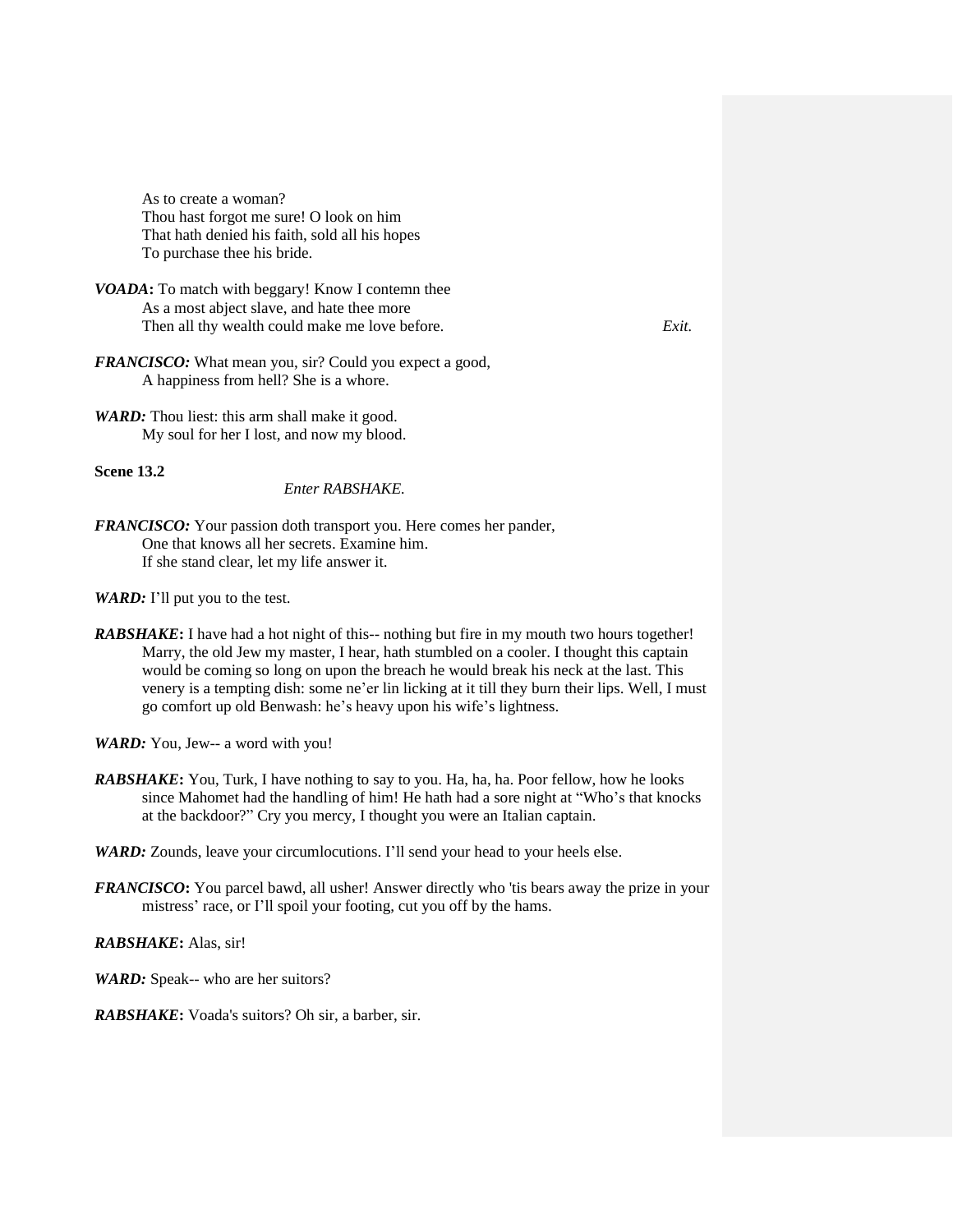- *FRANCISCO*: I'll make you have need of a surgeon e'er I have done with you. How do you know he is a barber?
- *RABSHAKE:* He smells strong of rose-water, and he hath never money in his purse but on Saturday nights.

*WARD:* What other suitor, slave?

- *RABSHAKE***:** Another sweet youth too, I take it a comfit-maker; and it seems hath rotten teeth, for he dares not come in sight so long as the barber's in the way.
- *FRANCISCO***:** This dog deludes us. I"ll tear thy throat out, villain, unless thou instantly name him she loves.
- *RABSHAKE:* Her page, sir, the little Christian the good-faced captain gave her, Fidelio.

*WARD:* My slave, the French shipboy?

- *FRANCISCO:* I saw him leave her now. How dost thou know she loves him?
- *RABSHAKE***:** She makes him sing bawdy songs to her, looks fortunes in his fist, and babies in his eyes, makes dialogues betwixt him, her little dog, and herself, lies upon her back, puts his hand in her hand, and wrings it till the tears come again.
- *WARD:* Insatiate monster! Could her swollen blood Reach such a height none but my page must suit her?
- *FRANCISCO*: Contain yourself a while. This slave can speak One of her dialogues.
- *RABSHAKE***:** It is my practise, sir. You shall stand for the lady, you for her dog, and I the page. You and that dog looking one upon another, the page presents himself.

*FRANCISCO***:** Good.

*RABSHAKE***:** The best is behind, sir. *Runs away.*

*FRANCISCO***:** Jew, slave, dog!

# **Scene 13.3**

*WARD*: The horned Devil follow him! A skipper's boy? The shame of woman! Rather than be baffled thus I will betray this town, blow up the castle. Francisco, do but second me.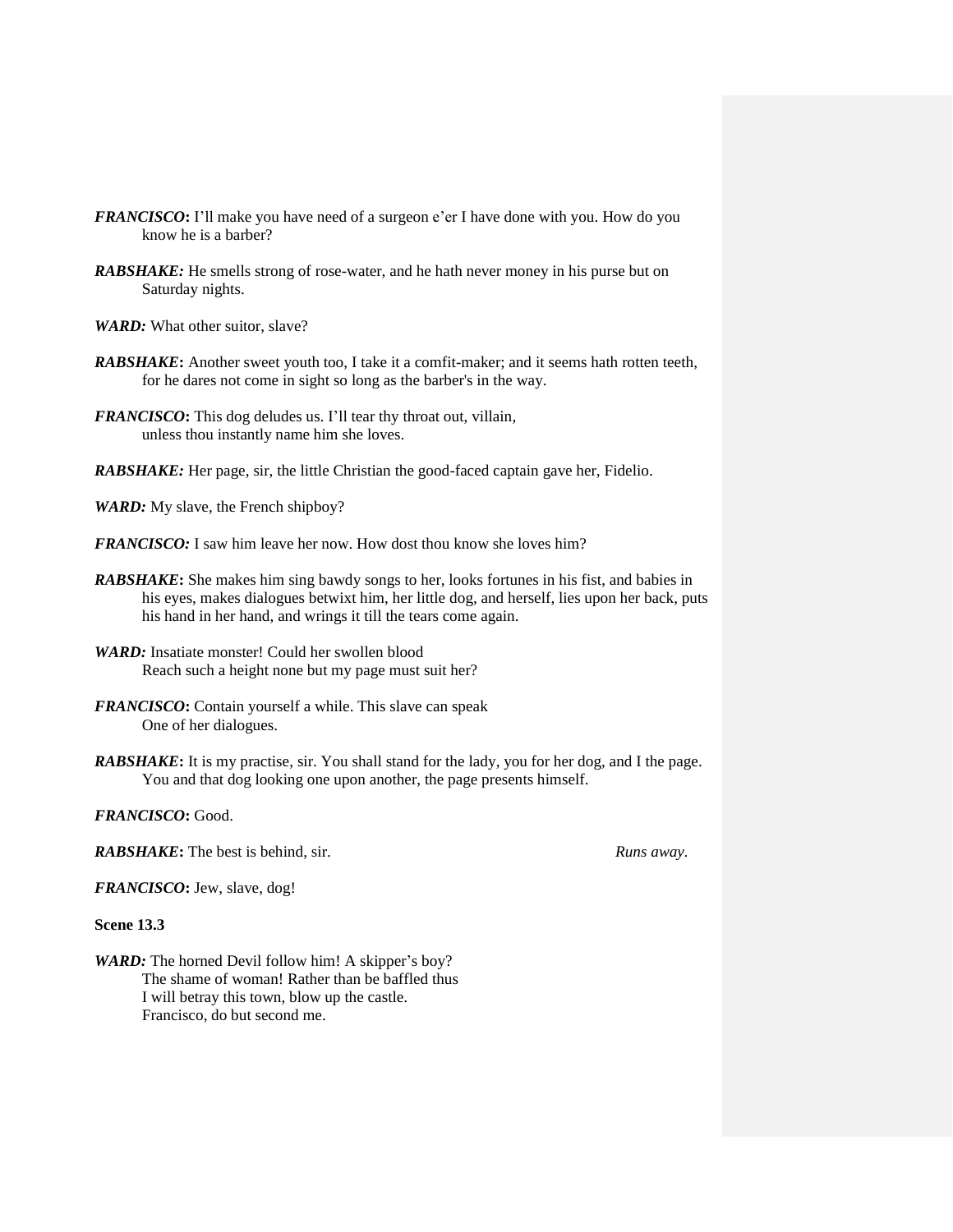*FRANCISCO*: First repossess yourself of your stronghold. I fear some treachery: the governor With all the janissaries of the town I met in their way thither.

*WARD*: Blast them, ye powers, first. The governor Make towards the castle? I am betrayed! Away, I see that heaven forgets not though I delay. *[Enter JANISSARIES.]* Thrust out by janissaries?

*JANISSARY:* Pack hence, false runagate! Slave, beggar!

*[WARD runs and hides by throwing himself on the ground. Exit FRANCISCO, pursued by JANISSARIES.]*

*WARD:* Disgracious vassals! What mountain covers me? Wink, wink, thou day-star! Hide my guilty shame, Make me as if I ne'er had been, whose name Succeeding times will curse. Should I confess my sin, There's not an ear that can with pity hear A man so wicked miserable. Should I bear up, Outlook my crimes, I want means to support me. To die I dare not: the jaws of hell do yawn To swallow me. Live I cannot: famine threats, And that the worst of poverty-- contempt and scorn. Never on man Fate cast so black a frown. Up I am denied to fly, unpitied down. Rest, restless soul, on this accursed soil, And teach the world into how sad a toil Ambition and swift riot run, when mean content Sits low, yet happy; and when their day is spent All that they get is labour and unrest, A hateful grave, and worst, a troubled breast.

*Enter Francisco*

*FRANCISCO*: Where shall I find this most unfortunate wretch? There is a part in him called man, which we should pity Howe'er his merit stands. Nor will I leave him, Though he hath left himself. See where he lies, Best suiting with his fortunes. Could we our fate foreknow, Men were as gods, nor need we have lain so low. How fare you, brother? Why with so sad an eye Do you behold me, that in your miseries Bear equal part?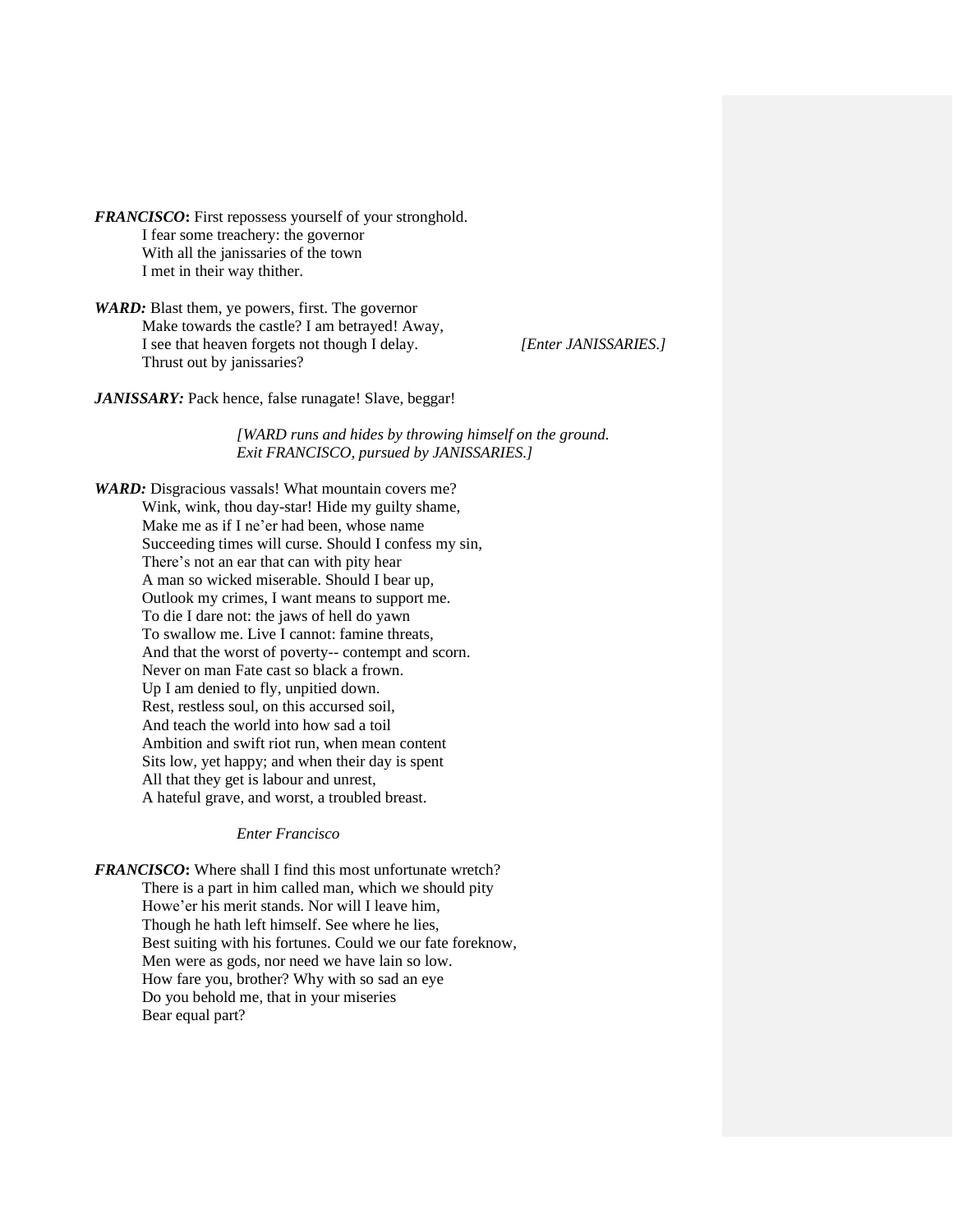- *WARD:* Can there remain a soul that will vouchsafe Compassion on me? Thou dost but flatter, Or hast forgot. I have lost all, and poverty, When no ill else will do't, makes all friends fly.
- *FRANCISCO***:** Were you entitled to no other guilt, How willing for you should my blood be spilt! Here sir, accept this poor relief. Bootless, alas, distress recounts those errors To think what might have been cures, not the terrors Of present suffering.

*WARD:* True, true, Francisco, could I redeem the time, The world should speak my penitence. Could I call back but one seven years, Though all my life were servile after, Were my soul but free From innocent blood, and fearful blasphemy, On the condition I might live an age Tortured upon a wheel. I tell thee, friend, Were I this city's viceroy, I would give My crown, despoil myself of all, only to live One month with that content this soul did know When a poor fisherman possessed it.

*FRANCISCO:* You are too low dejected. Men that with sufferance their wrongs do bear Are held but weak, and states, more oft for fear Than love unto the right, redress men's ills. Who stoutly down his enemies. Malice kills, Who basely wounds himself.

*WARD:* No less than truth. I have been too low indeed. Each one the yielding grass doth dare to tread That flies resisting thorns. False Voada, *[He rises.]* Thy lamb is turned a lion. I feel revenge Give a new life to me. I"ll only stay Till I have spoke thy brother. I think he"ll blush To hear thy shame, tell thee thou hast not played A woman"s part with me. Suppose the worse-- That he turn villain too. He had better curse His grandsires' ashes. If once more I fall in, I"ll be unparalleled at least for sin.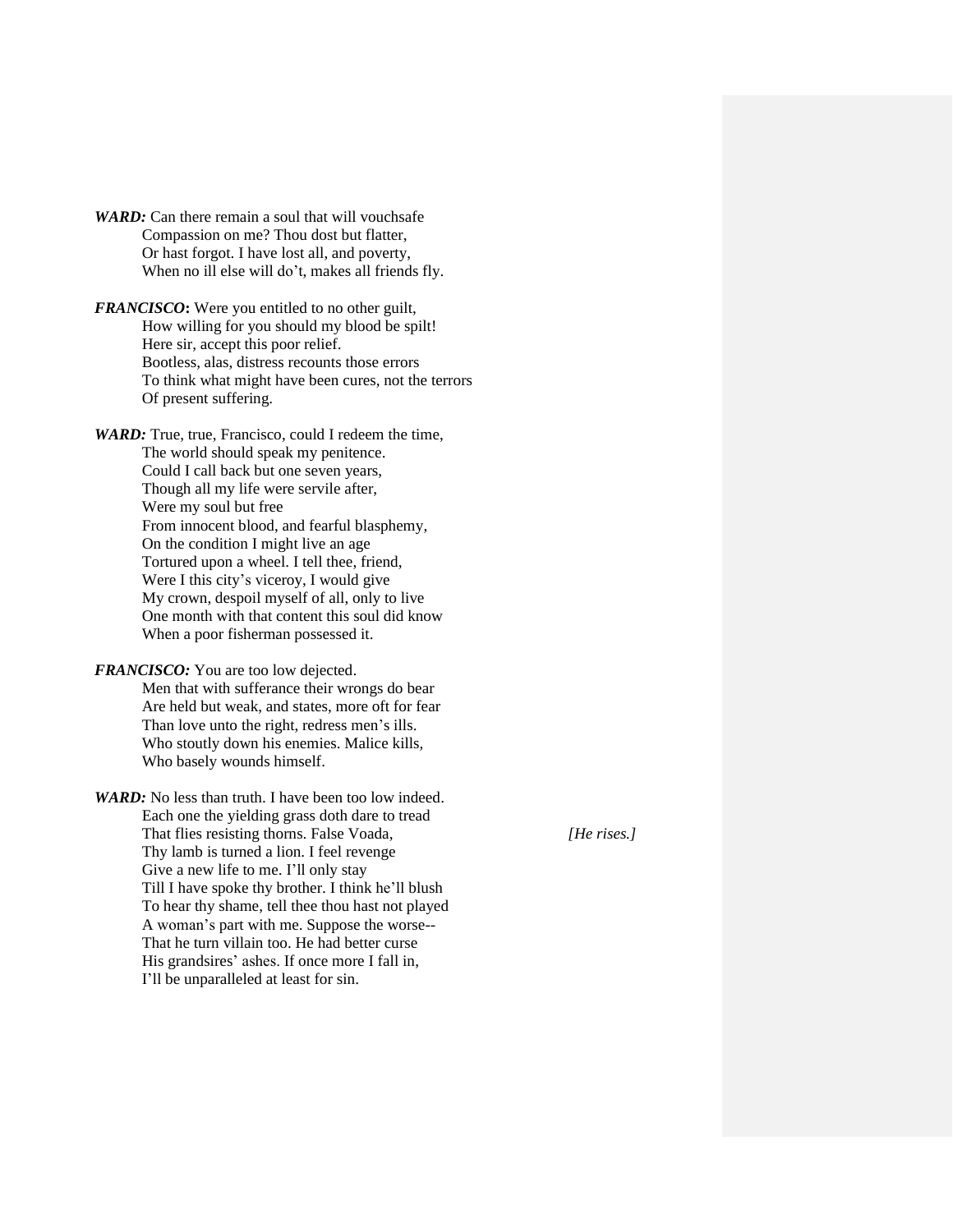# **Scene 13.4**

*[Enter ALIZIA disguised as Fidelio]*

*FRANCISCO:* Stay! See, the strumpet's love, Fidelio.

*ALIZIA:* Captain, you are the man I seek. I have a suit to you.

WARD: Concerning Voada, is't not?

*ALIZIA***:** Concerning her that hates you for my sake, Neglects your merit. This night gives full revenge To all her injuries.

*WARD:* Repeat that happy word again, I am wholly thine.

*ALIZIA***:** Know her vassaliate lust hath long pursued And with such violence attempted me, That with my oaths, this night to sate her heat I hardly have delayed her.

*WARD:* What's this to my revenge?

*ALIZIA***:** It follows, give me but way Through your castle. There's a Hollander This evening makes from hence That gives them passage. I have tied him to't.

*WARD:* Thou art forever free-- the hour name.

*ALIZIA***:** I"ll speak your worth yet, in spite of fame. About three, watch the word "Fidelio."

*WARD:* Avoid suspicion and till then be gone.

| ALIZIA: Nay then, my joys do flow. | Exit. |
|------------------------------------|-------|
|------------------------------------|-------|

*FRANCISCO*: Whether tends this? What passage? Come you for him?

*WARD:* To heaven. I once more must exact Thy trust and diligence.

*FRANCISCO***:** Speak it.

*WARD:* Make instantly to Voada; tell her This night a skipper doth attend to steal aboard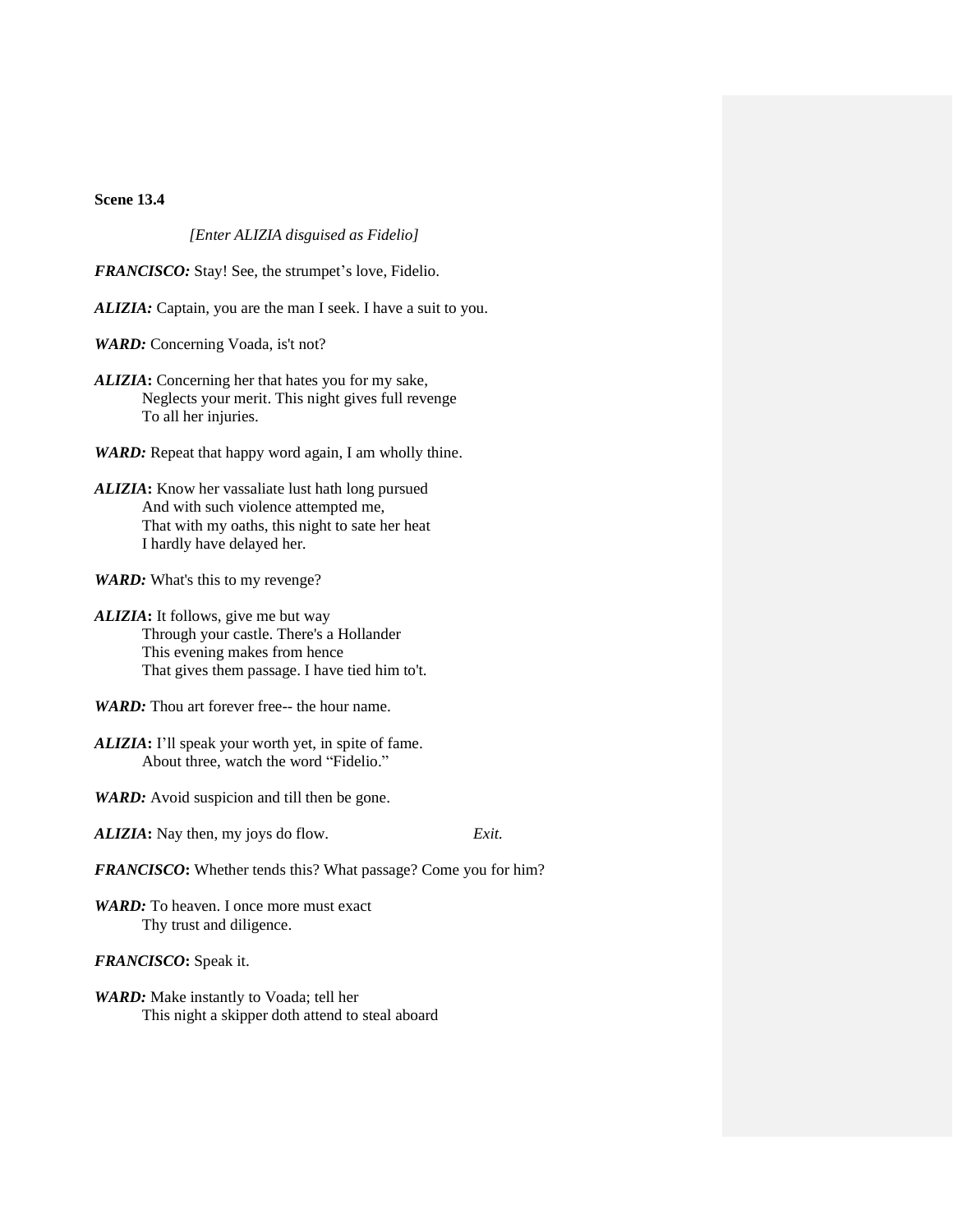Her love Fidelio. Give her the hour and place; Wish her to pistol him.

*FRANCISCO***:** Wouldst have her kill her love, too?

*WARD*: Aye, and run mad for't. Meanwhile I'll walk the streets. I shall meet some will know me, to whom I will relate my wrongs. Wilt do't, Francisco?

*FRANCISCO***:** My soul to gage.

*WARD:* This comfort then (in spite of hell) I'll have: Ward went not unrevenged unto his grave. *Exeunt.*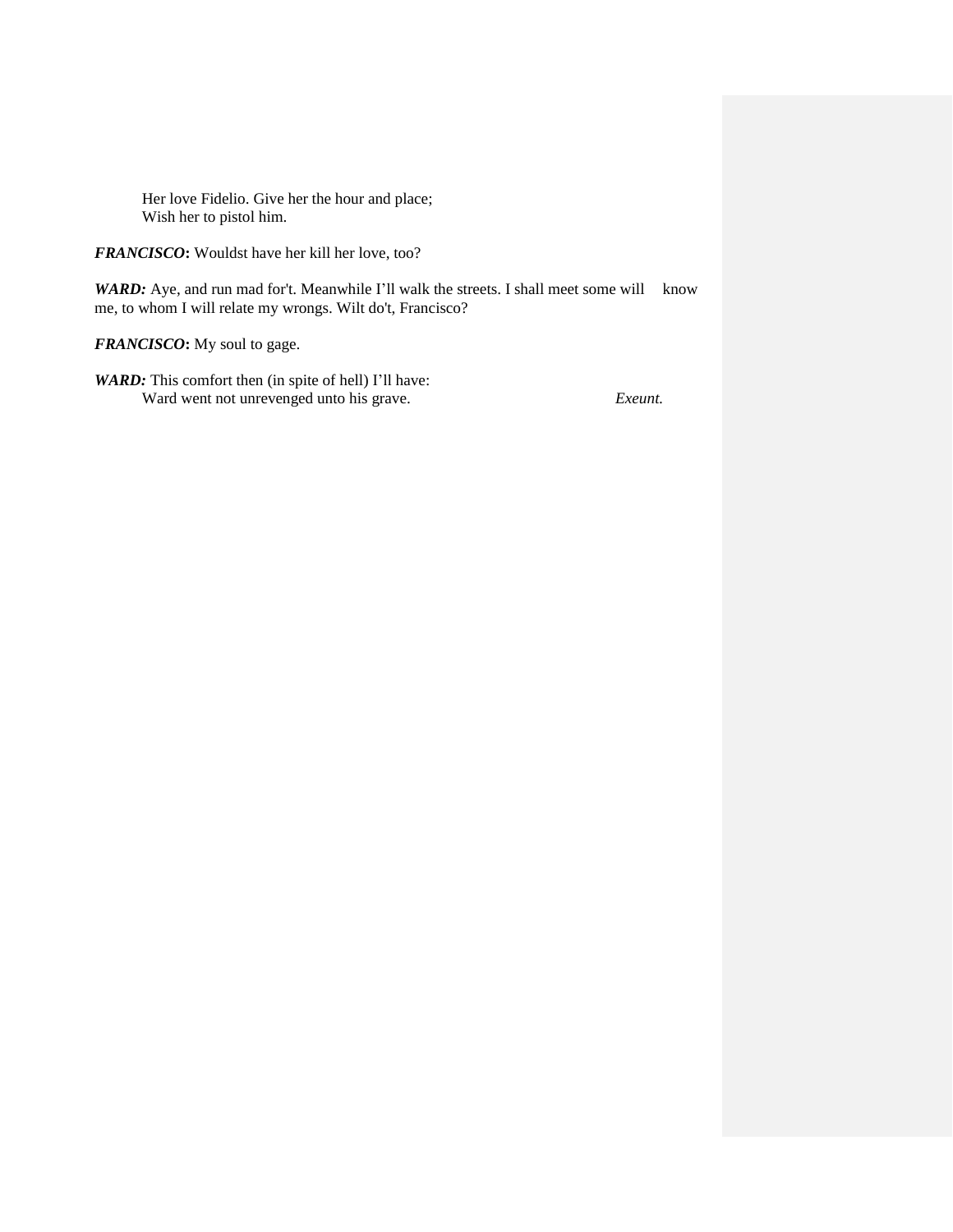# **Scene 14: Marseilles**

# *Enter CHORUS.*

*CHORUS:* How black a path unbounded riot treads, Your gentler eyes have viewed. Our scene now leads To give him rest, that from his ills had learnt To know his misery, and at least had earned This lesson from the extremes that others passed: No course that violent is, secure can last. This clew doth wind him back, and Dansiker (The wealth of Tunis), now is become their fear, Strives to redeem his infamy and with success Makes through their bowels to his happiness. No sooner he arrives in France but his sad ears (Instead of welcomes) entertain new fears. The aged oak that Atlas-like sustained, The weight of France, that with his blood regained Her wasted body (like the pelican), By one that from his life took breath is slain. This fatal blow astonisheth the hopes Of Dansiker and his, to make return Impossible. Those fires yet fresh do burn Would threaten them with utmost tortures here. To make abode they find themselves beset With many they by their spoil made foes; yet Twixt two extremes they choose the better part: Take land and to the Governor present Themselves and fortunes, show their act, intent And penitence, their promised pardon. What befell This show presents, which words deny to tell.

*Enter governor [of Provence] in state, takes his seat. Dansiker and his followers with ropes about their necks, their weapons with the points towards them, deliver their petition. The governor reads and salutes them, [and they] put up their sword. Suddenly rush in diverse like merchants with followers, [who] seem to threaten the governor, who defends Dansiker, labours betwixt them. [The merchants] seem pacified, and Dansiker swears by his sword, [then]offer[s] to go out to meet his wife and child. They [are]persuaded, [and]he delivers them to the governor's trust. Omnes Exeunt.*

*CHORUS***: '**Twixt hope and dread, as suited former merit, The governor receives them, gives new spirit Unto their drooping hopes, when (with the name Of Dansiker"s arrival) swift winged Fame Brings in the oppressed merchants whose spoil Had fed his hungry sword and with their toil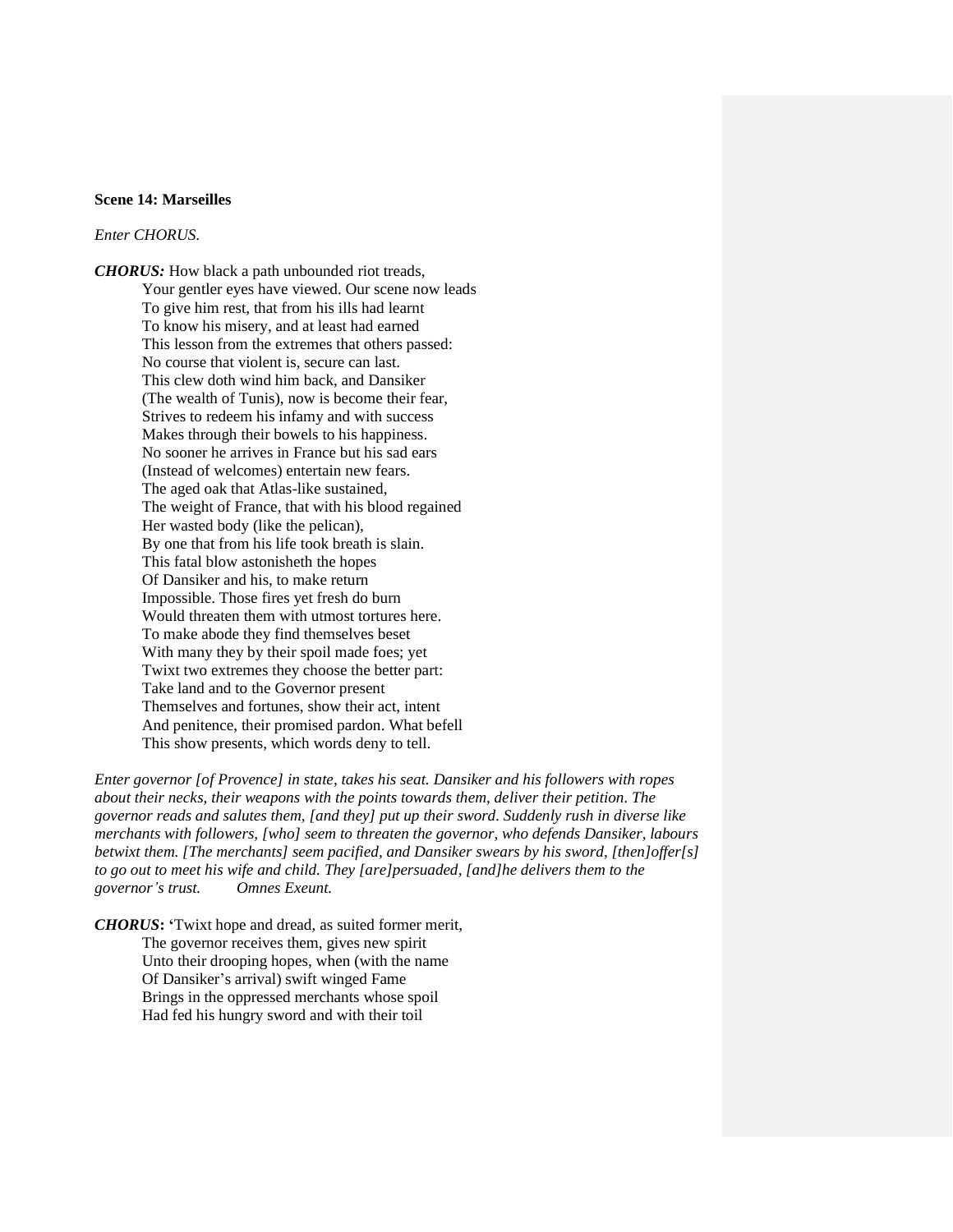Made rich his rapines. These crave law, his life . The opposing governor almost ends the strife, With his own blood; informs them the king's death Stood only bar to his safety, that his breath Would recompen se all former injuries. To approve it , gives them notice of the pri ze Brought from Tunis, and more to assuage their ire , Dansiker dare s what act they can desire Man to accomplish, to redeem his peace And their great loss es. All their furies cease, And with one voice demand Benwash the Jew As his just ransom. They need no more renew This their request: by oath themselves they tie To bring him prisoner, or in the action die. No moti ves from his wife or child dissuade This his resolve. Suppose he now hath made His back -return and in some apt disguise Attends success unto his enterprise. His end and strange prevention, briefly show Designs are men's; their sway the gods do owe. *Exeunt.*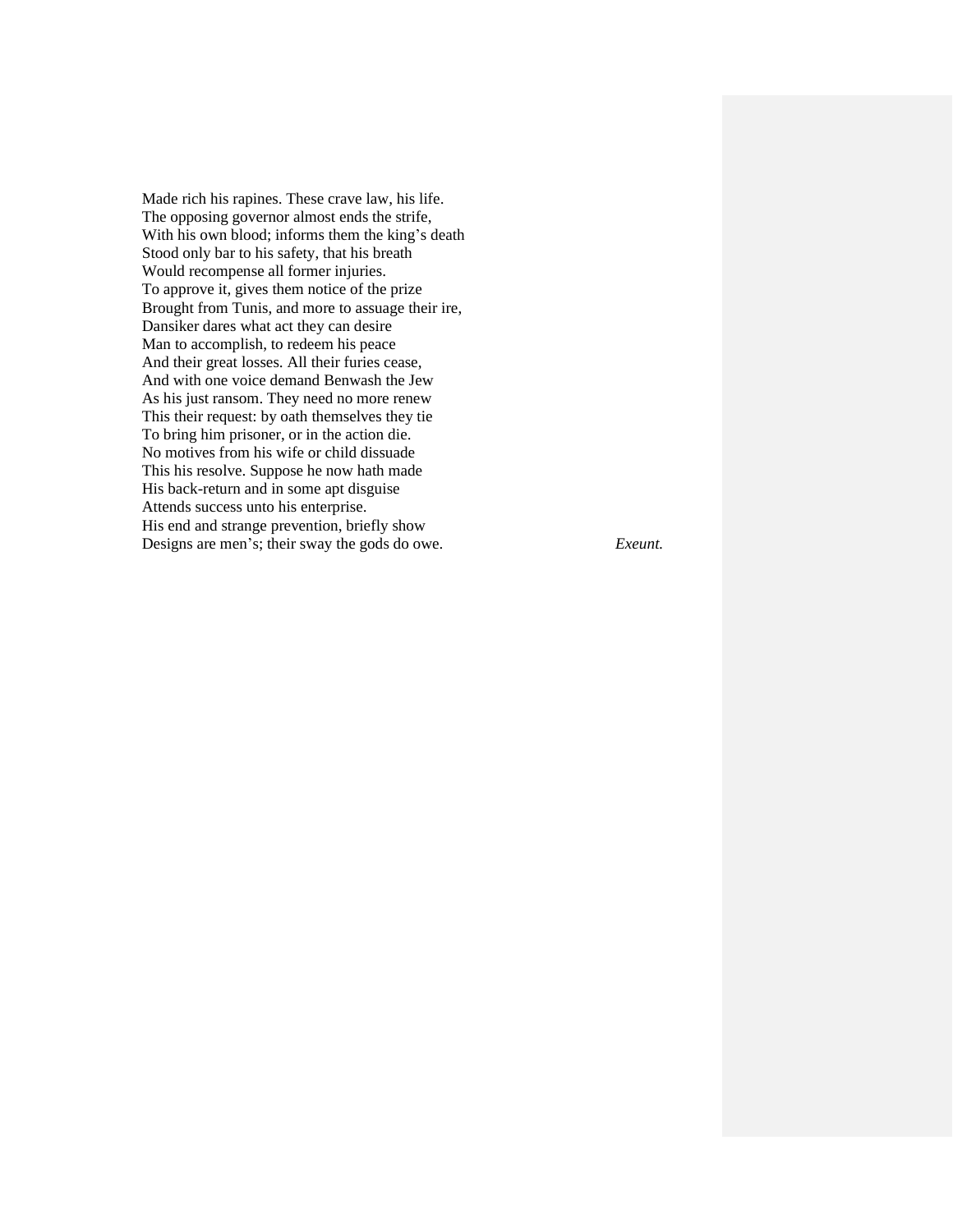## **Scene 15.1: A dark passageway inside the castle of Tunis**

*Enter [RAYMOND (the younger)].*

*RAYMOND:* This is the place. A cold blood thwarts my heart. My fleeting soul in her disturbed passion Proclaims some ill near. Let me suppose the worst-- Alizia"s dead. False tongue, how durst thou name So great a mischief? Alas, this bracelet speaks it. This which I tied unto her ivory wrist, The witness of those vows confirmed us one. The news of my captivity took all her hopes And life away, and dying she bequeathed This loyal gift again, with my sad ransom. 'T may be this youth may be Alizia, Herself a prisoner. Yet she's too virtuous To out-live her honour and her chastity, Which her captivity must needs endanger. *Enter WARD and VOADA* I hear his footsteps.

*VOADA***:** We are not far off from the place. Softly, softly! The night is dark and friendly to mine ends.

*RAYMOND:* Fidelio, Fidelio!

*VOADA:* 'Tis he would rob me of Fidelio!

*RAYMOND:* Fidelio, I say! Young Raymond here!

*[VOADA shoots RAYMOND.]*

*RAYMOND***:** So-- I am slain.

*VOADA:* Thus dost thou bear Fidelio back again.

*WARD:* Ha, ha, ha.

- *RAYMOND:* Oh false, false Alizia-- thy watchwords as thyself, Deceiving! Didst think my slavery Was not an ill sufficient, but my blood Must pay thy falsehood tribute? Or couldst not wish So great a plague to me, that I should hear Thou wert turned prostitute? Ungentle, cruel woman!
- *WARD*: T'is not the boy, sure: his voice, his passion Speaks him another. More projects yet-- I hear some foot stir.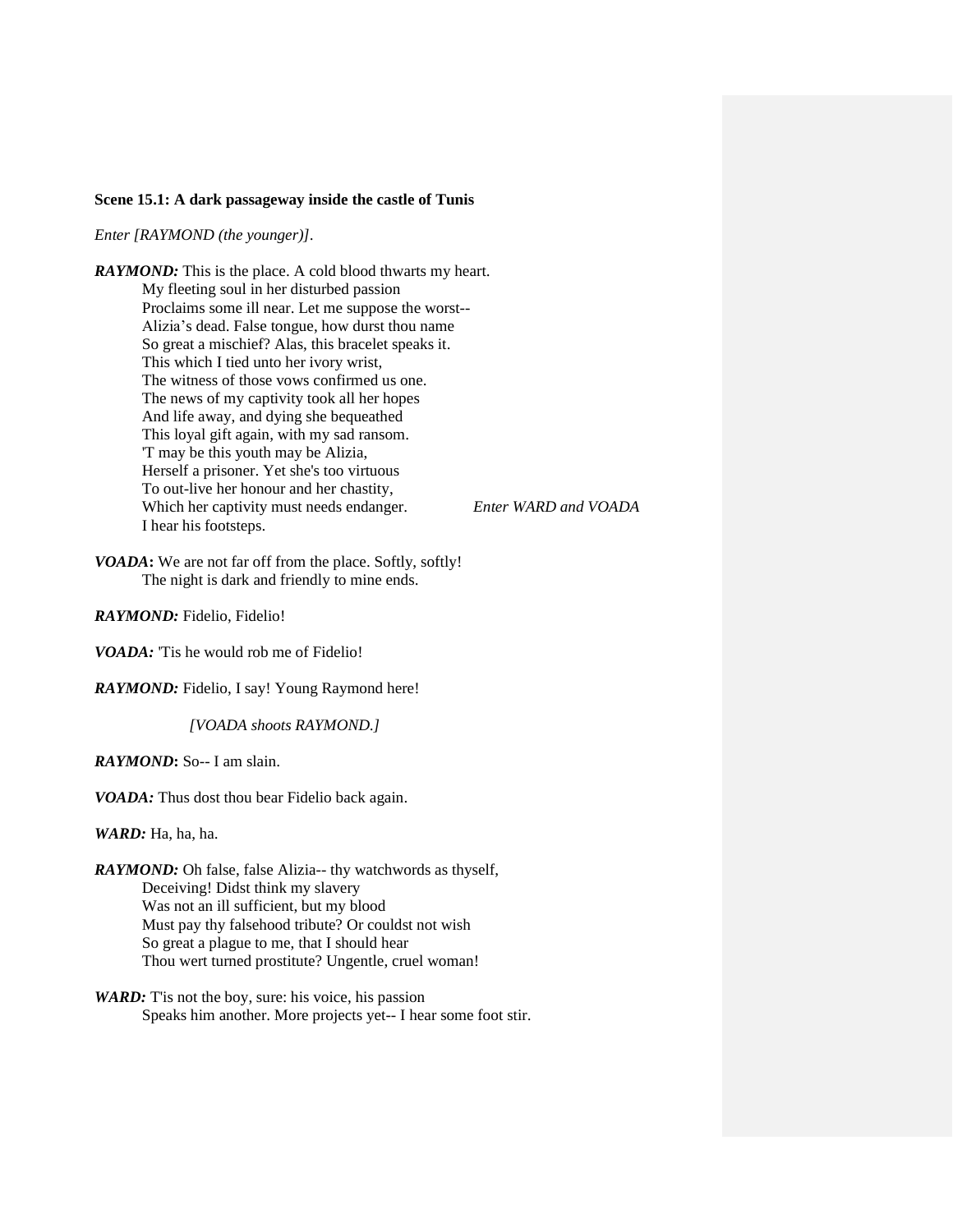## **Scene 15.2**

- *ALIZIA***:** How fearful is the night! Heaven's angry, sure, And having drawn the day up, chid her thus For giving light to men's impieties. 'Tis much about the hour of my appoint. What sad groan wounds my ears? Fidelio! Raymond, friend Fidelio!
- *RAYMOND:* Or rather Infidelio! Whate'er thou art, Thou needst not doubt thy task. Thou hast made me sure, Or if thou doubts it, here discharge one bullet more.
- *ALIZIA:* 'Tis not his voice. Thou liest, false thoughts. Raymond*,*  Fidelio!
- *RAYMOND***:** My name is Raymond, that Fidelio unjustly murdered.
- *ALIZIA***:** No marvel though thou thund"rest heaven, And darts thy flashes down. Oh! Why is not This world a universal fire? What one good Keeps back thy flames?
- *RAYMOND:* Oh, speak! What art thou? Whose sad speech Makes death stay yet to hear thee.
- ALIZIA: My friend, my Raymond by my means murdered! I have lived too long, too long.
- *RAYMOND*: Oh speak! What art thou whose sad accents force Pale death to stay and hear thee?

*ALIZIA***:** Alas I am nothing, nothing.

- *RAYMOND*: As thou hast hope in heaven, tell me thy name!
- *ALIZIA***:** I will. My name's Alizia, thy constant loyal, loyal friend, that in her passage unto thee will not be long. *<i>s* [Stabs herself.]
- *RAYMOND*: Oh, save thy life!
- *ALIZIA***:** Wish me not so much ill. I love thee better. Miracle of thy sex, O let me embrace thee yet!

*RAYMOND*: Here, here! Fly hence, vain breath.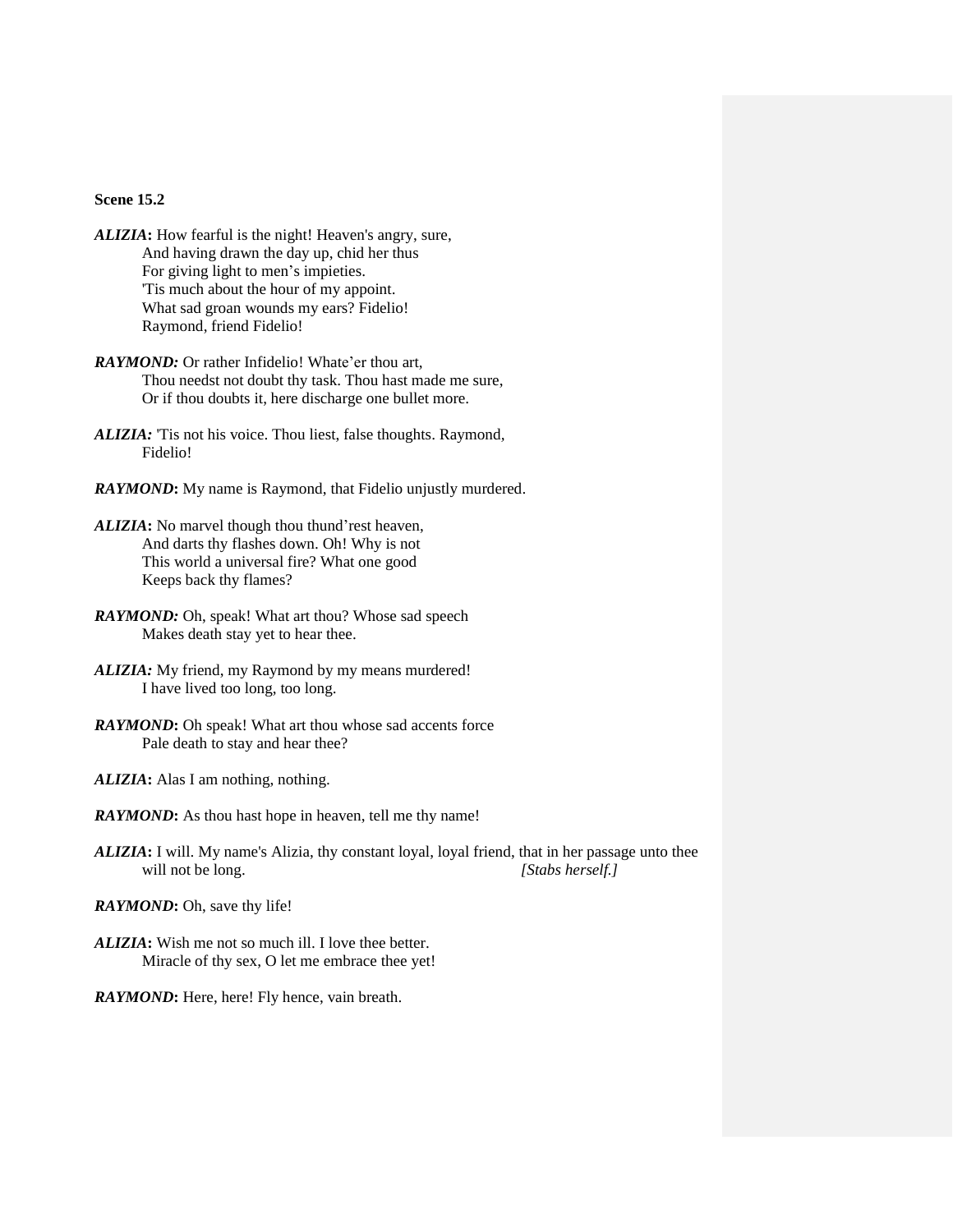*ALIZIA:* No other good is known to me but death. *They die.*

## **Scene 15.3**

WARD: Francisco thou'rt a villain! Forgiveness, Voada! The words of these two innocents with purple eyes Dart terror through me. Fidelio turned a woman.

*Within:* Follow, follow, follow!

*VOADA:* I will rather give an ear to the black shrieks Of mandrakes! Thou knewst I loved him, And that hath forced his wound, at sight whereof Methinks reflecting heaven should spread itself In a deep crimson veil, blush to have created A wretch so monstrous. But my revenge sleeps. Know, boy, I will repay thy death. *[To Ward]* Slave, I will famish thee, And when thy fainting eyelids "gin to crack, My satisfied lust, by him most hates thee, Shall be thy object.

- WARD: You wrong me to suppose I should be guilty Of such an impious deed.
- *VOADA***:** Doth not thy bloodstained poniard speak it, With which thy accursed arm did force his breast? His too, too gentle breast!
- *WARD:* Thyself be witness. *[Offers her his dagger.]*

*VOADA:* That I am revenged on thee! *[VOADA] Stabs at him, he beats it back, and wounds her.*

Murder, murder! The slave will murder me!

*WARD:* What mean you, wife?

*EnterJanissaries.*

*VOADA***:** As you are men, make rescue of me!

*WARD:* I am betrayed, outgone by a she-devil.

*VOADA***:** He hath not only slain his innocent page, But thus assailed my life. Lay hands on him,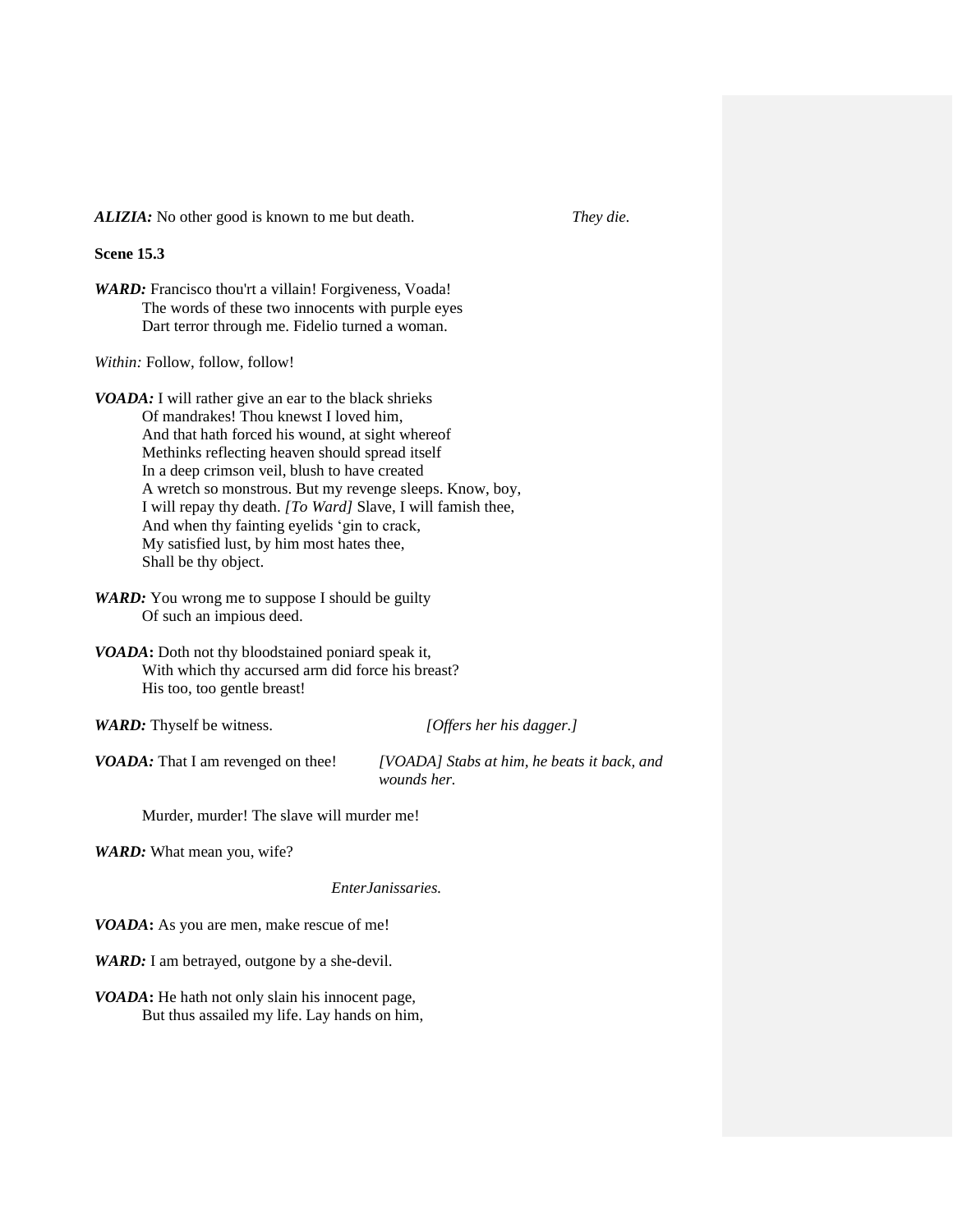Dear countrymen! Revenge my wrongs, my blood, On this false runagate! I faint, I faint. Convey me to a chirurgeon! Make him safe! *Exit.*

*JANISSARY 1:* In the governor's name, I do command you give your weapons up.

WARD: S'heart, gentlemen, you know Francisco killed him. I'll make it good.

*JANISSARY 1:* You have most unmanly thrust in a woman.

- *WARD:* Honest friends, Turks, and officers-- if ever I laid hands on her, may I never see light more.
- *JANISSARY 1:* We'll take a reasonable order for that. You ne'er laid hands on her! Out, impudence! Away to the dungeon with him.
- *WARD:* S'heart, carry me to the governor that I may have justice first.
- *JANISSARY 2:* The fellow raves. He thinks men in office have nothing to do but to give him justice. You must first be punished and then talk of justice when you have cause.
- *JANISSARY 1:* Away with him! He shall know what 'tis to marry into a great tribe, an honourable tribe. You use a great woman as if she were your wife! Y"are a base fellow indeed. You, a courtier?

*WARD*: Nay, then I see my end draws. I shall rave, Run mad. Have you e'er a Bedlam, that I may not famish But show tricks to get meat with, or rail against the state? And when I have eased my gall a month or two, Come out again? Zounds, let me beat hemp, Do anything, rather than famish! That death She hath vowed me, and I"ll prevent it: allow me But every week a Christian. I am content To feed upon raw flesh. If't be but once a month A Briton, I"ll be content with him.

*JANISSARY 2:* Nay then, you are mad indeed! Away with him.

*WARD*: As you are true Turks, I will put you in sureties. I know the Devil will provide me bail, Rather than lose my employment. As you are pitiful Turks.

*JANISSARY 1:* Nay then, we shall be troubled with you.

*JANISSARY 2:* We have nothing to charge you with about your page. It is the wounding your wife with an unlawful weapon.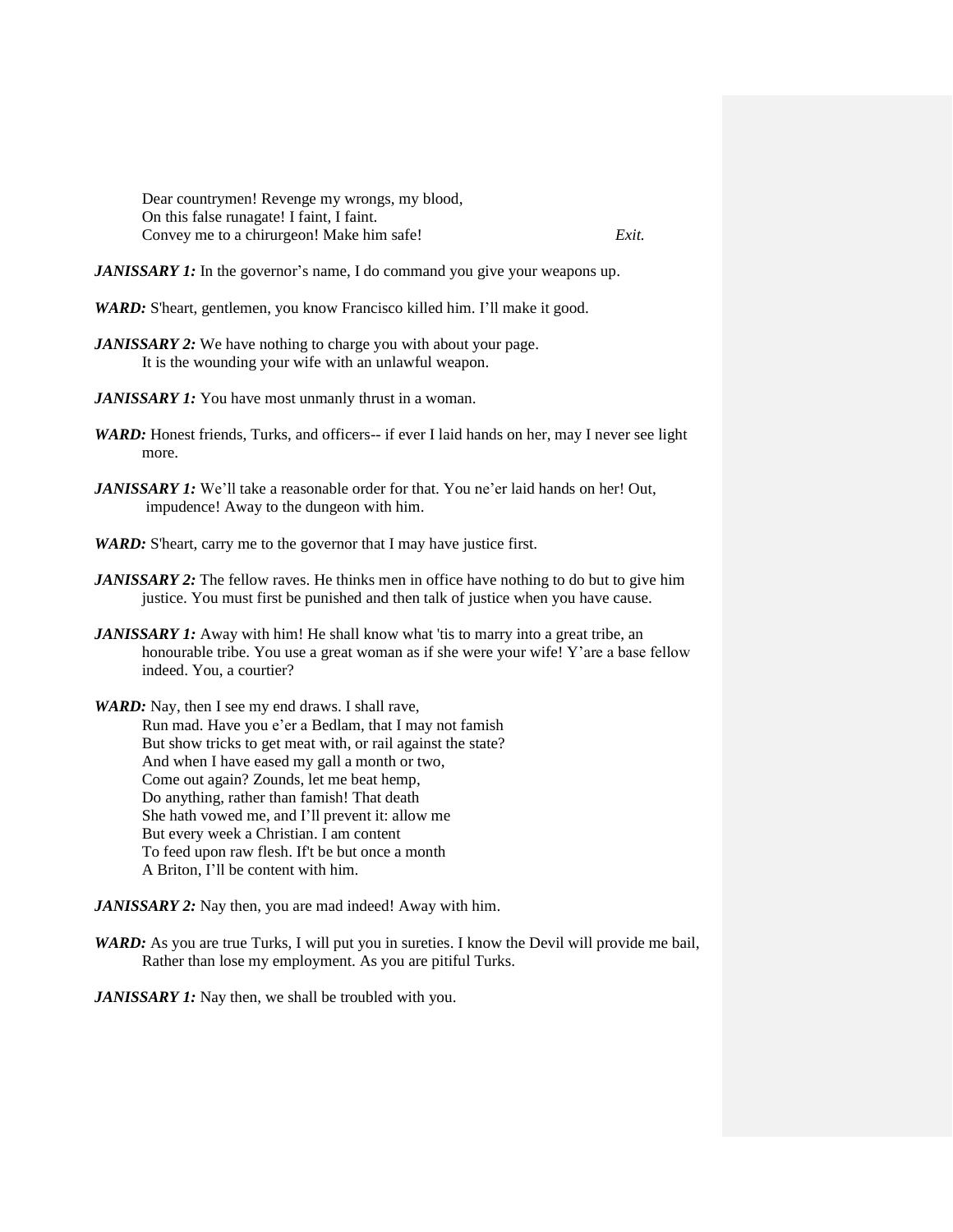WARD: Plagues, pestilences, all fall upon my head, Rather th an by a whore be famished. I do conjure you! *Exeunt.*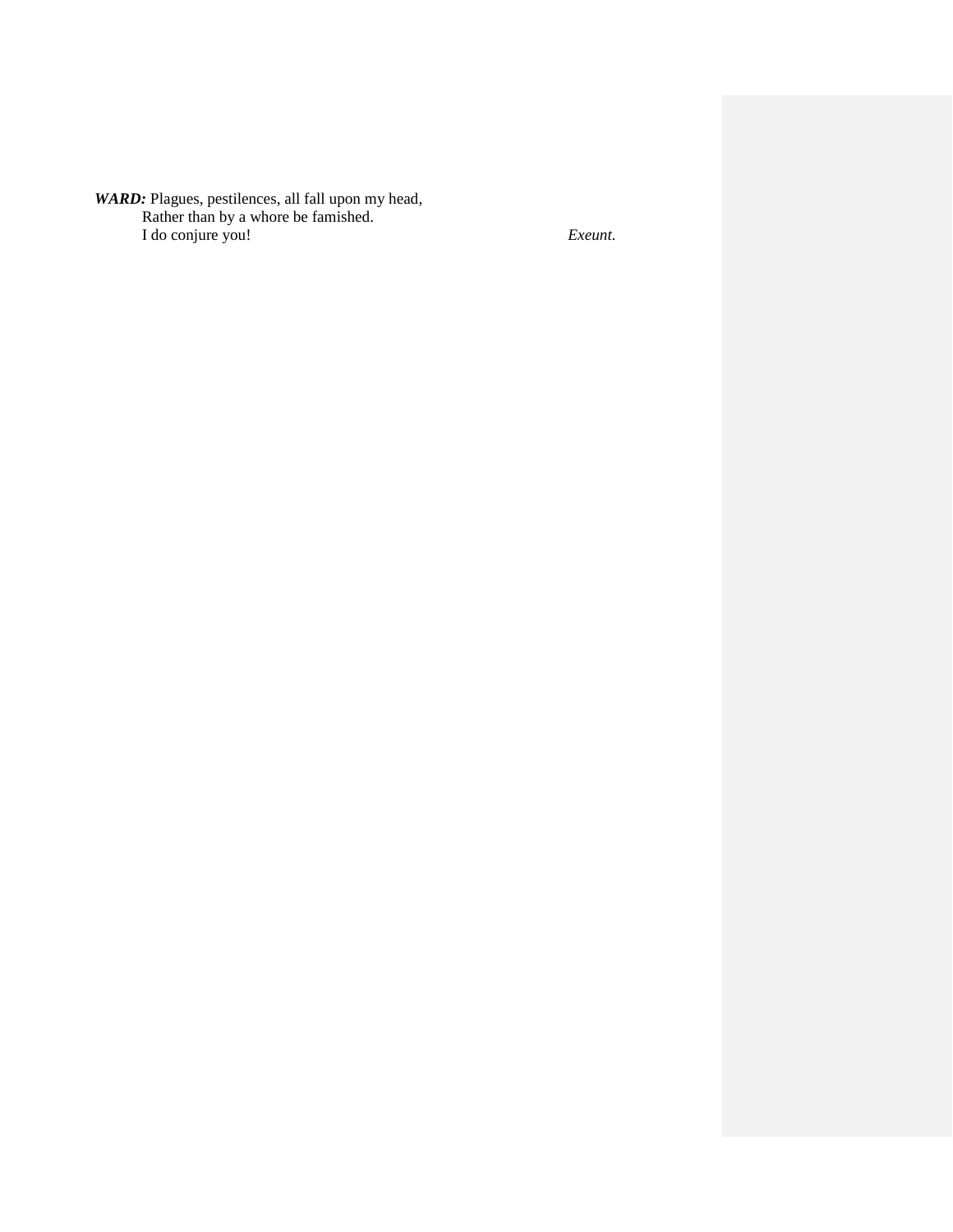#### **Scene 16.1: At the house of Benwash the Jew**

*Enter BENWASH, RABSHAKE, at several Doors.*

*BENWASH:*Rabshake?

*RABSHAKE***:** Here, sir.

- **BENWASH:** Is this child of Adam coming yet? He that will eat of the forbidden fruit though he lose Paradise for't? Is he coming?
- *RABSHAKE***:** As fast as his legs will bear him, considering the use he means to put them to. I have provided a caudle to comfort him with.
- *BENWASH:* That's my dear precious villain! How sweet art thou, Revenge? The thought of thee turns all my blood to air.

*RABSHAKE*: And your horns, too, sir?

*BENWASH:* All light, Rabshake.

- *RABSHAKE***:** They were begot light, but methinks they should be heavy in the wearing.
- **BENWASH:** I will make them abortive, man, smother them in the womb.
- *RABSHAKE*: Though you lop the branches, you will preserve the tree to bear more fruit, I hopeyour wife sir.
- **BENWASH:** She shall down, too. I will let her blood in a new vein. She shall turn up the white of the eye, and die the death of a sinner.
- *RABSHAKE***:** How will you dispense with your oaths, sir?
- *BENWASH:* Tush, by equivocation man. I will not hurt her, but thou shalt by equivocation. Behind the arras, my dear Rabshake.

*[BENWASH and RABSHAKE conceal themselves.]*

*RABSHAKE***:** That word (by equivocation) lies on my stomach, I would be loath it should make me cast up my gall. I would not have my throat cut by equivocation.

*[Enter GALLOP and AGAR, while BENWASH and RABSHAKE speak aside.]*

**BENWASH:** The game is roused-- take thy stand and strike, Rabshake.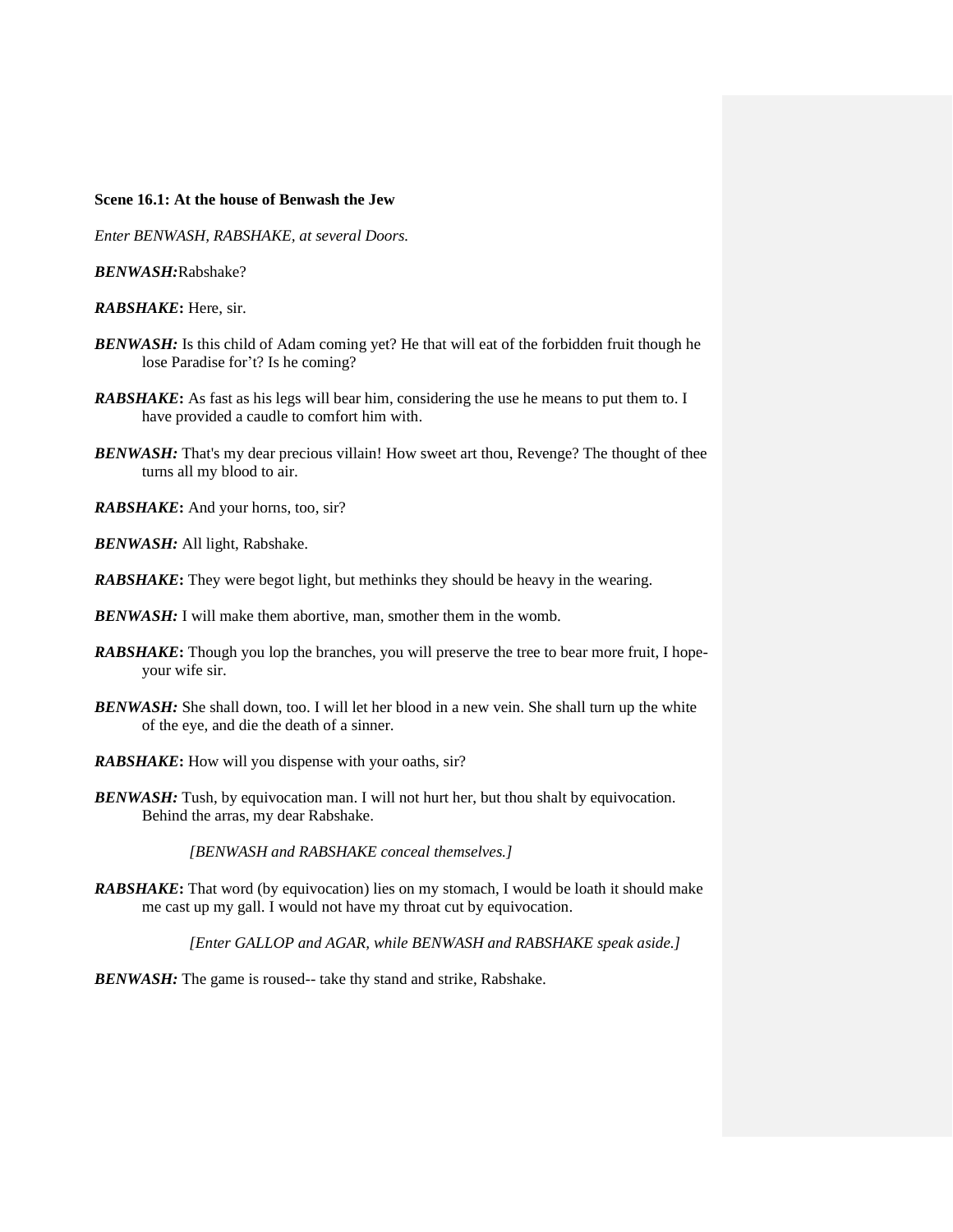- *RABSHAKE***:** Strike you, sir? You are the keeper, and have the fees in possession. I have no money upon this equivocation.
- *BENWASH:* So the hour of my redemption is at hand-- for man's worst hell, a whore.
- *GALLOP***:** You put me to a sweet purgation the other night. 'Twas well fear took away some of my senses-- I had smelt for't else.
- *AGAR:* You saw the necessity of it sir.
- *GALLOP***:** You may call it necessity; I thought of the Day of Judgement-- and that was more than ever I did in my life before! What with the fire above, and the ram-headed devil your husband below, I imagined damnation could not be far off.
- *BENWASH: [aside]* Good, excellent good.
- *GALLOP***:** And whither is that golden calf of Horeb, that Jew of the Tribe of Israel gone, that it is jubilee with you now, all open?
- AGAR: He is rid to the Goletto about taking in a commodity.
- *GALLOP***:** And in the mean time thou wilt utter one at home. I am thy merchant, wench, and will deal with thee by wholesale.
- *BENWASH: [aside]* Rather by retail sir, retail.
- *GALLOP***:** Where is your pimp, Rabshake? Taking a nap at the stair foot, committing sin in conceit, whilst we are at it in action? Hath he the two qualities of an usher, a good ear, and to endure cold of his feet? Have you given him instructions?
- *BENWASH: [aside]* I see how it did work, I feel it.
- *RABSHAKE***:** *[aside]* He'll make the old Jew believe I was his wife"s bawd.
- *GALLOP***:** The slave was born pander, his mother was a midwife, and then he must needs be bawd to set his mother"s trade a work.
- *RABSHAKE***:** *[aside]* You will groan for this anon, sir.
- AGAR: I pray you, sir, sit down-- a small banquet sir.

*[AGAR brings out wine and food.]*

*GALLOP***:** Provocatives and whetters on? One liquorous thing draws out another. Who will not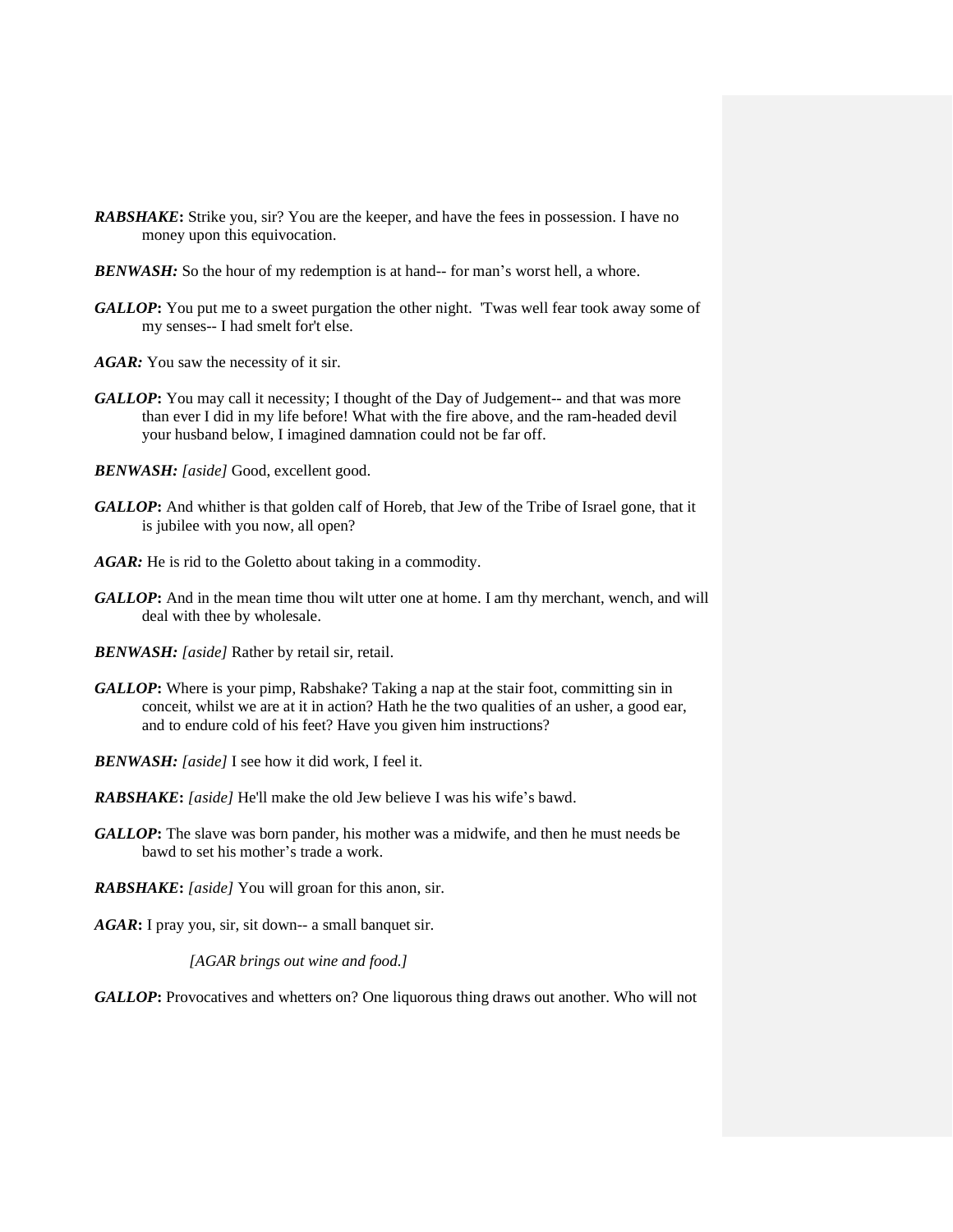swear venery is a sweet sin now? Bacchus and Venus, two Gods-- the Devil is far enough off then.

*[BENWASH and RABSHAKE reveal themselves.]*

*BENWASH***:** You are deceived, sir. He is at your elbow.

- *RABSHAKE***:** Is Dun in the mire? For old acquaintance sake we"ll drag you out, sir. You are in travail: I am the son of a midwife; I"ll help to deliver you.
- *GALLOP*: It cannot be. I am in a dream.
- *RABSHAKE***:** A good belief doth well. Were I in your case, I should be past dreaming-- but I"ll cast you in a slumber, sir.
- **BENWASH:** You must be at your sweetmeats. Cannot mutton serve your turn, but you must have sauce to it?
- *GALLOP***:** This whore hath betrayed me: now she hath wrung what she can out of me, she hangs me up for a dried neat"s tongue. She is an insatiate whore, sir, hath enticed me by the pander, your man: I was chaste before I knew her, sir.

*RABSHAKE:* Believe him not, sir. He is a mere goat--look on his beard else.

- *AGAR:* You may see by his hair he is a man of hot liver. He came over me with such violence, I had not the heart to resist him.
- **BENWASH:** I believe you, wife, I believe you, and thou shalt justify it to his teeth before the greatest devil in hell. Rabshake, give her a mittimus-- strangle her.
- AGAR: Have you forgot your oaths, sir?
- **BENWASH:** I sware as I was a Turk, and I will cut your throat as I am a Jew.

*AGAR:* Villain, keep off, I say.

- *RABSHAKE*: You should have said so when time was, mistress.
- *AGAR: [to RABSHAKE]* Thou betrayest thyself slave, makest way to thine own destruction.
- *BENWASH***:** Stop her throat, I say! Give no ear to her.
- *AGAR*: I do confess my sin-- I have wrongfully betrayed thee.

*GALLOP:* I find myself in bonds for't, lady, it is some comfort yet, that I die not unrevenged.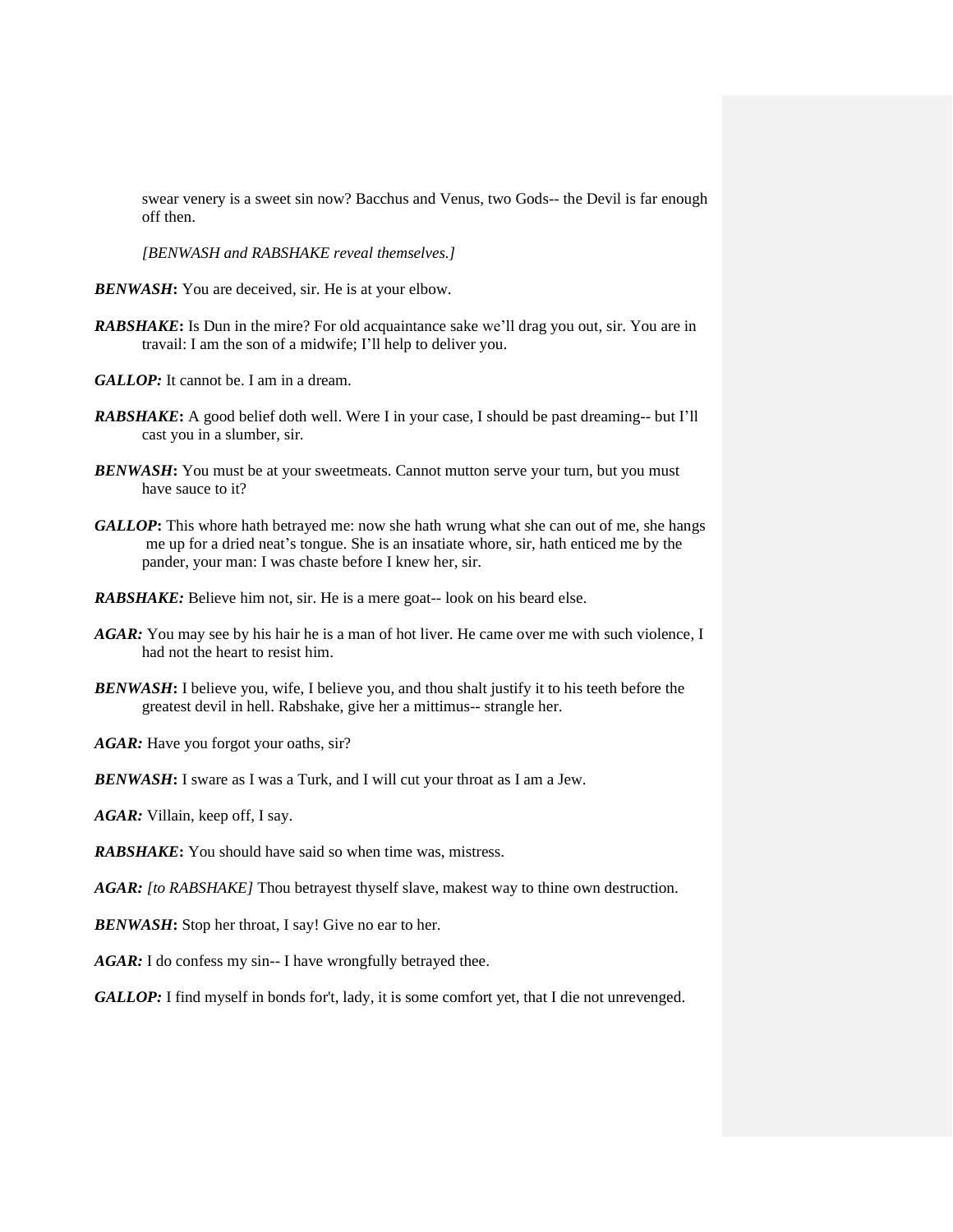*[RABSHAKE kills AGAR.]*

**BENWASH:** Thou speak'st charitably. Is she gone? Is her lust satisfied now?

*RABSHAKE***:** Do a woman to death, and she will be satisfied, nothing else will.

- *BENWASH***:** Now for you, Mr. Gallop. You gave it me with tilting, and I will return your courtesy.
- *GALLOP***:** Save my life, sir, and I will be your slave, sell myself in open market, brand me.
- *BENWASH***:** That were *Lex talion* indeed-- one mark for another! But it will not serve the turn. Have at you!

*[BENWASH] Kills him.*

*RABSHAKE***:** Ha, ha, ha, how the ox gores him!

*GALLOP:* 'Sdeath! Villains, treacherous villains, the plague, pox- *[Dies.]*

- *RABSHAKE***:** He died a true lecher, with the pox in his mouth. Why this was valiantly done sir, in single opposition.
- *BENWASH***: W**hy now my brow begins to smooth. How lik'st this tragedy, Rabshake?
- *RABSHAKE*: Rarely! If it do not prove a tragedy to us sir; it's but a comedy hitherto: the setting off is all.
- *BENWASH***:** Tush, the best is behind, man. Dost think I do not bear a brain about me? Beware a politician, man. Here, bind me, bind me-- hard, hard.
- *RABSHAKE***:** Aye, marry sir. I like this well. A man may trust you when your hands are tied behind you.
- *BENWASH***:** I cannot choose but laugh to think how happy I am in my project. It will amaze thee when thou hear'st it, Rabshake. We shall so gull the innocent world, laugh at the silly world.
- *RABSHAKE*: If you gull me now, I'll give you leave to make mummy of me. What's next sir?
- **BENWASH:** Here, take this dagger. Stab me an inch into the breast and arm.

*RABSHAKE*: Do you call this gulling of the world?

*BENWASH***:** I cannot but laugh at the gentleman"s lecherous voyage to Lucifer. There, there. Now, Rabshake, let me bind thee.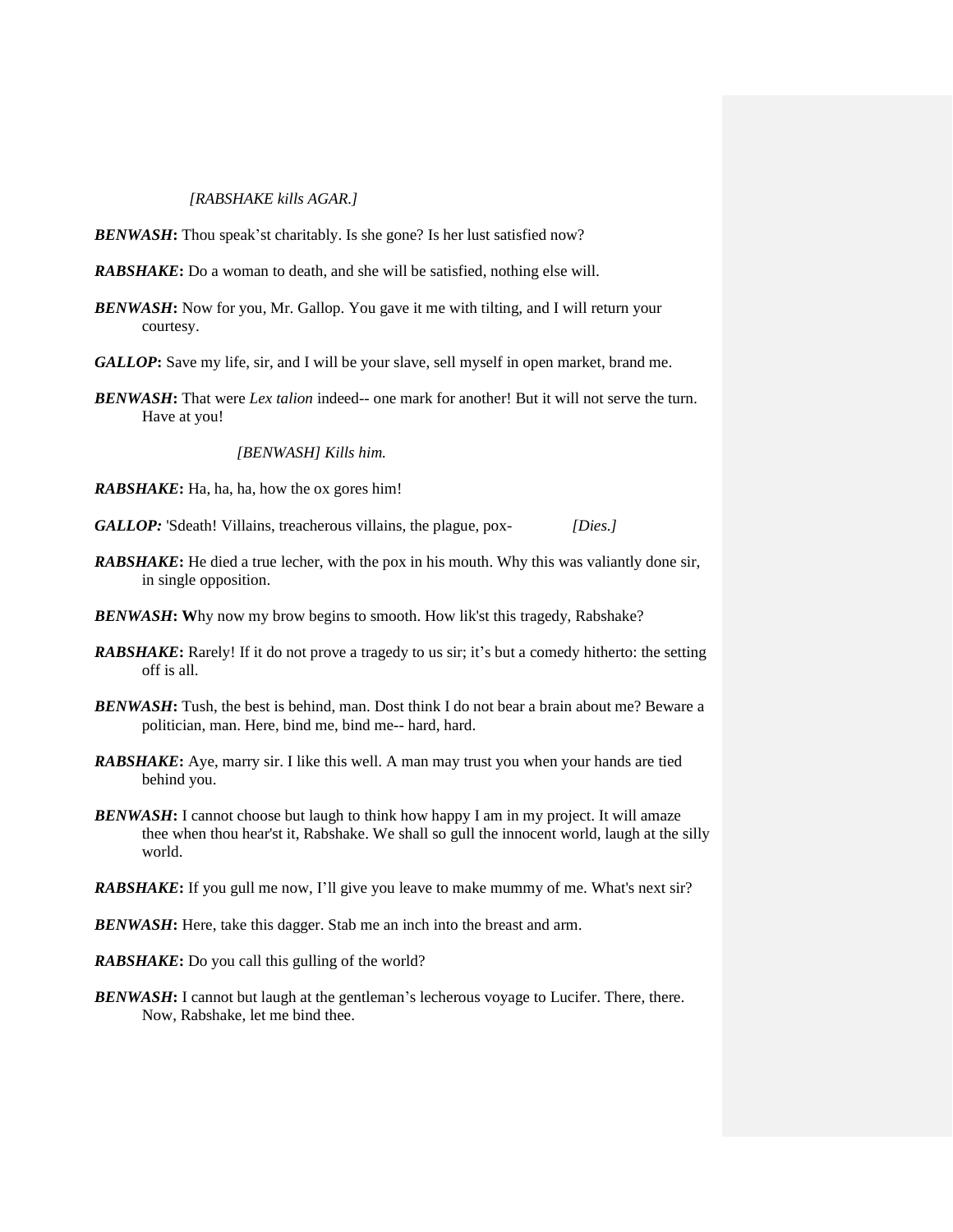*RABSHAKE***:** How? Bind me?

- *BENWASH***:** Thou art not capable of the mystery. Thou art shallow, Rabshake.
- *RABSHAKE***:** I do not desire to wade deeper in, I thank you, sir. I am no politician, bear no brain about me, sir. Yet I can dive into a knave's pockets as well as any man, your worship knows.
- **BENWASH**: What dost thou mean by this?
- *RABSHAKE***:** To rob you as I am a Turk, and cut your throat as I am a Jew. You have forgot your equivocation. I"ll chop logic with you. Come, your rings, your chain: do you not laugh? Have you not gulled the world fairly?
- **BENWASH:** Thou hast mistaken me: know thou art all my care.
- *RABSHAKE***:** And you would be rid of me. I conceive you sir, though I am no politician: I have seen the play of Pedringano, sir-- of Pedringano, sir.
- **BENWASH:** Dear Rabshake, upon my knees I do entreat thee: hear me! For whom have I ta'en thought, outwatched the night, Out-toiled the day, but for my Rabshake? what friend, What kinsman, what heir had I but Rabshake?
- *RABSHAKE***:** Yes, you meant I should have been your heir.
- *BENWASH***:** Nay, thou shouldst have had all in possession. My purpose was to have lived a private life, done penance for my sins, and given thee all.
- *RABSHAKE*: You would have parted with this chain, these rings and gold?
- **BENWASH:** They are thine own-- on whom should I bestow them else?
- *RABSHAKE***:** And you have a trick to come off clear with this business.
- *BENWASH***:** In spite of jealousy, without suspicion man! You being bound, your head thrust in this circle, as if tied up for starting; I had cried out "thieves, murder!" raised the street, transferred the act upon some stranger.
- *RABSHAKE***:** And I should have been your heir.
- *BENWASH***:** Thou wrongst me to make question of't.
- *RABSHAKE***:** If I should try him, it is beyond my compass if he outsail me. This chain and gold is mine.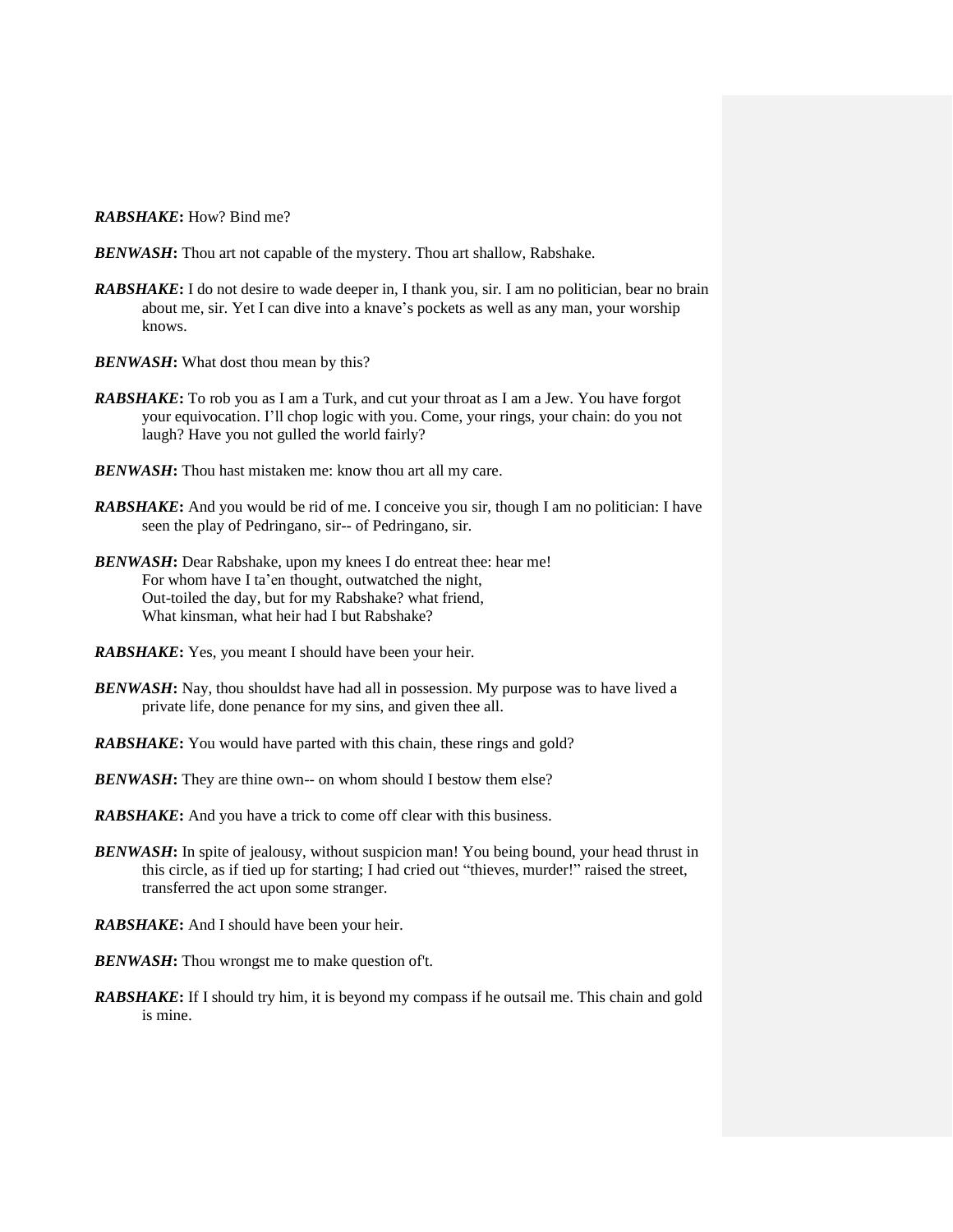*BENWASH***:** 'Sfoot, myself, too!

*RABSHAKE:* For once I'll try you. Here, bind me. If you do outreach me, I'll ne'er trust Jew more.

**BENWASH**: Here, here. Is thy head in?

*RABSHAKE***:** It is, sir.

**BENWASH**: Have I caught you? Are you in the noose? You have seen the play of Pedringano, sir. I'll play with you!

*RABSHAKE***:** 'Sheart, I am your slave, sir, I did it to make your worship merry.

**BENWASH**: Tush, you are my heir. I'll hang you up a airing!

*RABSHAKE***:** As you are a man, hear me, sir!

## *[BENWASH strangles RABSHAKE.]*

*BENWASH***:** You must have your chains; you shall be chained. I could even crack my sides with laughter. This will afford me mirth unto my dying day. The play of Pedringano? How the weasel hangs! Ha, ha, ha. Thieves, thieves! Murder, murder! I shall betray myself with laughter. Were you caught, Reynard? Are you in the noose? Murder, murder, thieves murder.

**Scene 16.2**

*Enter MUFTI, CROSMAN, and JANISSARIES.*

*CROSMAN:* Break ope the doors! The voice speaks from this room.

*BENWASH***:** Murder, murder, murder!

*MUFTI:* Inhuman deed! What hand could be so bloody?

*CROSMAN:* Speak, who was the murderer?

**BENWASH**: Help me to a surgeon!

*MUFTI:* Run for a surgeon! Tell by what monster was this act (so full of horror) done?

**BENWASH**: Three strangers rushed in suddenly, we being at supper, all my servants forth, save honest Rabshake. And having rifled us, did act this horrid murder.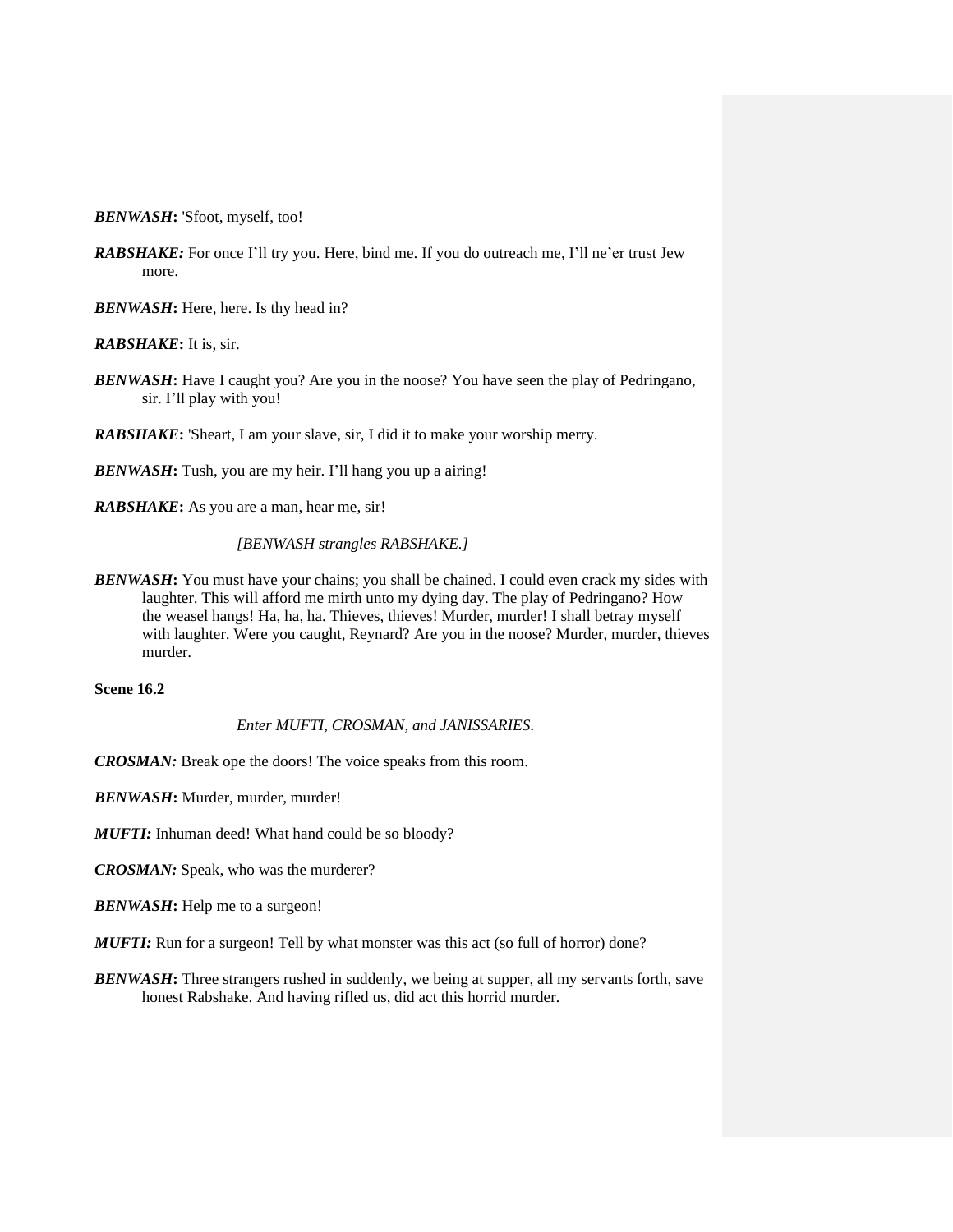*MUFTI:* The prophet Mahomet reveal the homicides!

*Enter GOVERNOR, other OFFICERS, SARES, DANSIKER disguised.*

GOVERNOR: What moves these outcries?

*CROSMAN:* Behold a bloody murder-- Benwash, his wife, this captain, and his servant.

*BENWASH***:** My honest servant, honest Rabshake.

*DANSIKER*: *[aside]* Benwash murdered? He hath saved me a labour.

*GOVERNOR:* Is there any hope of life in him?

*CROSMAN:* His wounds are slight, sir. Only his faint heart makes them dangerous.

*GOVERNOR:* Take courage, man. Speak, hast thou any knowledge of the murderers?

*MUFTI:* Only he says they are strangers, men of the sea.

**SARES**: Canst thou remember in what habit, what men of person and complexion they were?

*DANSIKER***:** What means the slave to eye me so?

**BENWASH**: That fellow in the stammel hose is one of them.

*GOVERNOR:* Lay hands on him.

*DANSIKER***:** On me? Villain, thou buy'st my blood *[Stabs BENWASH.]* At a dear rate. O thou immortal God, Who know'st my innocence! That for his former sins Hast given up Dansiker into the hands Of these damned miscreants.

*ALL***:** Dansiker?

*DANSIKER:* Aye, Dansiker, that would with all your deaths Have cancelled his former infamy, Left to the world a president of valour, Writ in your sad confusions. But heaven is just: Christians did fall by me, by slaves I must.

*GOVERNOR:* Call forth the common hangman. By this time he hath done his office on Francisco. Dansiker? Unlook't for!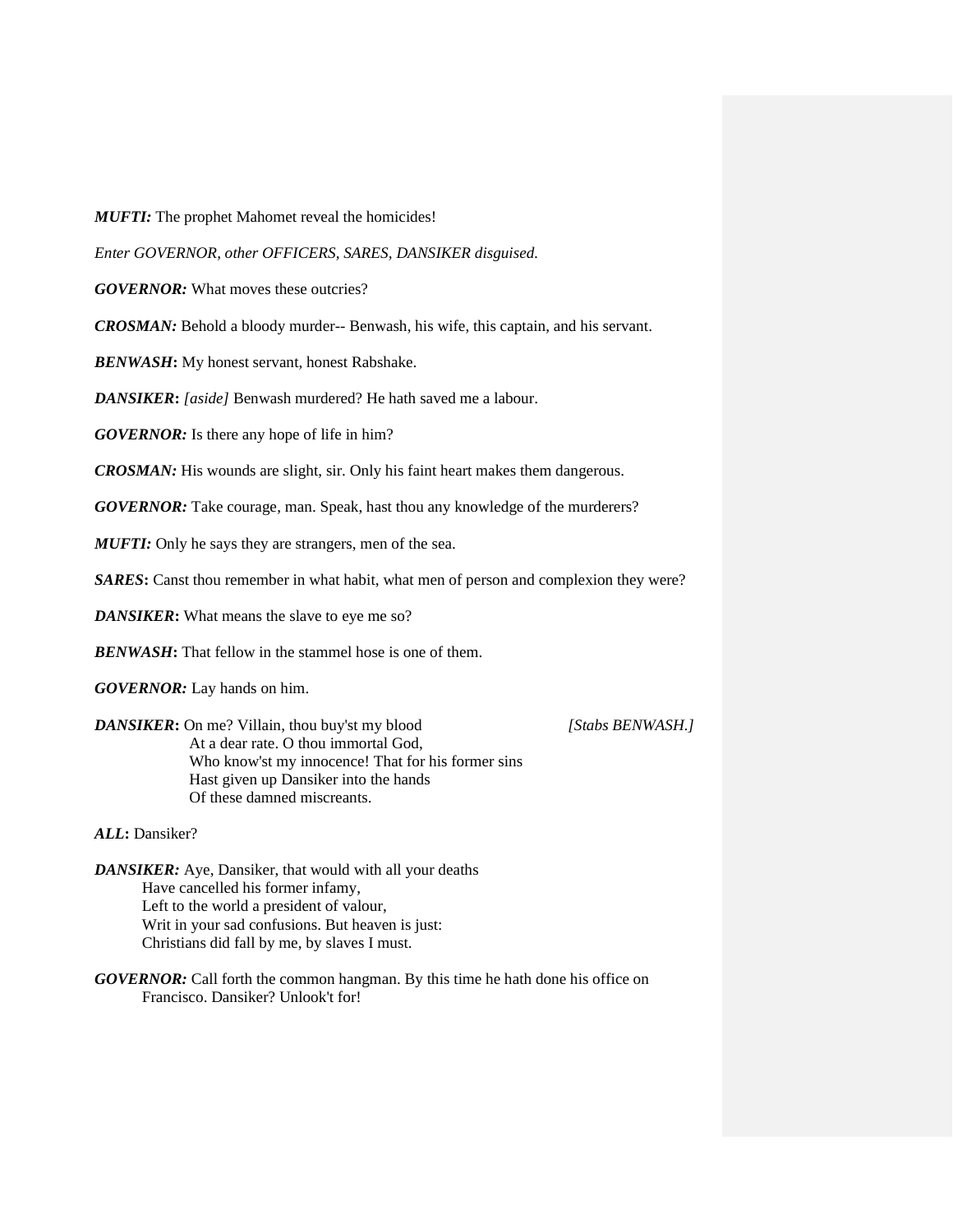| <b>BENWASH:</b> Hear me before I die. I do confess<br>Mine own hand did these murders. Dansiker<br>Hath justly done me vengeance. |         |
|-----------------------------------------------------------------------------------------------------------------------------------|---------|
| <b>GOVERNOR:</b> How's this? Thou done these murders thyself, being bound and hurt? Thou ray'st<br>sure.                          |         |
| <b>BENWASH:</b> I did them, sir. The cause? My wife proved false, untrue.<br>Bear witness, though I lived a Turk, I die a Jew.    | [Dies.] |
| ALL: Out, dog! Devil!                                                                                                             |         |
|                                                                                                                                   |         |

- *GOVERNOR:* Unheard of Monster! Cast his loathed carcass Unto the common air. Never did day discover Two such inhuman caitiffs! Stretch out his arms. You have your trains and fire-works: apply your torches Unto his breast. We"ll know what project now Led you unto this second venture.
- *DANSIKER:* I will confess it willingly: it was to have conveyed This Jew from hence, have made a massacre Of the whole town, dashed out the miscreant brains Of your young infidels.

*MUFTI:* And art not sorry, dog?

*DANSIKER***:** Yes, dog, I am sorry-- and confess my crimes Prevented such a merit: I was not worthy To do heaven so good a service.

*GOVERNOR:* Pull off his hateful flesh! Dig out his heart by piece-meal!

*MUFTI:* Wilt thou turn Turk and save thy soul yet?

- *DANSIKER:* Yes, pagan; villain, I will. Forgiveness, heaven! *[Stabs himself.]* Let my example move all pirates, robbers, To think how heavy thy revenging hand Will sit upon them. I feel thy justice now, Receive my soul, accept my intended vow. *Dies.*
- *GOVERNOR:* So, convey his hateful body to the same place The Jew doth lie unburied.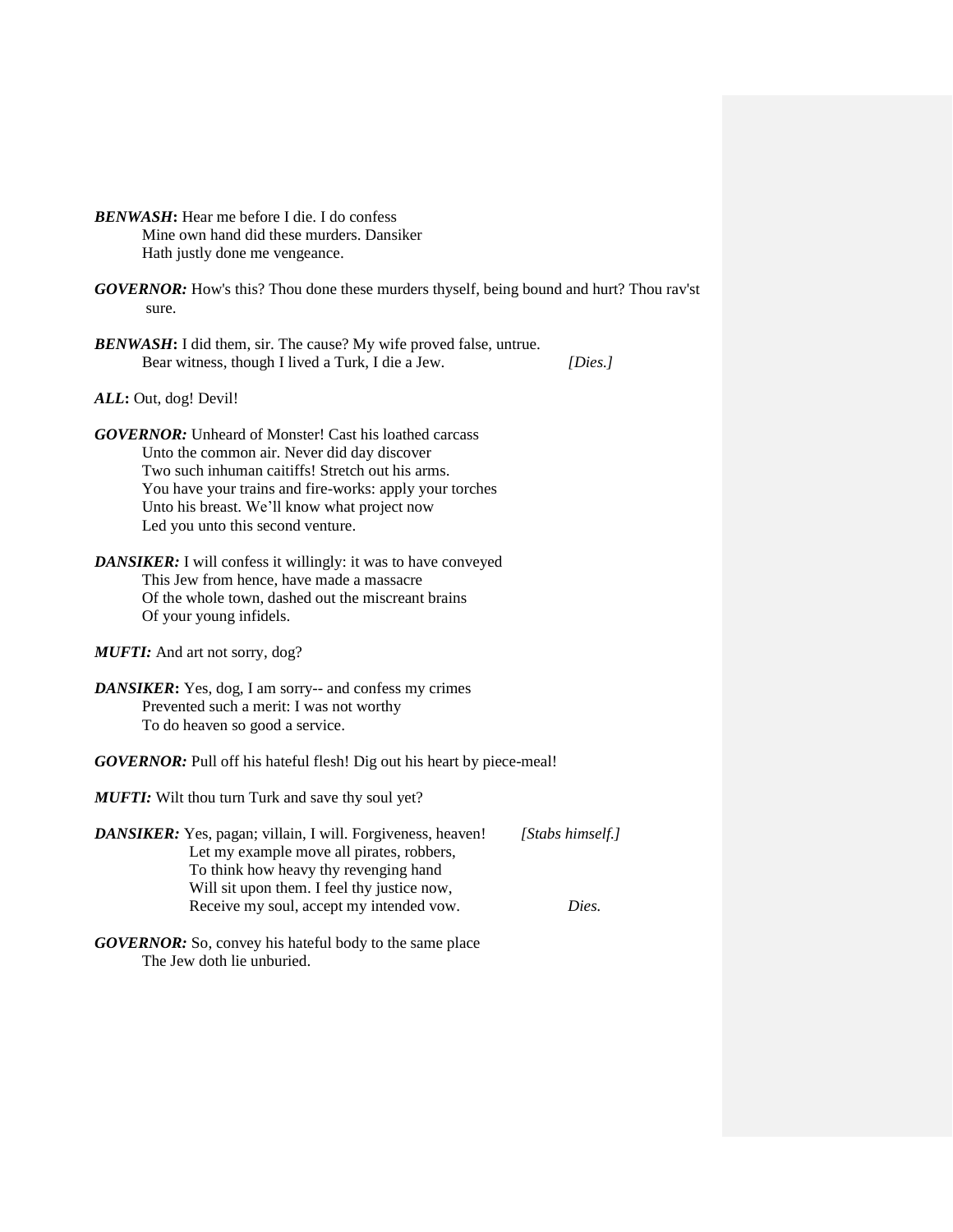## **Scene 16.3**

#### *Enter at several doors VOADA and WARD*

- *VOADA***:** Justice! Let me have justice, worthy governor!
- *WARD:* Give her no ear. She is all woman-- dissimulation. I am a Turk, and I do crave the law.
- *JANISSARY 3:* He hath wounded here a Turk, a lady, and We crave sentence according to his merit. He may receive the bastinado, pay a fine.
- *WARD:* Pay a fine! What fine, from one that's famished? For want of a poor asper, set me to sea again. The tenth of what I"ll bring you in shall countervail The revenue of the Indies.
- *GOVERNOR***:** The slave is mad. We"ll send you far enough. Lady, depose thee for"t: you shall have justice.

*VOADA:* By our great prophet, Mahomet!

- *WARD:* You do me wrong. Let me in private speak to her Ere she betray my life. It is no less Than your own law affords me.
- *JANISSARY 3:* The weakness of her body brooks it not.
- *GOVERNOR***:** How say you, Voada, can you afford him speech?
- *VOADA***:** I"ll give his vain words hearing, though to much pain. Oh, my deep wound! Let all remove from hence.
- *WARD*: Had she a heart of brass I'd pierce it. Leave us, all.

*[The others stand apart.]*

*VOADA***:** Now, sir, your motion.

*WARD:* Wherein hath my desert strewed so much ill To strain thy hate to this, a height beyond What we deem malice? I loved that face so well. To purchase it I exchanged my heaven with hell. And to be barred what I so dearly paid for, Is't not a plague sufficient? But thy faith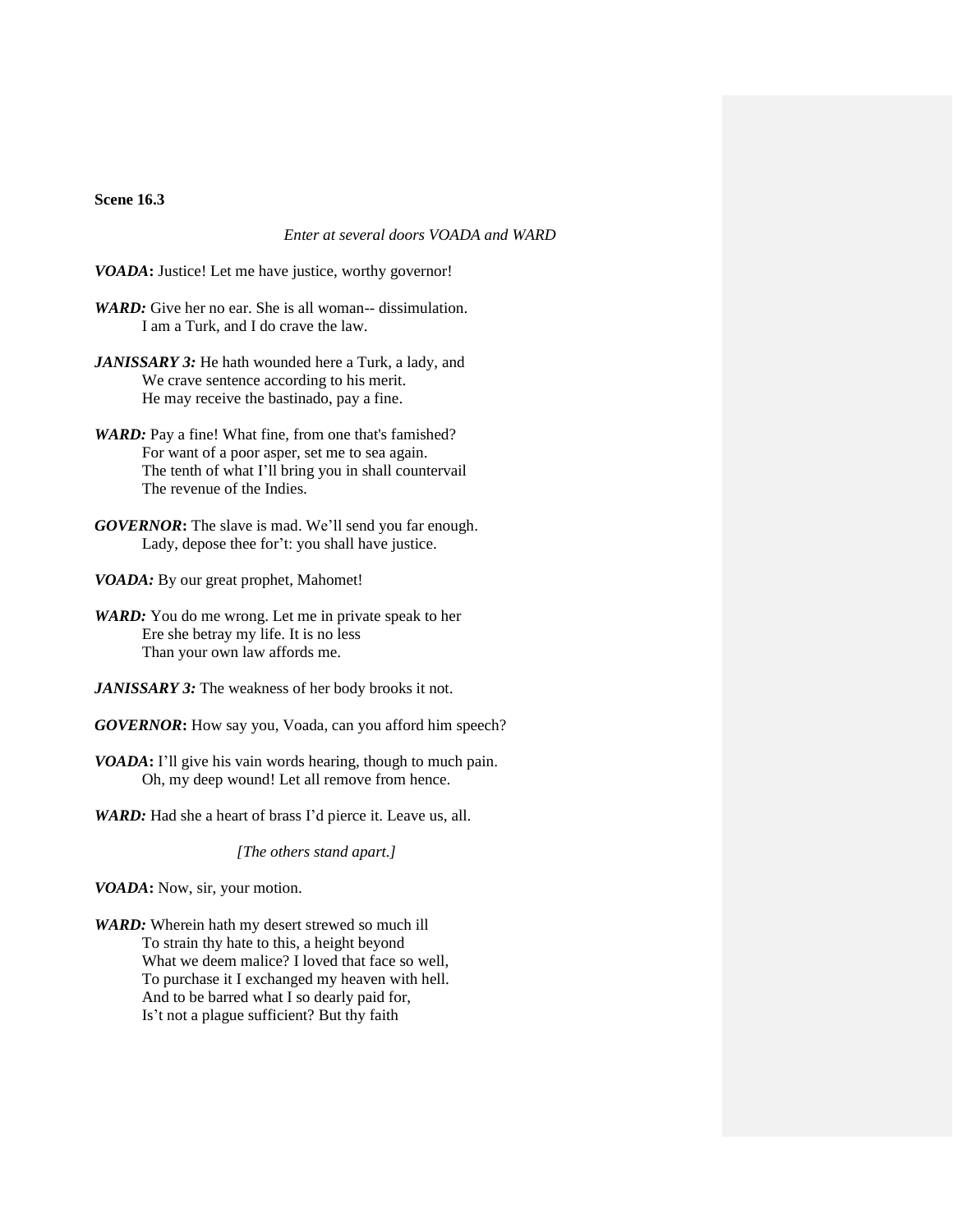Must now be sold, to be a vengeance greater, To pay me ungrateful hire. Canst thou behold These eyes struck inward, as ashamed to view The fires which first betrayed them? This mind, body, That doth contain a soul more black and dismal Than is the raven night? These arms, that have so oft Made to thee rules of love, now famished For want of what thou surfeit'st on-- canst without tears Behold my miseries?

*VOADA***:** Ha, ha, ha.

*WARD:* Prodigy of woman, dost laugh?

*VOADA***:** This is true music! Could I enjoy these tunes, Myself would be thy jailor.

*WARD:* Why then, thy wound is not dangerous?

*VOADA***:** A mere scratch. Know that I am revenged Of my Fidelio"s death, and as thy tortures Each hour increase, so shall my harmony Till vengeance period give unto thy destiny.

WARD: I will discover thy hypocrisy.

*VOADA***:** You are prevented. Help! I swound! I fall!

*WARD:* As low as hell; there keep thy festival. [*Stabs VOADA]*

*GOVERNOR*: Hold, murderous villain! All tortures man e'er knew Shall be inflicted on thee.

*ALL***:** Inhuman dog!

*WARD:* Ha, ha, ha, I laugh at you.

Here's a preservative against all your poisons, True balsamum for villainy. Who will soar high First lesson that he learns must be to die. Here's precedent for him. *[Stabs himself.]* You're slaves of Mahomet, Ungrateful curs, that have repaid me thus For all the service that I have done for you. He that hath brought more treasure to your shore Than all Arabia yields! He that hath shown you The way to conquer Europe-- did first impart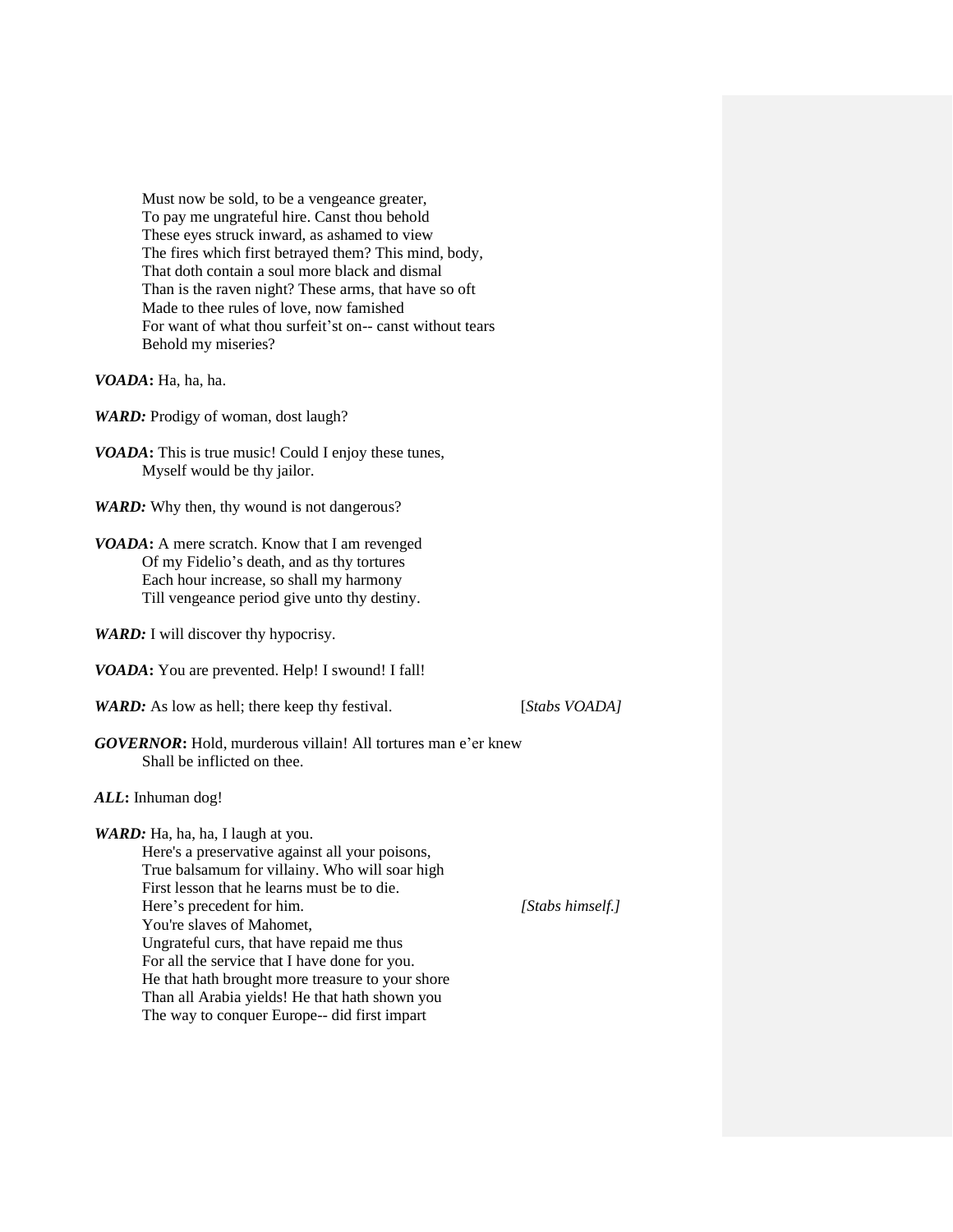What your forefathers knew not, the seaman's art; Which had they attained, this universe had been One monarchy. May all your seed be damned! The name of Ottoman be the only scorn And by-word to all nations; may his own slaves Tear out the bowels of the last remains Unto his blood-propped throne; may ye cut each others' throats; Or may, O may, the force of Christendom Be reunited, and all at once requite The lives of all that you have murdered, Beating a path out to Jerusalem, Over the bleeding breasts of you and yours.

ALL: Unheard-of monster!

*WARD:* Lastly, O may I be the last of all my country That trust unto your treacheries, seducing treacheries. All you that live by theft and piracies, That sell your lives and souls to purchase graves, That die to hell, and live far worse than slaves, Let dying Ward tell you that heaven is just, And that despair attends on blood and lust. *[Dies.]*

ALL: Down with the villain!

*GOVERNOR***:** Tear the wretch piecemeal! Throw his accursed limbs Into the raging bowels of the sea! His monument in brass we"ll thus engrave: "Ward sold his country, turned Turk, and died a slave."